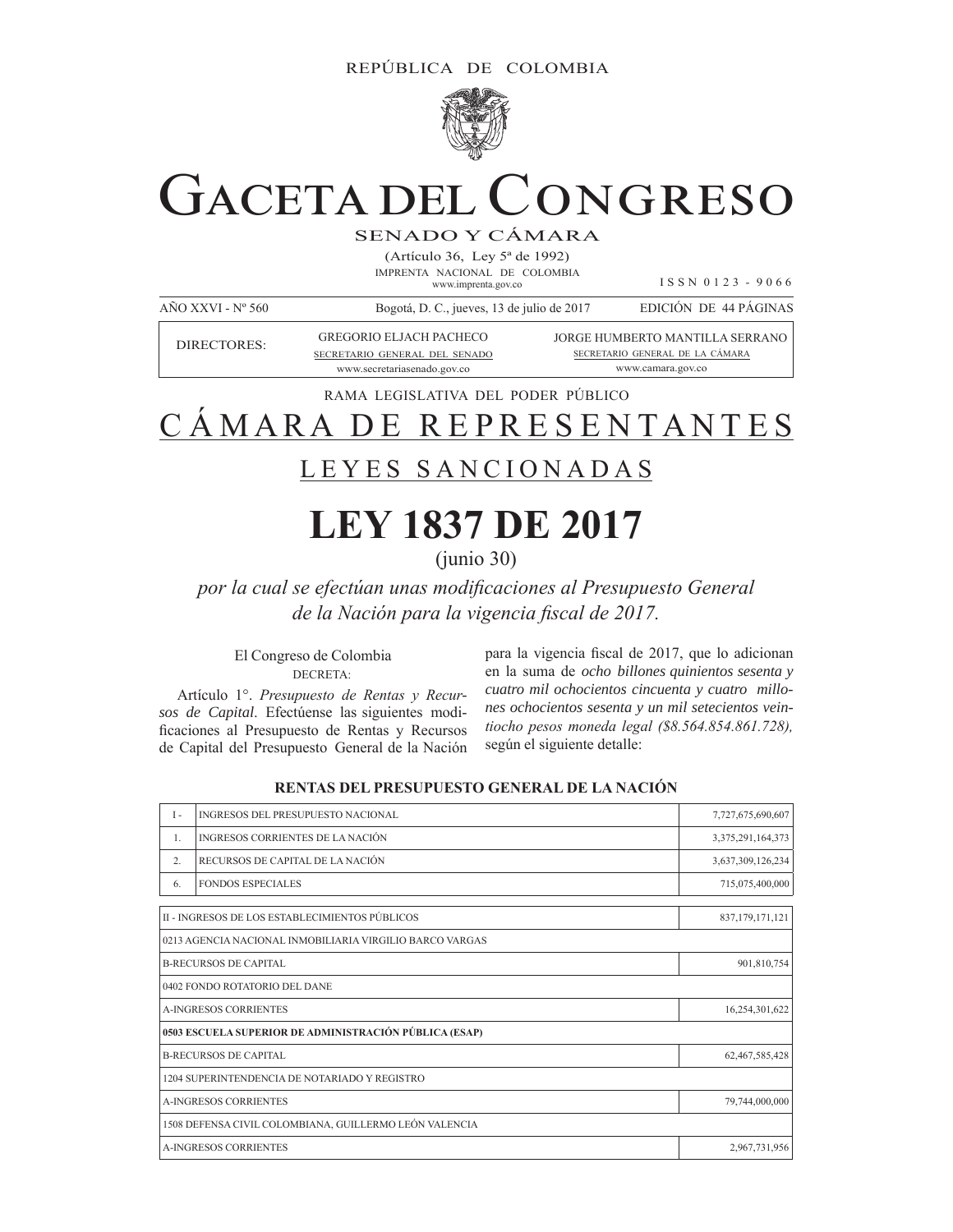| 1511 CAJA DE SUELDOS DE RETIRO DE LA POLICÍA NACIONAL                   |                    |  |  |  |
|-------------------------------------------------------------------------|--------------------|--|--|--|
| <b>B-RECURSOS DE CAPITAL</b>                                            | 674,000,000        |  |  |  |
| 1910 SUPERINTENDENCIA NACIONAL DE SALUD                                 |                    |  |  |  |
| <b>B-RECURSOS DE CAPITAL</b>                                            | 2,680,000,000      |  |  |  |
| <b>1914 FONDO PASIVO SOCIAL DE FERROCARRILES NACIONALES DE COLOMBIA</b> |                    |  |  |  |
| <b>B-RECURSOS DE CAPITAL</b>                                            | 17,278,807,236     |  |  |  |
| 2111 AGENCIA NACIONAL DE HIDROCARBUROS (ANH)                            |                    |  |  |  |
| <b>A-INGRESOS CORRIENTES</b>                                            | 68,502,000,000     |  |  |  |
| <b>B-RECURSOS DE CAPITAL</b>                                            | 110,000,000,000    |  |  |  |
| 2306 FONDO DE TECNOLOGÍAS DE LA INFORMACIÓN Y LAS COMUNICACIONES        |                    |  |  |  |
| <b>A-INGRESOS CORRIENTES</b>                                            | 20,000,000,000     |  |  |  |
| 2402 INSTITUTO NACIONAL DE VÍAS                                         |                    |  |  |  |
| <b>A-INGRESOS CORRIENTES</b>                                            | 160, 765, 449, 307 |  |  |  |
| <b>B-RECURSOS DE CAPITAL</b>                                            | 1,000,000,000      |  |  |  |
| 2412 UNIDAD ADMINISTRATIVA ESPECIAL DE LA AERONÁUTICA CIVIL             |                    |  |  |  |
| <b>A-INGRESOS CORRIENTES</b>                                            | 32,374,265,495     |  |  |  |
| 2417 SUPERINTENDENCIA DE PUERTOS Y TRANSPORTE                           |                    |  |  |  |
| <b>A-INGRESOS CORRIENTES</b>                                            | 8,000,000,000      |  |  |  |
| <b>3503 SUPERINTENDENCIA DE INDUSTRIA Y COMERCIO</b>                    |                    |  |  |  |
| <b>A-INGRESOS CORRIENTES</b>                                            | 2,510,944,057      |  |  |  |
| 3504 UNIDAD ADMINISTRATIVA ESPECIAL JUNTA CENTRAL DE CONTADORES         |                    |  |  |  |
| <b>A-INGRESOS CORRIENTES</b>                                            | 300,000,000        |  |  |  |
| 4106 INSTITUTO COLOMBIANO DE BIENESTAR FAMILIAR (ICBF)                  |                    |  |  |  |
| <b>B-RECURSOS DE CAPITAL</b>                                            | 127,201,572,000    |  |  |  |
| C-CONTRIBUCIONES PARAFISCALES                                           | 123,556,703,266    |  |  |  |
| <b>MODIFICACIÓN NETA</b>                                                | 8,564,854,861,728  |  |  |  |

Artículo 2<sup>°</sup>. *Adiciones al Presupuesto de Gastos o Ley de Apropiaciones*. Efectúense las siguientes adiciones en el Presupuesto General de la Nación para la vigencia fiscal de 2017, en la suma de ocho *billones quinientos sesenta y cuatro mil ochocientos cincuenta y cuatro millones ochocientos sesenta y un mil setecientos veintiocho pesos moneda legal (\$8.564.854.861.728)*, según el siguiente detalle:

ADICIONES AL PRESUPUESTO GENERAL DE LA NACION 2017

| ---<br>CIA | UBC  | ъn | אנ | RF        |  |
|------------|------|----|----|-----------|--|
| PROG       | SUBP |    |    | DE<br>1PH |  |

### **SECCION: 0209**

**AGENCIA PRESIDENCIAL DE COOPERACIÓN INTERNACIONAL DE COLOMBIA, APC - COLOMBIA**

| ADICIONES DE FUNCIONAMIENTO    | 1,500,000,000 | 1.500.000.000 |
|--------------------------------|---------------|---------------|
| <b>TOTAL ADICIONES SECCION</b> | 1,500,000,000 | 1,500,000,000 |

# **SECCION: 0211**

**UNIDAD NACIONAL PARA LA GESTIÓN DEL RIESGO DE DESASTRES**

| ADICIONES DE FUNCIONAMIENTO    | 10,000,000,000 | 10,000,000,000 |
|--------------------------------|----------------|----------------|
| <b>TOTAL ADICIONES SECCION</b> | 10,000,000,000 | 10.000.000.000 |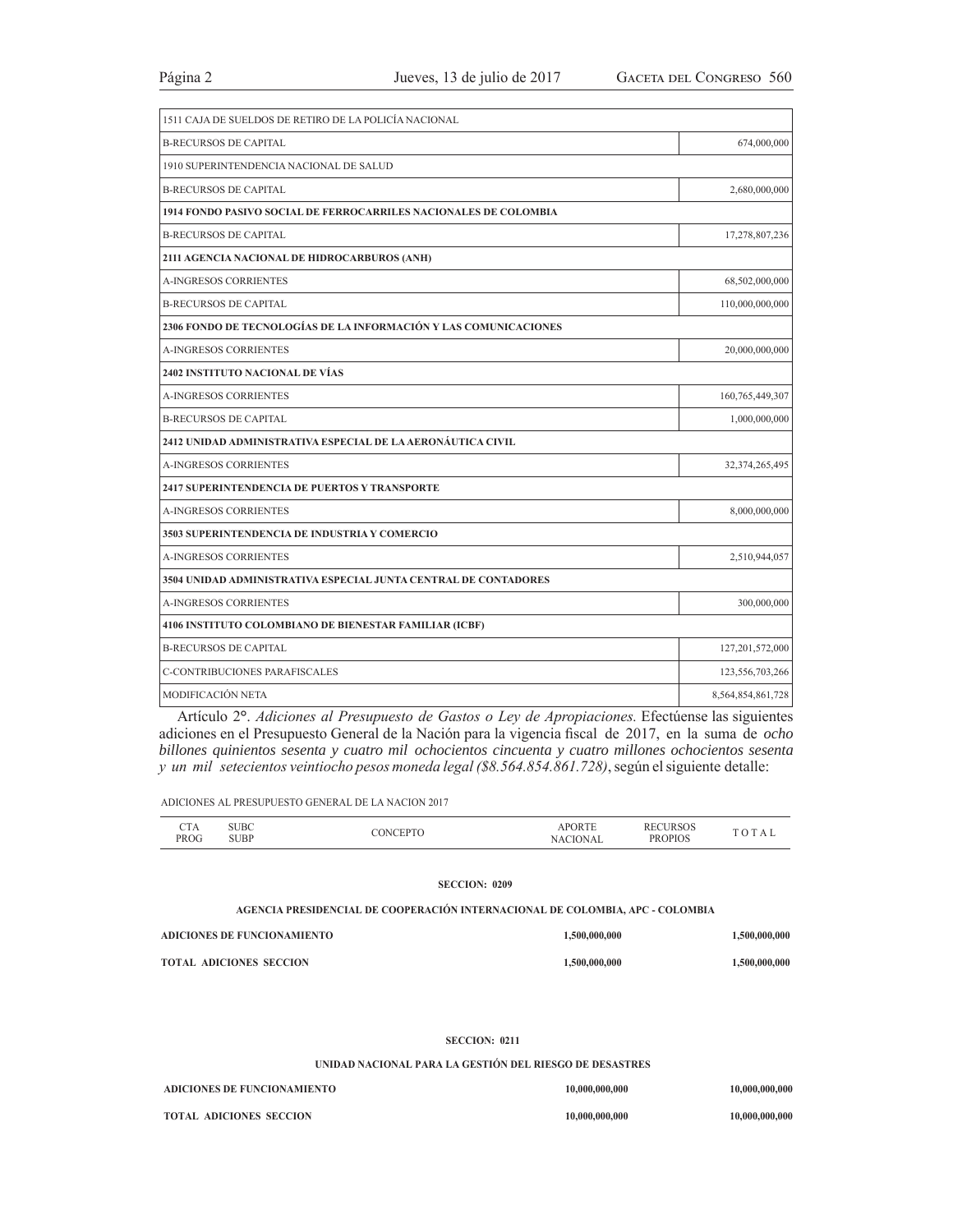| <b>CTA</b><br><b>PROG</b> | <b>SUBC</b><br><b>SUBP</b>    | CONCEPTO                                                                                                                      | <b>APORTE</b><br><b>NACIONAL</b> | <b>RECURSOS</b><br><b>PROPIOS</b> | TOTAL          |
|---------------------------|-------------------------------|-------------------------------------------------------------------------------------------------------------------------------|----------------------------------|-----------------------------------|----------------|
|                           |                               | <b>SECCION: 0212</b>                                                                                                          |                                  |                                   |                |
|                           |                               | AGENCIA COLOMBIANA PARA LA REINTEGRACIÓN DE PERSONAS Y GRUPOS ALZADOS EN ARMAS                                                |                                  |                                   |                |
|                           |                               | <b>ADICIONES DE FUNCIONAMIENTO</b>                                                                                            | 1,535,000,000                    |                                   | 1,535,000,000  |
|                           |                               | <b>TOTAL ADICIONES SECCION</b>                                                                                                | 1,535,000,000                    |                                   | 1,535,000,000  |
|                           |                               | <b>SECCION: 0213</b>                                                                                                          |                                  |                                   |                |
|                           |                               | AGENCIA NACIONAL INMOBILIARIA VIRGILIO BARCO VARGAS                                                                           |                                  |                                   |                |
|                           | <b>ADICIONES DE INVERSION</b> |                                                                                                                               | 200,000,000                      | 901,810,754                       | 1,101,810,754  |
| 0209                      |                               | FORTALECIMIENTO DE LA INFRAESTRUCTURA<br>FÍSICA DE LAS ENTIDADES DEL ESTADO DEL NIVEL<br>NACIONAL DESDE EL SECTOR PRESIDENCIA | 200,000,000                      | 901,810,754                       | 1,101,810,754  |
| 0209                      | 1000                          | INTERSUBSECTORIAL GOBIERNO                                                                                                    | 200,000,000                      | 901,810,754                       | 1,101,810,754  |
|                           |                               | <b>TOTAL ADICIONES SECCION</b>                                                                                                | 200,000,000                      | 901,810,754                       | 1,101,810,754  |
|                           |                               | <b>SECCION: 0301</b>                                                                                                          |                                  |                                   |                |
|                           |                               | DEPARTAMENTO ADMINISTRATIVO NACIONAL DE PLANEACION                                                                            |                                  |                                   |                |
|                           | <b>ADICIONES DE INVERSION</b> |                                                                                                                               | 31,000,000,000                   |                                   | 31,000,000,000 |
| 0301                      |                               | MEJORAMIENTO DE LA PLANEACIÓN<br>TERRITORIAL, SECTORIAL Y DE INVERSIÓN<br><b>PUBLICA</b>                                      | 31,000,000,000                   |                                   | 31,000,000,000 |
| 0301                      | 1000                          | INTERSUBSECTORIAL GOBIERNO                                                                                                    | 31,000,000,000                   |                                   | 31,000,000,000 |
|                           |                               | <b>TOTAL ADICIONES SECCION</b>                                                                                                | 31,000,000,000                   |                                   | 31,000,000,000 |
|                           |                               | <b>SECCION: 0401</b>                                                                                                          |                                  |                                   |                |
|                           |                               | DEPARTAMENTO ADMINISTRATIVO NACIONAL DE ESTADISTICA (DANE)                                                                    |                                  |                                   |                |
|                           | <b>ADICIONES DE INVERSION</b> |                                                                                                                               | 429,000,000                      |                                   | 429,000,000    |
| 0401                      |                               | LEVANTAMIENTO Y ACTUALIZACIÓN DE<br>INFORMACIÓN ESTADÍSTICA DE CALIDAD                                                        | 429,000,000                      |                                   | 429,000,000    |
| 0401                      | 1003                          | PLANIFICACIÓN Y ESTADÍSTICA                                                                                                   | 429,000,000                      |                                   | 429,000,000    |
|                           |                               | <b>TOTAL ADICIONES SECCION</b>                                                                                                | 429,000,000                      |                                   | 429,000,000    |
|                           |                               | <b>SECCION: 0402</b>                                                                                                          |                                  |                                   |                |
|                           |                               | <b>FONDO ROTATORIO DEL DANE</b>                                                                                               |                                  |                                   |                |
|                           |                               | <b>ADICIONES DE FUNCIONAMIENTO</b>                                                                                            |                                  | 975,258,098                       | 975,258,098    |
|                           | <b>ADICIONES DE INVERSION</b> |                                                                                                                               |                                  | 15,279,043,524                    | 15,279,043,524 |
| 0401                      |                               | LEVANTAMIENTO Y ACTUALIZACION DE<br>INFORMACIÓN ESTADÍSTICA DE CALIDAD                                                        |                                  | 15,279,043,524                    | 15,279,043,524 |
| 0401                      | 1003                          | PLANIFICACIÓN Y ESTADÍSTICA                                                                                                   |                                  | 15,279,043,524                    | 15,279,043,524 |
|                           |                               | <b>TOTAL ADICIONES SECCION</b>                                                                                                |                                  | 16,254,301,622                    | 16,254,301,622 |
|                           |                               | <b>SECCION: 0403</b>                                                                                                          |                                  |                                   |                |
|                           |                               | <b>INSTITUTO GEOGRAFICO AGUSTIN CODAZZI - IGAC</b>                                                                            |                                  |                                   |                |
|                           | <b>ADICIONES DE INVERSION</b> |                                                                                                                               | 15,000,000,000                   |                                   | 15,000,000,000 |
| 0402                      |                               | LEVANTAMIENTO, ACTUALIZACIÓN, Y ACCESO A<br>INFORMACIÓN GEOGRÁFICA Y CARTOGRÁFICA                                             | 2,200,000,000                    |                                   | 2,200,000,000  |
| 0402                      | 1003                          | PLANIFICACIÓN Y ESTADÍSTICA                                                                                                   | 2,200,000,000                    |                                   | 2,200,000,000  |
| 0403                      |                               | LEVANTAMIENTO, ACTUALIZACIÓN Y ACCESO A<br>INFORMACIÓN AGROLÓGICA                                                             | 1,000,000,000                    |                                   | 1,000,000,000  |
| 0403                      | 1003                          | PLANIFICACIÓN Y ESTADÍSTICA                                                                                                   | 1,000,000,000                    |                                   | 1,000,000,000  |
| 0404                      |                               | LEVANTAMIENTO, ACTUALIZACIÓN Y<br>ADMINISTRACIÓN DE LA INFORMACIÓN<br>CATASTRAL                                               | 4,500,000,000                    |                                   | 4,500,000,000  |
| 0404                      | 1003                          | PLANIFICACIÓN Y ESTADÍSTICA<br>DESARROLLO, INNOVACIÓN Y TRANSFERENCIA                                                         | 4,500,000,000                    |                                   | 4,500,000,000  |
| 0405                      |                               | DE CONOCIMIENTO GEOESPACIAL                                                                                                   | 800,000,000                      |                                   | 800,000,000    |
| 0405                      | 1003                          | PLANIFICACIÓN Y ESTADÍSTICA                                                                                                   | 800,000,000                      |                                   | 800,000,000    |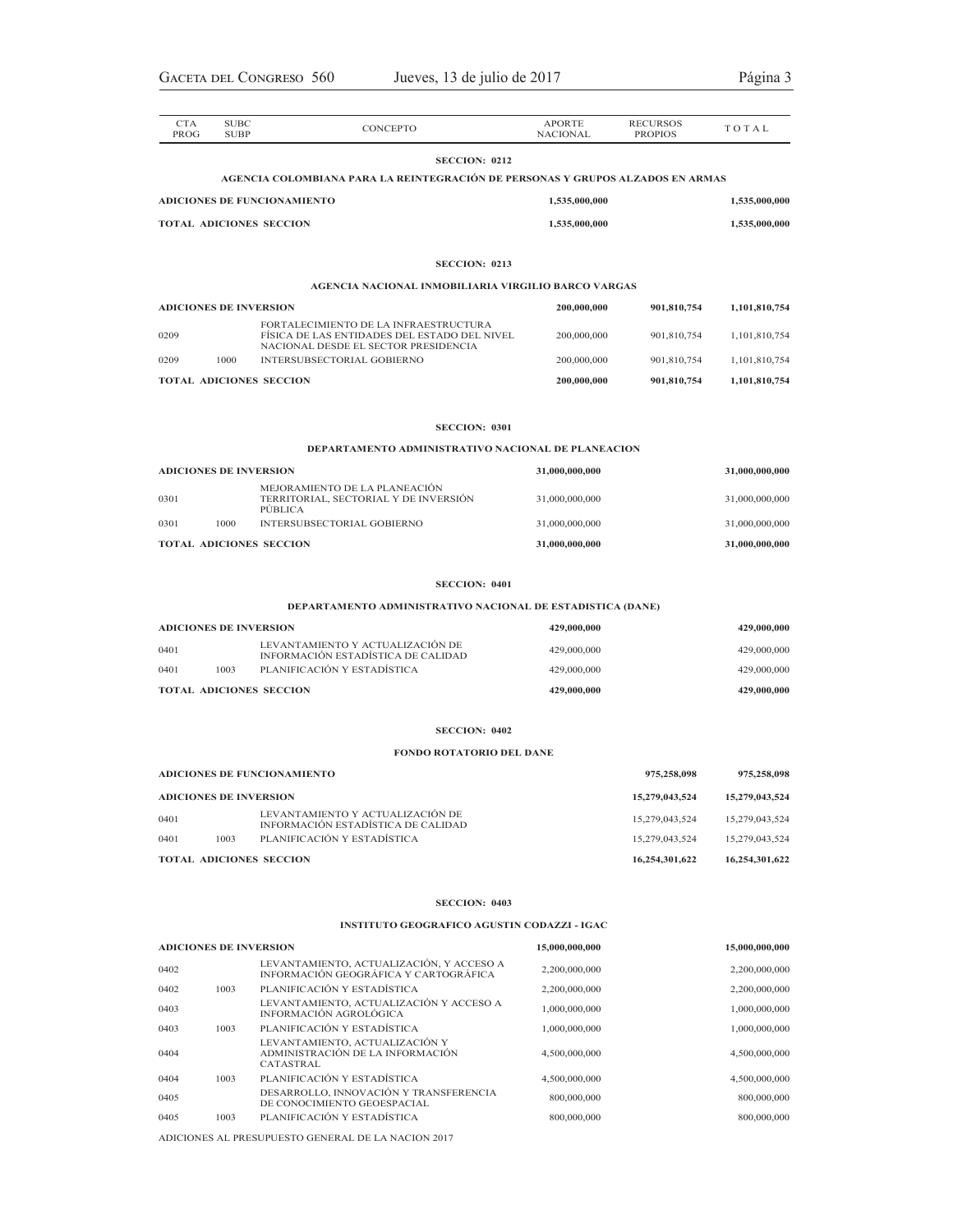| <b>CTA</b><br><b>PROG</b>     | <b>SUBC</b><br><b>SUBP</b> | <b>CONCEPTO</b>                                                                 | <b>APORTE</b><br><b>NACIONAL</b> | <b>RECURSOS</b><br><b>PROPIOS</b> | TOTAL             |
|-------------------------------|----------------------------|---------------------------------------------------------------------------------|----------------------------------|-----------------------------------|-------------------|
|                               |                            |                                                                                 |                                  |                                   |                   |
| 0499                          |                            | FORTALECIMIENTO DE LA GESTIÓN Y DIRECCIÓN<br>DEL SECTOR INFORMACIÓN ESTADÍSTICA | 6,500,000,000                    |                                   | 6,500,000,000     |
| 0499                          | 1003                       | PLANIFICACIÓN Y ESTADÍSTICA                                                     | 6,500,000,000                    |                                   | 6,500,000,000     |
|                               |                            | <b>TOTAL ADICIONES SECCION</b>                                                  | 15,000,000,000                   |                                   | 15,000,000,000    |
|                               |                            |                                                                                 |                                  |                                   |                   |
|                               |                            | <b>SECCION: 0503</b>                                                            |                                  |                                   |                   |
|                               |                            | <b>ESCUELA SUPERIOR DE ADMINISTRACION PUBLICA (ESAP)</b>                        |                                  |                                   |                   |
| <b>ADICIONES DE INVERSION</b> |                            |                                                                                 |                                  | 62,467,585,428                    | 62,467,585,428    |
| 0503                          |                            | MEJORAMIENTO DE LA CALIDAD EDUCATIVA EN<br><b>GESTIÓN PÚBLICA</b>               |                                  | 62,467,585,428                    | 62,467,585,428    |
| 0503                          | 1000                       | INTERSUBSECTORIAL GOBIERNO                                                      |                                  | 62,467,585,428                    | 62, 467, 585, 428 |
|                               |                            | <b>TOTAL ADICIONES SECCION</b>                                                  |                                  | 62,467,585,428                    | 62,467,585,428    |
|                               |                            |                                                                                 |                                  |                                   |                   |

### **SECCION: 1102**

**FONDO ROTATORIO DEL MINISTERIO DE RELACIONES EXTERIORES**

| ADICIONES DE FUNCIONAMIENTO    | 80,000,000,000 | 80,000,000,000 |
|--------------------------------|----------------|----------------|
| <b>TOTAL ADICIONES SECCION</b> | 80,000,000,000 | 80,000,000,000 |

### **SECCION: 1201**

### **MINISTERIO DE JUSTICIA Y DEL DERECHO**

| ADICIONES DE FUNCIONAMIENTO<br><b>ADICIONES DE INVERSION</b> |      |                                   | 1,638,600,000 | 1,638,600,000 |
|--------------------------------------------------------------|------|-----------------------------------|---------------|---------------|
|                                                              |      |                                   | 5,696,000,000 | 5,696,000,000 |
| 1202                                                         |      | PROMOCIÓN AL ACCESO A LA JUSTICIA | 5,696,000,000 | 5,696,000,000 |
| 1202                                                         | 0800 | INTERSUBSECTORIAL JUSTICIA        | 5,696,000,000 | 5,696,000,000 |
|                                                              |      | <b>TOTAL ADICIONES SECCION</b>    | 7,334,600,000 | 7,334,600,000 |

### **SECCION: 1204**

### **SUPERINTENDENCIA DE NOTARIADO Y REGISTRO**

|                               | <b>ADICIONES DE FUNCIONAMIENTO</b> |      |                                                                                | 28,000,000,000 | 28,000,000,000 |
|-------------------------------|------------------------------------|------|--------------------------------------------------------------------------------|----------------|----------------|
| <b>ADICIONES DE INVERSION</b> |                                    |      |                                                                                | 51,744,000,000 | 51,744,000,000 |
|                               | 1204                               |      | JUSTICIA TRANSICIONAL                                                          | 6,089,200,000  | 6,089,200,000  |
|                               | 1204                               | 0800 | INTERSUBSECTORIAL JUSTICIA                                                     | 6,089,200,000  | 6,089,200,000  |
|                               | 1209                               |      | MODERNIZACIÓN DE LA INFORMACIÓN<br><b>INMOBILIARIA</b>                         | 25,207,400,000 | 25,207,400,000 |
|                               | 1209                               | 0800 | <b>INTERSUBSECTORIAL JUSTICIA</b>                                              | 25,207,400,000 | 25,207,400,000 |
|                               | 1299                               |      | FORTALECIMIENTO DE LA GESTIÓN Y DIRECCIÓN<br>DEL SECTOR JUSTICIA Y DEL DERECHO | 20,447,400,000 | 20,447,400,000 |
|                               | 1299                               | 0800 | <b>INTERSUBSECTORIAL JUSTICIA</b>                                              | 20,447,400,000 | 20,447,400,000 |
|                               | <b>TOTAL ADICIONES SECCION</b>     |      |                                                                                | 79,744,000,000 | 79,744,000,000 |

### **SECCION: 1208**

### **INSTITUTO NACIONAL PENITENCIARIO Y CARCELARIO - INPEC**

| ADICIONES DE FUNCIONAMIENTO    | 70,000,000,000 | 70,000,000,000 |
|--------------------------------|----------------|----------------|
| <b>TOTAL ADICIONES SECCION</b> | 70,000,000,000 | 70,000,000,000 |

### **SECCION: 1211**

### **UNIDAD DE SERVICIOS PENITENCIARIOS Y CARCELARIOS - USPEC**

|                                | <b>ADICIONES DE INVERSION</b> |      |                                                                           | 99,680,000,000 | 99,680,000,000 |
|--------------------------------|-------------------------------|------|---------------------------------------------------------------------------|----------------|----------------|
|                                | 1206                          |      | SISTEMA PENITENCIARIO Y CARCELARIO EN EL<br>MARCO DE LOS DERECHOS HUMANOS | 99,680,000,000 | 99,680,000,000 |
|                                | 1206                          | 0800 | INTERSUBSECTORIAL JUSTICIA                                                | 99,680,000,000 | 99,680,000,000 |
| <b>TOTAL ADICIONES SECCION</b> |                               |      |                                                                           | 99,680,000,000 | 99,680,000,000 |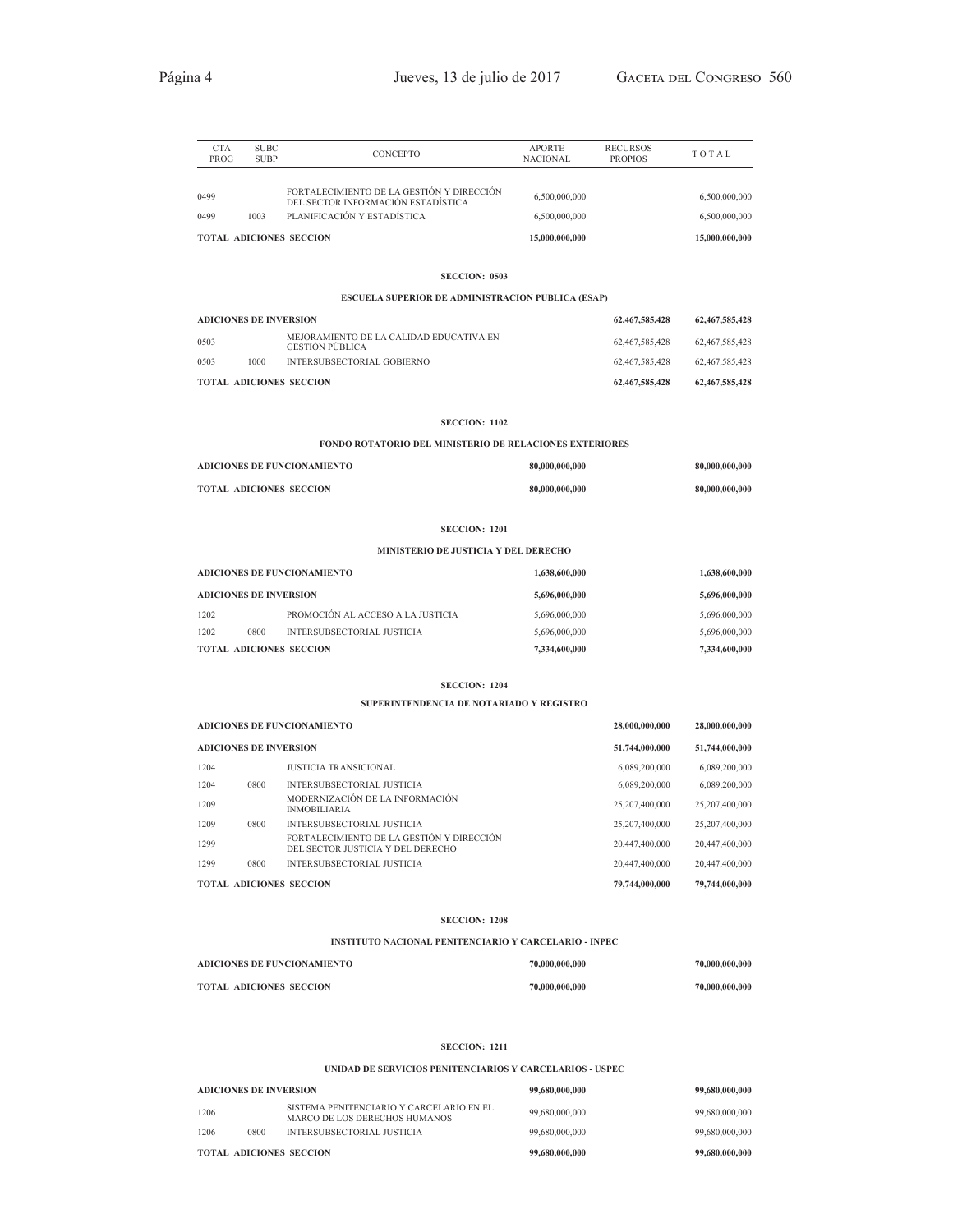| <b>CTA</b><br>PROG | <b>SUBC</b><br><b>SUBP</b>               | <b>CONCEPTO</b> | <b>APORTE</b><br>NACIONAL | <b>RECURSOS</b><br><b>PROPIOS</b> | TOTAL             |  |  |
|--------------------|------------------------------------------|-----------------|---------------------------|-----------------------------------|-------------------|--|--|
|                    | <b>SECCION: 1301</b>                     |                 |                           |                                   |                   |  |  |
|                    | MINISTERIO DE HACIENDA Y CREDITO PUBLICO |                 |                           |                                   |                   |  |  |
|                    | ADICIONES DE FUNCIONAMIENTO              |                 | 1,603,571,000,000         |                                   | 1,603,571,000,000 |  |  |
|                    | <b>TOTAL ADICIONES SECCION</b>           |                 | 1,603,571,000,000         |                                   | 1,603,571,000,000 |  |  |
|                    |                                          |                 |                           |                                   |                   |  |  |

### **SECCION: 1310**

### **UNIDAD ADMINISTRATIVA ESPECIAL DIRECCION DE IMPUESTOS Y ADUANAS NACIONALES**

| <b>ADICIONES DE FUNCIONAMIENTO</b> |      |                                                                  | 80,000,000,000 | 80,000,000,000 |
|------------------------------------|------|------------------------------------------------------------------|----------------|----------------|
| <b>ADICIONES DE INVERSION</b>      |      |                                                                  | 17,277,000,000 | 17,277,000,000 |
| 1305                               |      | FORTALECIMIENTO DEL RECAUDO Y<br><b>TRIBUTACIÓN</b>              | 14,700,000,000 | 14,700,000,000 |
| 1305                               | 1000 | INTERSUBSECTORIAL GOBIERNO                                       | 14,700,000,000 | 14,700,000,000 |
| 1399                               |      | FORTALECIMIENTO DE LA GESTIÓN Y DIRECCIÓN<br>DEL SECTOR HACIENDA | 2,577,000,000  | 2,577,000,000  |
| 1399                               | 1000 | INTERSUBSECTORIAL GOBIERNO                                       | 2,577,000,000  | 2,577,000,000  |
| <b>TOTAL ADICIONES SECCION</b>     |      |                                                                  | 97,277,000,000 | 97,277,000,000 |

### **SECCION: 1314**

### **UNIDAD ADMINISTRATIVA ESPECIAL DE GESTION PENSIONAL Y CONTRIBUCIONES PARAFISCALES DE LA PROTECCIÓN SOCIAL - UGPPP**

| <b>ADICIONES DE INVERSION</b> |      |                                                                   | 1.000.000.000 | 1.000.000.000 |
|-------------------------------|------|-------------------------------------------------------------------|---------------|---------------|
| 1399                          |      | FORTAL ECIMIENTO DE LA GESTIÓN Y DIRECCIÓN<br>DEL SECTOR HACIENDA | 1.000.000.000 | 1,000,000,000 |
| 1399                          | 1000 | INTERSUBSECTORIAL GOBIERNO                                        | 1,000,000,000 | 1,000,000,000 |
|                               |      | <b>TOTAL ADICIONES SECCION</b>                                    | 1.000.000.000 | 0.00000000    |

### **SECCION: 1501**

### **MINISTERIO DE DEFENSA NACIONAL**

| <b>ADICIONES DE FUNCIONAMIENTO</b> |                               |                                                                             | 140,504,000,000 | 140,504,000,000 |
|------------------------------------|-------------------------------|-----------------------------------------------------------------------------|-----------------|-----------------|
|                                    | <b>ADICIONES DE INVERSION</b> |                                                                             | 800,000,000     | 800,000,000     |
| 1599                               |                               | FORTALECIMIENTO DE LA GESTIÓN Y DIRECCIÓN<br>DEL SECTOR DEFENSA Y SEGURIDAD | 800,000,000     | 800,000,000     |
| 1599                               | 0100                          | INTERSUBSECTORIAL DEFENSA Y SEGURIDAD                                       | 800,000,000     | 800,000,000     |
|                                    |                               | <b>TOTAL ADICIONES SECCION</b>                                              | 141.304.000.000 | 141.304.000.000 |

### **SECCION: 1508**

### **DEFENSA CIVIL COLOMBIANA, GUILLERMO LEÓN VALENCIA**

| ADICIONES DE FUNCIONAMIENTO    | 2,967,731,956 | 2,967,731,956 |
|--------------------------------|---------------|---------------|
| <b>TOTAL ADICIONES SECCION</b> | 2,967,731,956 | 2,967,731,956 |

### **SECCION: 1511**

### **CAJA DE SUELDOS DE RETIRO DE LA POLICIA NACIONAL**

| ADICIONES DE FUNCIONAMIENTO | 674,000,000 | 674,000,000 |
|-----------------------------|-------------|-------------|
| TOTAL ADICIONES SECCION     | 674,000,000 | 674,000,000 |

### **SECCION: 1601**

### **POLICIA NACIONAL**

| ADICIONES DE FUNCIONAMIENTO    | 47,607,520,000 | 47,607,520,000 |
|--------------------------------|----------------|----------------|
| <b>TOTAL ADICIONES SECCION</b> | 47,607,520,000 | 47,607,520,000 |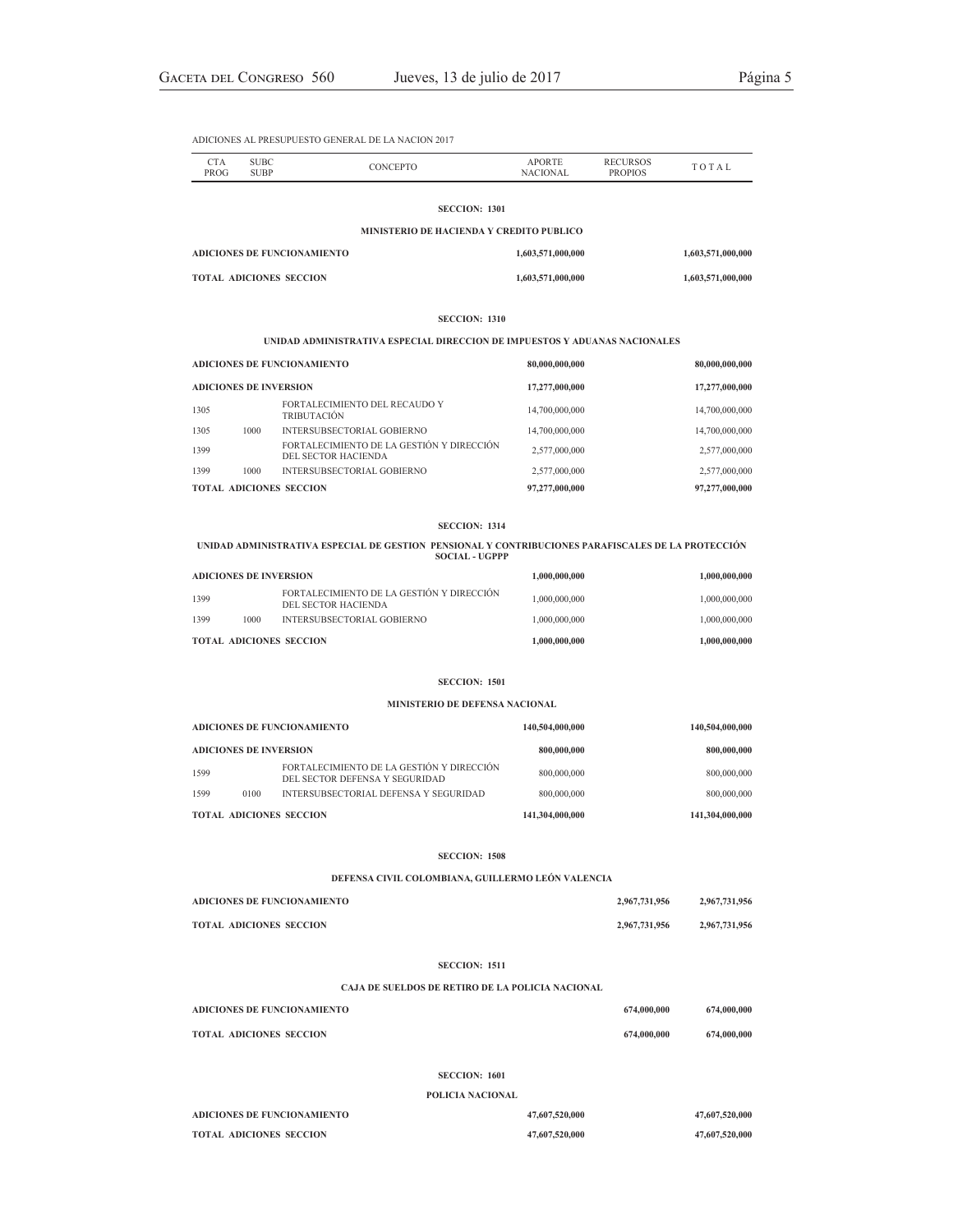| CTA<br>- - - -<br><b>PROG</b><br>. | UBC<br>----<br><b>SUBP</b> |  | <b>ADIC</b><br>DD |  |
|------------------------------------|----------------------------|--|-------------------|--|

### **SECCION: 1701**

**MINISTERIO DE AGRICULTURA Y DESARROLLO RURAL**

|                                | ADICIONES DE FUNCIONAMIENTO   |                                                                                                      |                 | 60,000,000,000  |
|--------------------------------|-------------------------------|------------------------------------------------------------------------------------------------------|-----------------|-----------------|
|                                | <b>ADICIONES DE INVERSION</b> |                                                                                                      |                 | 247,000,000,000 |
| 1701                           |                               | MEJORAMIENTO DE LA HABITABILIDAD RURAL                                                               | 30,000,000,000  | 30,000,000,000  |
| 1701                           | 1100                          | INTERSUBSECTORIAL AGROPECUARIO                                                                       | 30,000,000,000  | 30,000,000,000  |
| 1702                           |                               | INCLUSIÓN PRODUCTIVA DE PEQUEÑOS<br>PRODUCTORES RURALES                                              | 78,000,000,000  | 78,000,000,000  |
| 1702                           | 1100                          | INTERSUBSECTORIAL AGROPECUARIO                                                                       | 78,000,000,000  | 78,000,000,000  |
| 1703                           |                               | SERVICIOS FINANCIEROS Y GESTIÓN DEL RIESGO<br>PARA LAS ACTIVIDADES AGROPECUARIAS Y<br><b>RURALES</b> | 91,000,000,000  | 91,000,000,000  |
| 1703                           | 1100                          | INTERSUBSECTORIAL AGROPECUARIO                                                                       | 91,000,000,000  | 91,000,000,000  |
| 1704                           |                               | ORDENAMIENTO SOCIAL Y USO PRODUCTIVO DEL<br><b>TERRITORIO RURAL</b>                                  | 1,000,000,000   | 1,000,000,000   |
| 1704                           | 1100                          | INTERSUBSECTORIAL AGROPECUARIO                                                                       | 1,000,000,000   | 1,000,000,000   |
| 1709                           |                               | <b>INFRAESTRUCTURA PRODUCTIVA Y</b><br>COMERCIALIZACIÓN                                              | 45,000,000,000  | 45,000,000,000  |
| 1709                           | 1100                          | INTERSUBSECTORIAL AGROPECUARIO                                                                       | 45,000,000,000  | 45,000,000,000  |
| 1799                           |                               | FORTALECIMIENTO DE LA GESTIÓN Y DIRECCIÓN<br>DEL SECTOR AGROPECUARIO                                 | 2,000,000,000   | 2,000,000,000   |
| 1799                           | 1100                          | INTERSUBSECTORIAL AGROPECUARIO                                                                       | 2,000,000,000   | 2,000,000,000   |
| <b>TOTAL ADICIONES SECCION</b> |                               |                                                                                                      | 307,000,000,000 | 307,000,000,000 |

### **SECCION: 1702**

# **INSTITUTO COLOMBIANO AGROPECUARIO (ICA)**

| <b>ADICIONES DE INVERSION</b> |      |                                                                      | 60,000,000,000 | 60,000,000,000 |
|-------------------------------|------|----------------------------------------------------------------------|----------------|----------------|
| 1707                          |      | SANIDAD AGROPECUARIA E INOCUIDAD<br><b>AGROALIMENTARIA</b>           | 42,000,000,000 | 42,000,000,000 |
| 1707                          | 1100 | INTERSUBSECTORIAL AGROPECUARIO                                       | 42,000,000,000 | 42,000,000,000 |
| 1799                          |      | FORTALECIMIENTO DE LA GESTIÓN Y DIRECCIÓN<br>DEL SECTOR AGROPECUARIO | 18,000,000,000 | 18,000,000,000 |
| 1799                          | 1100 | INTERSUBSECTORIAL AGROPECUARIO                                       | 18,000,000,000 | 18,000,000,000 |
|                               |      | <b>TOTAL ADICIONES SECCION</b>                                       | 60,000,000,000 | 60,000,000,000 |

### **SECCION: 1715**

### **AUTORIDAD NACIONAL DE ACUICULTURA Y PESCA - AUNAP**

| <b>ADICIONES DE INVERSION</b>  |      |                                                                | 3,000,000,000 | 3,000,000,000 |
|--------------------------------|------|----------------------------------------------------------------|---------------|---------------|
| 1709                           |      | <b>INFRAESTRUCTURA PRODUCTIVA Y</b><br><b>COMERCIALIZACIÓN</b> | 3,000,000,000 | 3,000,000,000 |
| 1709                           | 1100 | INTERSUBSECTORIAL AGROPECUARIO                                 | 3,000,000,000 | 3,000,000,000 |
| <b>TOTAL ADICIONES SECCION</b> |      |                                                                | 3,000,000,000 | 3,000,000,000 |

### **SECCION: 1717**

### **AGENCIA NACIONAL DE TIERRAS - ANT**

| ADICIONES DE INVERSION |      |                                                              | 110,000,000,000 | 110,000,000,000 |
|------------------------|------|--------------------------------------------------------------|-----------------|-----------------|
| 1704                   |      | ORDENAMIENTO SOCIAL Y USO PRODUCTIVO DEL<br>TERRITORIO RURAL | 110,000,000,000 | 110,000,000,000 |
| 1704                   | 1100 | INTERSUBSECTORIAL AGROPECUARIO                               | 110,000,000,000 | 110,000,000,000 |
|                        |      | TOTAL ADICIONES SECCION                                      | 110,000,000,000 | 110,000,000,000 |

### **SECCION: 1718**

### **AGENCIA DE DESARROLLO RURAL - ADR**

| <b>ADICIONES DE FUNCIONAMIENTO</b> |      |                                                         | 500,000,000     | 500,000,000     |
|------------------------------------|------|---------------------------------------------------------|-----------------|-----------------|
| <b>ADICIONES DE INVERSION</b>      |      |                                                         | 99,500,000,000  | 99,500,000,000  |
| 1702                               |      | INCLUSIÓN PRODUCTIVA DE PEQUEÑOS<br>PRODUCTORES RURALES | 99,500,000,000  | 99,500,000,000  |
| 1702                               | 1100 | INTERSUBSECTORIAL AGROPECUARIO                          | 99,500,000,000  | 99,500,000,000  |
| <b>TOTAL ADICIONES SECCION</b>     |      |                                                         | 100,000,000,000 | 100,000,000,000 |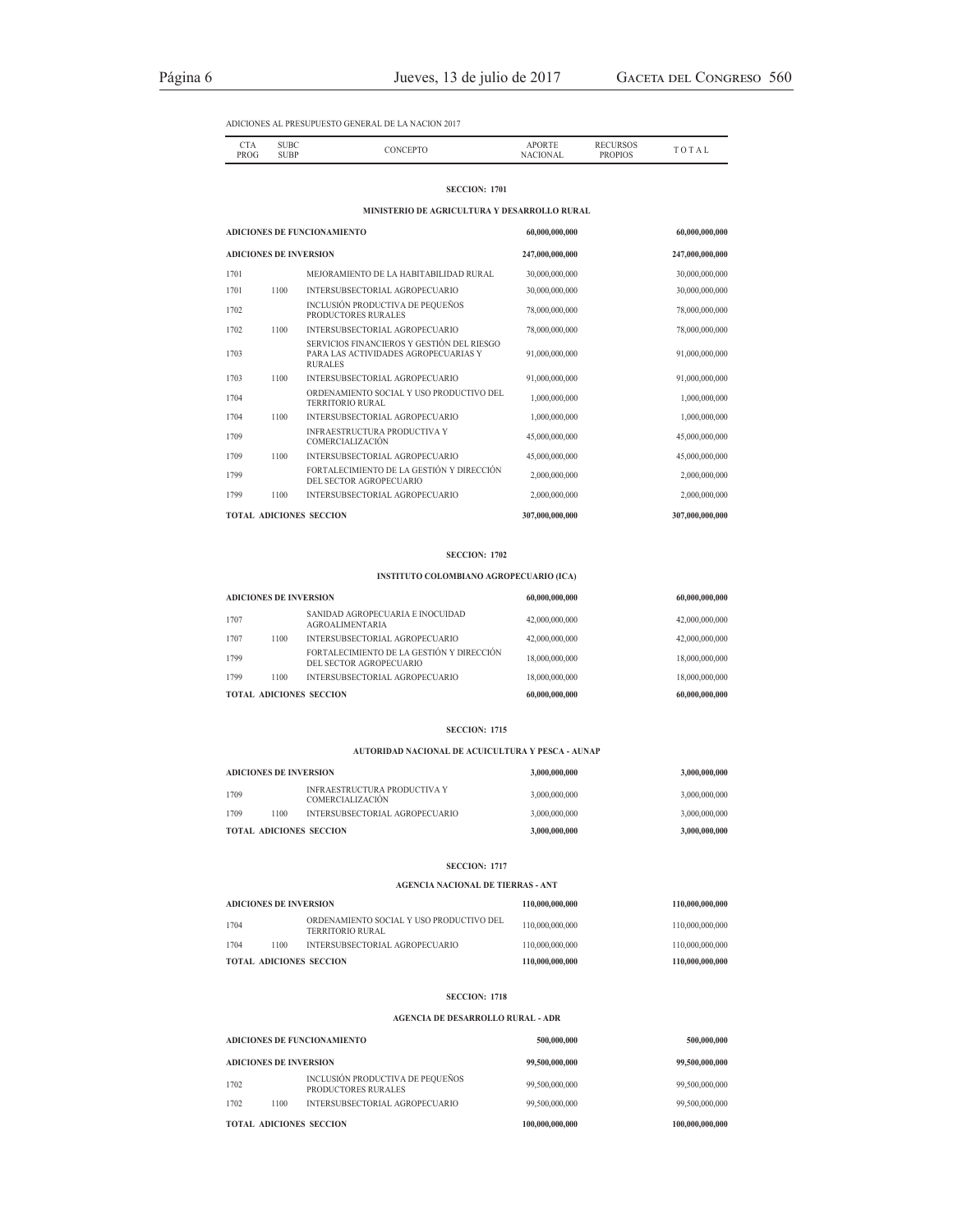| <b>CTA</b><br>PROG | <b>SUBC</b><br><b>SUBP</b>    | <b>CONCEPTO</b>                                                                   | <b>APORTE</b><br><b>NACIONAL</b> | <b>RECURSOS</b><br><b>PROPIOS</b> | TOTAL             |
|--------------------|-------------------------------|-----------------------------------------------------------------------------------|----------------------------------|-----------------------------------|-------------------|
|                    |                               | <b>SECCION: 1901</b>                                                              |                                  |                                   |                   |
|                    |                               | MINISTERIO DE SALUD Y PROTECCION SOCIAL                                           |                                  |                                   |                   |
|                    |                               | ADICIONES DE FUNCIONAMIENTO                                                       | 800,000,000,000                  |                                   | 800,000,000,000   |
|                    | <b>ADICIONES DE INVERSION</b> |                                                                                   | 90,000,000,000                   |                                   | 90,000,000,000    |
| 1901               |                               | SALUD PÚBLICA Y PRESTACIÓN DE SERVICIOS                                           | 90,000,000,000                   |                                   | 90,000,000,000    |
| 1901               | 0300                          | <b>INTERSUBSECTORIAL SALUD</b>                                                    | 90,000,000,000                   |                                   | 90,000,000,000    |
|                    |                               | TOTAL ADICIONES SECCION                                                           | 890,000,000,000                  |                                   | 890,000,000,000   |
|                    |                               | <b>SECCION: 1903</b>                                                              |                                  |                                   |                   |
|                    |                               | <b>INSTITUTO NACIONAL DE SALUD (INS)</b>                                          |                                  |                                   |                   |
|                    | <b>ADICIONES DE INVERSION</b> |                                                                                   | 10,000,000,000                   |                                   | 10,000,000,000    |
| 1901               |                               | SALUD PÚBLICA Y PRESTACIÓN DE SERVICIOS                                           | 4,000,000,000                    |                                   | 4,000,000,000     |
| 1901               | 0300                          | <b>INTERSUBSECTORIAL SALUD</b>                                                    | 4,000,000,000                    |                                   | 4,000,000,000     |
| 1903               |                               | INSPECCIÓN, VIGILANCIA Y CONTROL                                                  | 5,000,000,000                    |                                   | 5,000,000,000     |
| 1903               | 0300                          | <b>INTERSUBSECTORIAL SALUD</b>                                                    | 5,000,000,000                    |                                   | 5,000,000,000     |
| 1999               |                               | FORTALECIMIENTO DE LA GESTIÓN Y DIRECCIÓN<br>DEL SECTOR SALUD Y PROTECCIÓN SOCIAL | 1,000,000,000                    |                                   | 1,000,000,000     |
| 1999               | 0300                          | <b>INTERSUBSECTORIAL SALUD</b>                                                    | 1,000,000,000                    |                                   | 1,000,000,000     |
|                    |                               | <b>TOTAL ADICIONES SECCION</b>                                                    | 10,000,000,000                   |                                   | 10,000,000,000    |
|                    |                               | <b>SECCION: 1910</b>                                                              |                                  |                                   |                   |
|                    |                               | SUPERINTENDENCIA NACIONAL DE SALUD                                                |                                  |                                   |                   |
|                    |                               | <b>ADICIONES DE FUNCIONAMIENTO</b>                                                |                                  | 2,680,000,000                     | 2,680,000,000     |
|                    |                               | TOTAL ADICIONES SECCION                                                           |                                  | 2,680,000,000                     | 2,680,000,000     |
|                    |                               | <b>SECCION: 1914</b>                                                              |                                  |                                   |                   |
|                    |                               | <b>FONDO PASIVO SOCIAL DE FERROCARRILES NACIONALES DE COLOMBIA</b>                |                                  |                                   |                   |
|                    |                               | <b>ADICIONES DE FUNCIONAMIENTO</b>                                                |                                  | 17,278,807,236                    | 17,278,807,236    |
|                    |                               | TOTAL ADICIONES SECCION                                                           |                                  | 17,278,807,236                    | 17,278,807,236    |
|                    |                               | <b>SECCION: 2101</b>                                                              |                                  |                                   |                   |
|                    |                               | MINISTERIO DE MINAS Y ENERGIA                                                     |                                  |                                   |                   |
|                    |                               | <b>ADICIONES DE FUNCIONAMIENTO</b>                                                | 19,447,000,000                   |                                   | 19,447,000,000    |
|                    | ADICIONES DE INVERSION        |                                                                                   | 1,310,000,000,000                |                                   | 1,310,000,000,000 |
| 2101               |                               | ACCESO AL SERVICIO PÚBLICO DOMICILIARIO DE<br><b>GAS COMBUSTIBLE</b>              | 171,899,000,000                  |                                   | 171,899,000,000   |
| 2101               | 1900                          | INTERSUBSECTORIAL MINAS Y ENERGÍA                                                 | 171,899,000,000                  |                                   | 171,899,000,000   |
| 2102               |                               | CONSOLIDACIÓN PRODUCTIVA DEL SECTOR DE<br>ENERGÍA ELÉCTRICA                       | 1,105,000,000,000                |                                   | 1,105,000,000,000 |
| 2102               | 1900                          | <b>INTERSUBSECTORIAL MINAS Y ENERGÍA</b>                                          | 1,105,000,000,000                |                                   | 1,105,000,000,000 |
| 2103               |                               | CONSOLIDACIÓN PRODUCTIVA DEL SECTOR                                               | 24,101,000,000                   |                                   | 24,101,000,000    |
| 2103               | 1900                          | <b>HIDROCARBUROS</b><br>INTERSUBSECTORIAL MINAS Y ENERGÍA                         | 24,101,000,000                   |                                   | 24,101,000,000    |
| 2105               |                               | DESARROLLO AMBIENTAL SOSTENIBLE DEL                                               | 9,000,000,000                    |                                   | 9,000,000,000     |
|                    |                               | <b>SECTOR MINERO ENERGÉTICO</b><br>INTERSUBSECTORIAL MINAS Y ENERGÍA              | 9,000,000,000                    |                                   | 9,000,000,000     |
| 2105               | 1900                          |                                                                                   |                                  |                                   |                   |

### **SECCION: 2111**

**AGENCIA NACIONAL DE HIDROCARBUROS - ANH**

| <b>ADICIONES DE FUNCIONAMIENTO</b> |      |                                                             | 110,000,000,000 | 110,000,000,000 |
|------------------------------------|------|-------------------------------------------------------------|-----------------|-----------------|
| <b>ADICIONES DE INVERSION</b>      |      |                                                             | 68,502,000,000  | 68,502,000,000  |
| 2103                               |      | CONSOLIDACIÓN PRODUCTIVA DEL SECTOR<br><b>HIDROCARBUROS</b> | 29.902.000.000  | 29,902,000,000  |
| 2103                               | 1900 | INTERSUBSECTORIAL MINAS Y ENERGÍA                           | 29.902.000.000  | 29,902,000,000  |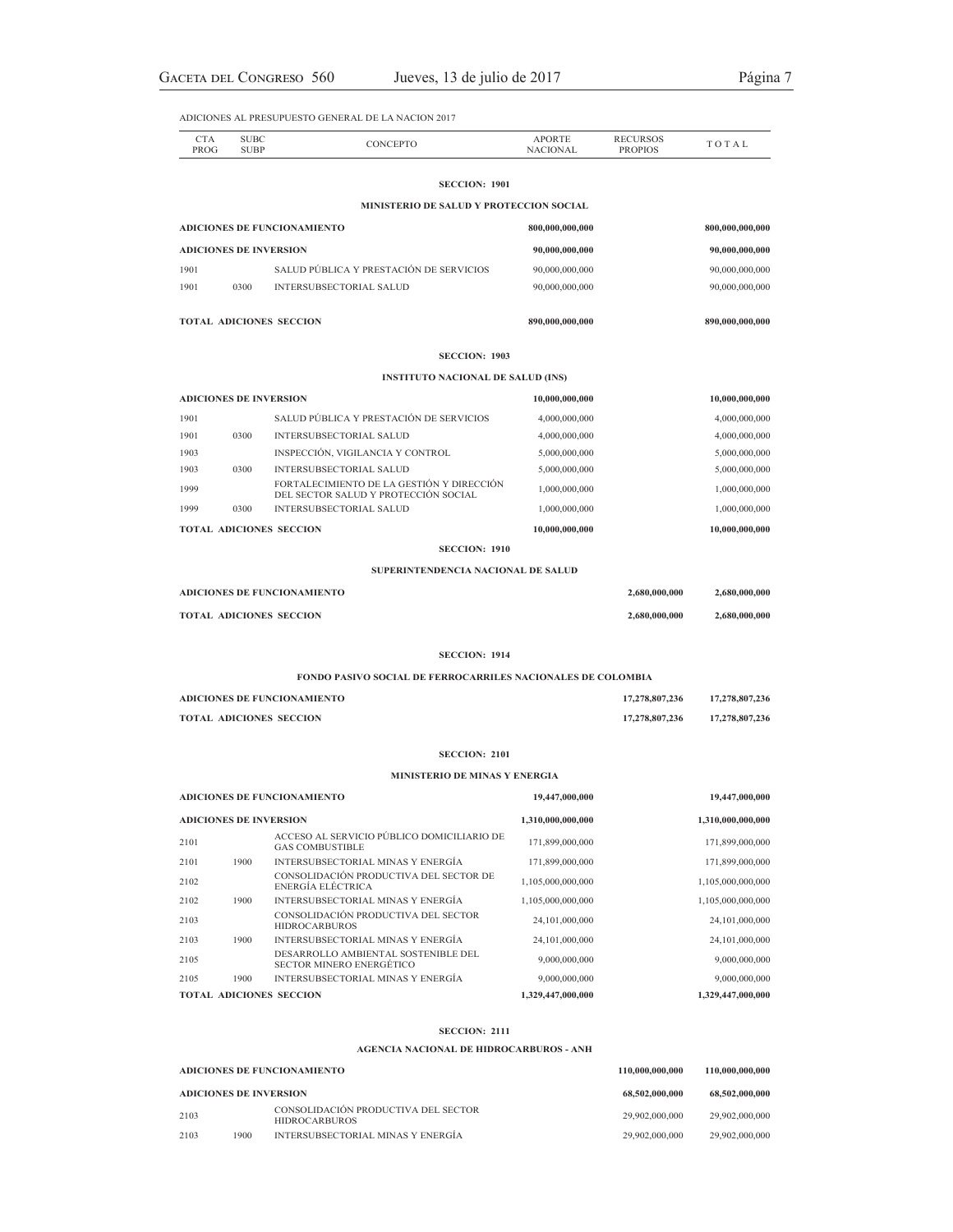|                    |                            | <b>TOTAL ADICIONES SECCION</b>                                          |                                  | 178,502,000,000                   | 178,502,000,000 |
|--------------------|----------------------------|-------------------------------------------------------------------------|----------------------------------|-----------------------------------|-----------------|
| 2199               | 1900                       | INTERSUBSECTORIAL MINAS Y ENERGÍA                                       |                                  | 12,000,000,000                    | 12,000,000,000  |
| 2199               |                            | FORTALECIMIENTO DE LA GESTIÓN Y DIRECCIÓN<br>DEL SECTOR MINAS Y ENERGÍA |                                  | 12,000,000,000                    | 12,000,000,000  |
| 2106               | 1900                       | INTERSUBSECTORIAL MINAS Y ENERGÍA                                       |                                  | 26,600,000,000                    | 26,600,000,000  |
| 2106               |                            | GESTIÓN DE LA INFORMACIÓN EN EL SECTOR<br>MINERO ENERGÉTICO             |                                  | 26,600,000,000                    | 26,600,000,000  |
|                    |                            |                                                                         |                                  |                                   |                 |
| <b>CTA</b><br>PROG | <b>SUBC</b><br><b>SUBP</b> | CONCEPTO                                                                | <b>APORTE</b><br><b>NACIONAL</b> | <b>RECURSOS</b><br><b>PROPIOS</b> | TOTAL           |

### **SECCION: 2201**

### **MINISTERIO DE EDUCACION NACIONAL**

| <b>ADICIONES DE FUNCIONAMIENTO</b> |      |                                                                                                | 536,563,018,205    | 536,563,018,205   |
|------------------------------------|------|------------------------------------------------------------------------------------------------|--------------------|-------------------|
| <b>ADICIONES DE INVERSION</b>      |      | 645, 402, 717, 277                                                                             | 645, 402, 717, 277 |                   |
| 2201                               |      | CALIDAD, COBERTURA Y FORTALECIMIENTO DE<br>LA EDUCACIÓN INICIAL, PRESCOLAR, BÁSICA Y<br>MEDIA. | 341,552,000,000    | 341,552,000,000   |
| 2201                               | 0700 | INTERSUBSECTORIAL EDUCACIÓN                                                                    | 341,552,000,000    | 341,552,000,000   |
| 2202                               |      | CALIDAD Y FOMENTO DE LA EDUCACIÓN<br><b>SUPERIOR</b>                                           | 288,350,717,277    | 288,350,717,277   |
| 2202                               | 0700 | INTERSUBSECTORIAL EDUCACIÓN                                                                    | 288,350,717,277    | 288,350,717,277   |
| 2299                               |      | FORTALECIMIENTO DE LA GESTIÓN Y DIRECCIÓN<br>DEL SECTOR EDUCACIÓN                              | 15,500,000,000     | 15,500,000,000    |
| 2299                               | 0700 | INTERSUBSECTORIAL EDUCACIÓN                                                                    | 15,500,000,000     | 15,500,000,000    |
|                                    |      | <b>TOTAL ADICIONES SECCION</b>                                                                 | 1,181,965,735,482  | 1,181,965,735,482 |

### **SECCION: 2209**

# **INSTITUTO NACIONAL PARA SORDOS (INSOR)**

| <b>ADICIONES DE INVERSION</b> |      |                                                                    | 730,000,000 | 730,000,000 |
|-------------------------------|------|--------------------------------------------------------------------|-------------|-------------|
| 2299                          |      | FORTAL ECIMIENTO DE LA GESTIÓN Y DIRECCIÓN<br>DEL SECTOR EDUCACIÓN | 730,000,000 | 730,000,000 |
| 2299                          | 0700 | INTERSUBSECTORIAL EDUCACIÓN                                        | 730,000,000 | 730,000,000 |
|                               |      | <b>TOTAL ADICIONES SECCION</b>                                     | 730,000,000 | 730,000,000 |

### **SECCION: 2210**

# **INSTITUTO NACIONAL PARA CIEGOS (INCI)**

| <b>ADICIONES DE INVERSION</b> |      |                                                                                                                      | 850,000,000 | 850,000,000 |
|-------------------------------|------|----------------------------------------------------------------------------------------------------------------------|-------------|-------------|
| 2203                          |      | CIERRE DE BRECHAS PARA EL GOCE EFECTIVO DE<br>DERECHOS FUNDAMENTALES DE LA POBLACIÓN<br>EN CONDICIÓN DE DISCAPACIDAD | 850,000,000 | 850,000,000 |
| 2203                          | 0700 | INTERSUBSECTORIAL EDUCACIÓN                                                                                          | 850,000,000 | 850,000,000 |
|                               |      | <b>TOTAL ADICIONES SECCION</b>                                                                                       | 850,000,000 | 850,000,000 |

### **SECCION: 2234**

### **ESCUELA TECNOLOGICA INSTITUTO TECNICO CENTRAL**

| ADICIONES DE FUNCIONAMIENTO    | 688,962,451 | 688,962,451 |
|--------------------------------|-------------|-------------|
| <b>TOTAL ADICIONES SECCION</b> | 688,962,451 | 688,962,451 |

### **SECCION: 2238**

# **INSTITUTO NACIONAL DE FORMACION TECNICA PROFESIONAL DE SAN ANDRES Y PROVIDENCIA**

| ADICIONES DE FUNCIONAMIENTO                                               | 212,470,860 | 212,470,860 |
|---------------------------------------------------------------------------|-------------|-------------|
| TOTAL ADICIONES SECCION                                                   | 212,470,860 | 212,470,860 |
| <b>SECCION: 2239</b>                                                      |             |             |
| INSTITUTO NACIONAL DE FORMACION TECNICA PROFESIONAL DE SAN JUAN DEL CESAR |             |             |
|                                                                           |             |             |

| ADICIONES DE FUNCIONAMIENTO    | 354,678,141 | 354,678,141 |
|--------------------------------|-------------|-------------|
| <b>TOTAL ADICIONES SECCION</b> | 354,678,141 | 354,678,141 |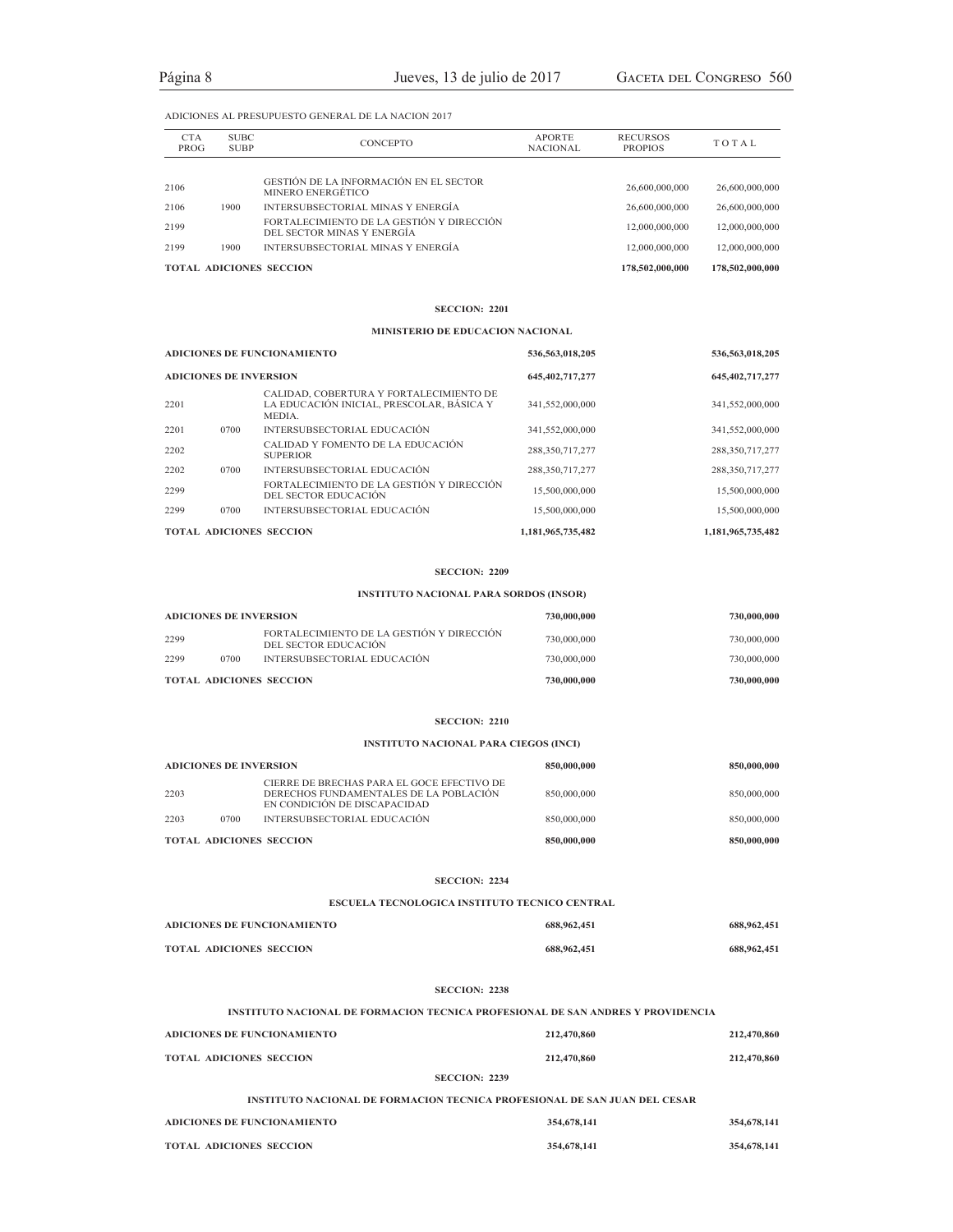| <b>CTA</b><br>PROG                 | <b>SUBC</b><br><b>SUBP</b>     | <b>CONCEPTO</b>                                                         | <b>APORTE</b><br><b>NACIONAL</b> | <b>RECURSOS</b><br><b>PROPIOS</b> | TOTAL       |  |
|------------------------------------|--------------------------------|-------------------------------------------------------------------------|----------------------------------|-----------------------------------|-------------|--|
|                                    |                                | <b>SECCION: 2241</b>                                                    |                                  |                                   |             |  |
|                                    |                                | <b>INSTITUTO TOLIMENSE DE FORMACION TECNICA PROFESIONAL</b>             |                                  |                                   |             |  |
| <b>ADICIONES DE FUNCIONAMIENTO</b> |                                |                                                                         | 897,170,668                      |                                   |             |  |
| <b>TOTAL ADICIONES SECCION</b>     |                                |                                                                         | 897,170,668                      |                                   |             |  |
|                                    |                                |                                                                         |                                  |                                   |             |  |
|                                    |                                | <b>SECCION: 2242</b>                                                    |                                  |                                   |             |  |
|                                    |                                | <b>INSTITUTO TECNICO NACIONAL DE COMERCIO "SIMON RODRIGUEZ" DE CALI</b> |                                  |                                   |             |  |
| ADICIONES DE FUNCIONAMIENTO        |                                | 591,982,398                                                             |                                  | 591,982,398                       |             |  |
|                                    | <b>TOTAL ADICIONES SECCION</b> |                                                                         | 591,982,398                      |                                   | 591,982,398 |  |
|                                    |                                |                                                                         |                                  |                                   |             |  |

### **SECCION: 2306**

# **FONDO DE TECNOLOGIAS DE LA INFORMACION Y LAS COMUNICACIONES**

|                               |      | <b>TOTAL ADICIONES SECCION</b>                                                                                                    | 20,000,000,000 | 20,000,000,000 |
|-------------------------------|------|-----------------------------------------------------------------------------------------------------------------------------------|----------------|----------------|
| 2301                          | 0400 | INTERSUBSECTORIAL COMUNICACIONES                                                                                                  | 20,000,000,000 | 20,000,000,000 |
| 2301                          |      | FACILITAR EL ACCESO Y USO DE LAS<br>TECNOLOGÍAS DE LA INFORMACIÓN Y LAS<br>COMUNICACIONES (TIC) EN TODO EL TERRITORIO<br>NACIONAL | 20,000,000,000 | 20,000,000,000 |
| <b>ADICIONES DE INVERSION</b> |      | 20,000,000,000                                                                                                                    | 20,000,000,000 |                |

### **SECCION: 2402**

### **INSTITUTO NACIONAL DE VIAS**

|                               |      | <b>ADICIONES DE FUNCIONAMIENTO</b>       |                 | 1,000,000,000      | 1,000,000,000      |
|-------------------------------|------|------------------------------------------|-----------------|--------------------|--------------------|
| <b>ADICIONES DE INVERSION</b> |      | 90,000,000,000                           | 160,765,449,307 | 250, 765, 449, 307 |                    |
| 2401                          |      | <b>INFRAESTRUCTURA RED VIAL PRIMARIA</b> | 90,000,000,000  | 150,965,449,307    | 240,965,449,307    |
| 2401                          | 0600 | INTERSUBSECTORIAL TRANSPORTE             | 90,000,000,000  | 150,965,449,307    | 240,965,449,307    |
| 2402                          |      | <b>INFRAESTRUCTURA RED VIAL REGIONAL</b> |                 | 9,800,000,000      | 9,800,000,000      |
| 2402                          | 0600 | INTERSUBSECTORIAL TRANSPORTE             |                 | 9,800,000,000      | 9,800,000,000      |
|                               |      | <b>TOTAL ADICIONES SECCION</b>           | 90,000,000,000  | 161, 765, 449, 307 | 251, 765, 449, 307 |

### **SECCION: 2412**

# **UNIDAD ADMINISTRATIVA ESPECIAL DE LA AERONAUTICA CIVIL**

| <b>TOTAL ADICIONES SECCION</b> |      |                                                    | 32, 374, 265, 495 | 32, 374, 265, 495 |
|--------------------------------|------|----------------------------------------------------|-------------------|-------------------|
| 2403                           | 0600 | INTERSUBSECTORIAL TRANSPORTE                       | 15.011.355.775    | 15.011.355.775    |
| 2403                           |      | INFRAESTRUCTURA Y SERVICIOS DE TRANSPORTE<br>AEREO | 15.011.355.775    | 15.011.355.775    |
| <b>ADICIONES DE INVERSION</b>  |      |                                                    | 15,011,355,775    | 15.011.355.775    |
|                                |      | ADICIONES DE FUNCIONAMIENTO                        | 17,362,909,720    | 17,362,909,720    |

### **SECCION: 2417**

### **SUPERINTENDENCIA DE PUERTOS Y TRANSPORTE**

| <b>ADICIONES DE INVERSION</b> |      | 8,000,000,000                                                                   | 8,000,000,000 |               |
|-------------------------------|------|---------------------------------------------------------------------------------|---------------|---------------|
| 2410                          |      | REGULACIÓN Y SUPERVISIÓN DE<br><b>INFRAESTRUCTURA Y SERVICIOS DE TRANSPORTE</b> | 8,000,000,000 | 8,000,000,000 |
| 2410                          | 0600 | INTERSUBSECTORIAL TRANSPORTE                                                    | 8,000,000,000 | 8,000,000,000 |
|                               |      | <b>TOTAL ADICIONES SECCION</b>                                                  | 8,000,000,000 | 8,000,000,000 |

### **SECCION: 2501**

### **PROCURADURIA GENERAL DE LA NACIÓN**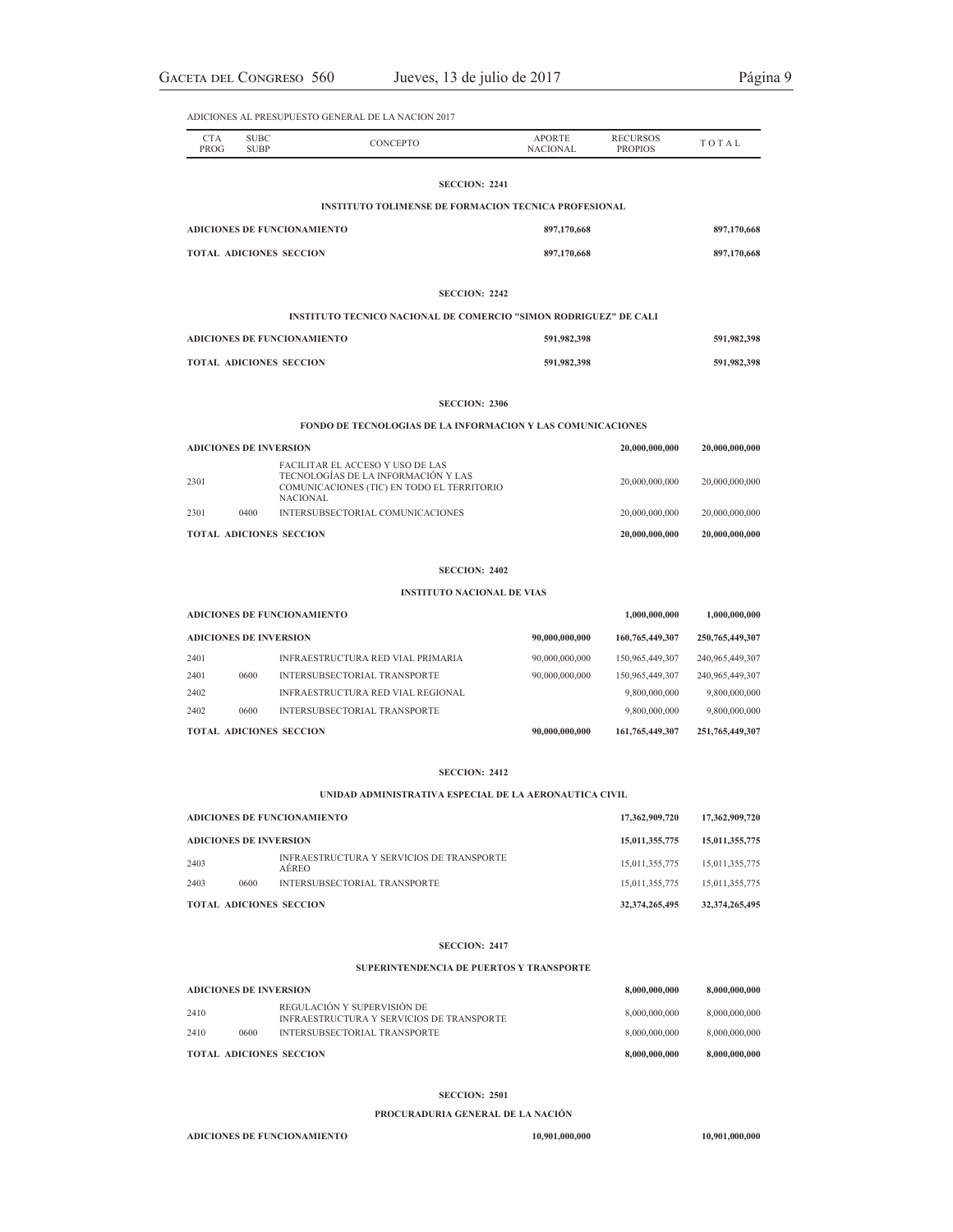| <b>CTA</b>                    | <b>SUBC</b> |                                                                                      | <b>APORTE</b>   | <b>RECURSOS</b> |                 |
|-------------------------------|-------------|--------------------------------------------------------------------------------------|-----------------|-----------------|-----------------|
| PROG                          | <b>SUBP</b> | CONCEPTO                                                                             | <b>NACIONAL</b> | <b>PROPIOS</b>  | TOTAL           |
|                               |             |                                                                                      |                 |                 |                 |
| <b>ADICIONES DE INVERSION</b> |             | FORTALECIMIENTO DE LA GESTIÓN Y DIRECCIÓN                                            | 10,000,000,000  |                 | 10,000,000,000  |
| 2599                          |             | DEL SECTOR ORGANISMOS DE CONTROL                                                     | 10,000,000,000  |                 | 10,000,000,000  |
| 2599                          | 1000        | INTERSUBSECTORIAL GOBIERNO                                                           | 10,000,000,000  |                 | 10,000,000,000  |
|                               |             | TOTAL ADICIONES SECCION                                                              | 20,901,000,000  |                 | 20,901,000,000  |
|                               |             | <b>SECCION: 2502</b>                                                                 |                 |                 |                 |
|                               |             | DEFENSORIA DEL PUEBLO                                                                |                 |                 |                 |
|                               |             | <b>ADICIONES DE FUNCIONAMIENTO</b>                                                   | 2,000,000,000   |                 | 2,000,000,000   |
|                               |             | TOTAL ADICIONES SECCION                                                              | 2,000,000,000   |                 | 2,000,000,000   |
|                               |             | <b>SECCION: 2601</b>                                                                 |                 |                 |                 |
|                               |             | CONTRALORIA GENERAL DE LA REPUBLICA                                                  |                 |                 |                 |
|                               |             | ADICIONES DE FUNCIONAMIENTO                                                          | 14,400,000,000  |                 | 14,400,000,000  |
| <b>ADICIONES DE INVERSION</b> |             |                                                                                      | 16,000,000,000  |                 | 16,000,000,000  |
|                               |             | FORTALECIMIENTO DEL CONTROL Y LA                                                     |                 |                 |                 |
| 2501                          |             | VIGILANCIA DE LA GESTIÓN FISCAL Y<br>RESARCIMIENTO AL DAÑO DEL PATRIMONIO<br>PUBLICO | 16,000,000,000  |                 | 16,000,000,000  |
| 2501                          | 1000        | INTERSUBSECTORIAL GOBIERNO                                                           | 16,000,000,000  |                 | 16,000,000,000  |
|                               |             | TOTAL ADICIONES SECCION                                                              | 30,400,000,000  |                 | 30,400,000,000  |
|                               |             | <b>SECCION: 2701</b>                                                                 |                 |                 |                 |
|                               |             | <b>RAMA JUDICIAL</b>                                                                 |                 |                 |                 |
|                               |             | ADICIONES DE FUNCIONAMIENTO                                                          | 56,000,000,000  |                 | 56,000,000,000  |
| <b>ADICIONES DE INVERSION</b> |             |                                                                                      | 53,400,000,000  |                 | 53,400,000,000  |
| 2799                          |             | FORTALECIMIENTO DE LA GESTIÓN Y DIRECCIÓN                                            | 53,400,000,000  |                 | 53,400,000,000  |
| 2799                          | 0800        | DEL SECTOR RAMA JUDICIAL<br>INTERSUBSECTORIAL JUSTICIA                               | 53,400,000,000  |                 | 53,400,000,000  |
|                               |             | TOTAL ADICIONES SECCION                                                              | 109,400,000,000 |                 | 109,400,000,000 |
|                               |             |                                                                                      |                 |                 |                 |
|                               |             | <b>SECCION: 2901</b>                                                                 |                 |                 |                 |
|                               |             | <b>FISCALIA GENERAL DE LA NACION</b>                                                 |                 |                 |                 |
|                               |             | ADICIONES DE FUNCIONAMIENTO                                                          | 80,613,370,956  |                 | 80,613,370,956  |
| <b>ADICIONES DE INVERSION</b> |             |                                                                                      | 17,800,000,000  |                 | 17,800,000,000  |
| 2901                          |             | EFECTIVIDAD DE LA INVESTIGACIÓN PENAL Y<br>TÉCNICO CIENTÍFICA                        | 8,900,000,000   |                 | 8,900,000,000   |
| 2901                          | 0800        | INTERSUBSECTORIAL JUSTICIA                                                           | 8,900,000,000   |                 | 8,900,000,000   |
| 2999                          |             | FORTALECIMIENTO DE LA GESTIÓN Y DIRECCIÓN<br>DEL SECTOR FISCALÍA                     | 8,900,000,000   |                 | 8,900,000,000   |
| 2999                          | 0800        | INTERSUBSECTORIAL JUSTICIA                                                           | 8,900,000,000   |                 | 8,900,000,000   |
|                               |             | TOTAL ADICIONES SECCION                                                              | 98,413,370,956  |                 | 98,413,370,956  |
|                               |             | <b>SECCION: 2902</b>                                                                 |                 |                 |                 |
|                               |             | <b>INSTITUTO NACIONAL DE MEDICINA LEGAL Y CIENCIAS FORENSES</b>                      |                 |                 |                 |
|                               |             | <b>ADICIONES DE FUNCIONAMIENTO</b>                                                   | 5,000,000,000   |                 | 5,000,000,000   |
|                               |             | TOTAL ADICIONES SECCION                                                              | 5,000,000,000   |                 | 5,000,000,000   |
|                               |             | <b>SECCION: 3201</b>                                                                 |                 |                 |                 |
|                               |             | <b>MINISTERIO DE AMBIENTE Y DESARROLLO SOSTENIBLE</b>                                |                 |                 |                 |
|                               |             | <b>ADICIONES DE FUNCIONAMIENTO</b>                                                   | 3,000,000,000   |                 | 3,000,000,000   |
| <b>ADICIONES DE INVERSION</b> |             |                                                                                      | 7,000,000,000   |                 | 7,000,000,000   |
| 3202                          |             | CONSERVACIÓN DE LA BIODIVERSIDAD Y SUS<br>SERVICIOS ECOSISTÉMICOS                    | 4,000,000,000   |                 | 4,000,000,000   |

3202 0900 INTERSUBSECTORIAL AMBIENTE 4,000,000,000 4,000,000,000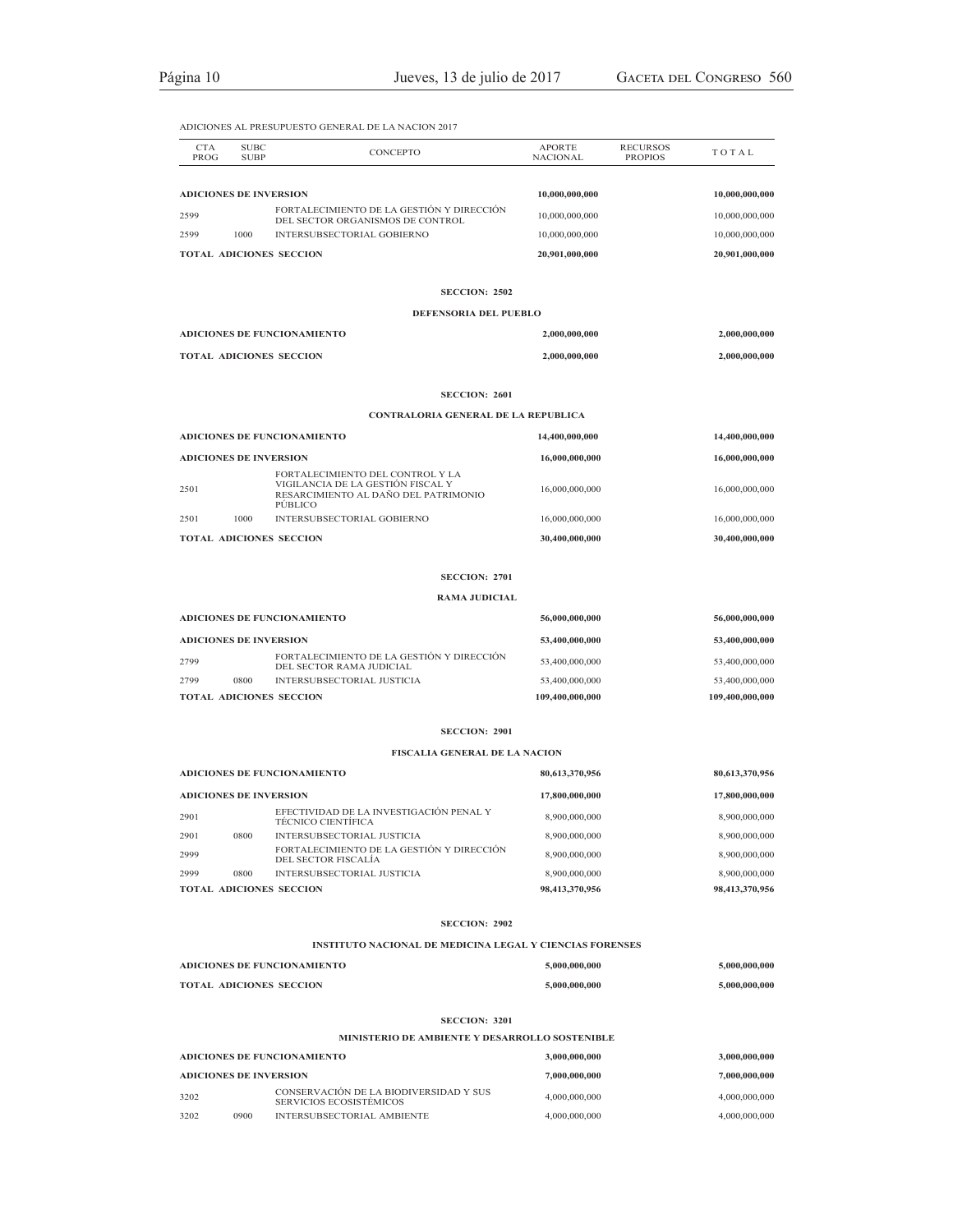| <b>CTA</b><br>PROG | <b>SUBC</b><br><b>SUBP</b> | <b>CONCEPTO</b>                                                                                    | <b>APORTE</b><br>NACIONAL | <b>RECURSOS</b><br><b>PROPIOS</b> | <b>TOTAL</b>   |
|--------------------|----------------------------|----------------------------------------------------------------------------------------------------|---------------------------|-----------------------------------|----------------|
|                    |                            |                                                                                                    |                           |                                   |                |
| 3204               |                            | GESTIÓN DE LA INFORMACIÓN Y EL<br>CONOCIMIENTO AMBIENTAL                                           | 300,000,000               |                                   | 300,000,000    |
| 3204               | 0900                       | <b>INTERSUBSECTORIAL AMBIENTE</b>                                                                  | 300,000,000               |                                   | 300,000,000    |
| 3299               |                            | FORTALECIMIENTO DE LA GESTIÓN Y DIRECCIÓN<br>DEL SECTOR AMBIENTE Y DESARROLLO<br><b>SOSTENIBLE</b> | 2,700,000,000             |                                   | 2,700,000,000  |
| 3299               | 0900                       | <b>INTERSUBSECTORIAL AMBIENTE</b>                                                                  | 2,700,000,000             |                                   | 2,700,000,000  |
|                    |                            | <b>TOTAL ADICIONES SECCION</b>                                                                     | 10.000.000.000            |                                   | 10.000.000.000 |

### **SECCION: 3301**

### **MINISTERIO DE CULTURA**

|                               |      | <b>ADICIONES DE FUNCIONAMIENTO</b>                                       | 3,030,000,000  | 3,030,000,000  |
|-------------------------------|------|--------------------------------------------------------------------------|----------------|----------------|
| <b>ADICIONES DE INVERSION</b> |      |                                                                          | 10,800,000,000 | 10,800,000,000 |
| 3301                          |      | PROMOCIÓN Y ACCESO EFECTIVO A PROCESOS<br>CULTURALES Y ARTÍSTICOS        | 6,600,000,000  | 6,600,000,000  |
| 3301                          | 1603 | ARTE Y CULTURA                                                           | 6,600,000,000  | 6,600,000,000  |
| 3302                          |      | GESTIÓN, PROTECCIÓN Y SALVAGUARDIA DEL<br>PATRIMONIO CULTURAL COLOMBIANO | 2,400,000,000  | 2,400,000,000  |
| 3302                          | 1603 | ARTE Y CULTURA                                                           | 2,400,000,000  | 2,400,000,000  |
| 3399                          |      | FORTALECIMIENTO DE LA GESTIÓN Y DIRECCIÓN<br>DEL SECTOR CULTURA          | 1,800,000,000  | 1,800,000,000  |
| 3399                          | 1603 | ARTE Y CULTURA                                                           | 1,800,000,000  | 1,800,000,000  |
|                               |      | <b>TOTAL ADICIONES SECCION</b>                                           | 13,830,000,000 | 13,830,000,000 |

### **SECCION: 3401**

### **AUDITORIA GENERAL DE LA REPUBLICA**

| <b>ADICIONES DE INVERSION</b> |      |                                                                                                                          | 500,000,000 | 500,000,000 |
|-------------------------------|------|--------------------------------------------------------------------------------------------------------------------------|-------------|-------------|
| 2501                          |      | FORTALECIMIENTO DEL CONTROL Y LA<br>VIGILANCIA DE LA GESTIÓN FISCAL Y<br>RESARCIMIENTO AL DAÑO DEL PATRIMONIO<br>PUBLICO | 500,000,000 | 500,000,000 |
| 2501                          | 1000 | INTERSUBSECTORIAL GOBIERNO                                                                                               | 500,000,000 | 500,000,000 |
|                               |      | <b>TOTAL ADICIONES SECCION</b>                                                                                           | 500,000,000 | 500,000,000 |

### **SECCION: 3501**

**MINISTERIO DE COMERCIO, INDUSTRIA Y TURISMO**

| ADICIONES DE FUNCIONAMIENTO    | 45,023,000,000 | 45,023,000,000 |
|--------------------------------|----------------|----------------|
| <b>TOTAL ADICIONES SECCION</b> | 45,023,000,000 | 45,023,000,000 |

### **SECCION: 3503**

**SUPERINTENDENCIA DE INDUSTRIA Y COMERCIO**

| ADICIONES DE FUNCIONAMIENTO | 2,510,944,057 | 2,510,944,057 |
|-----------------------------|---------------|---------------|
| TOTAL ADICIONES SECCION     | 2,510,944,057 | 2,510,944,057 |

### **SECCION: 3504**

### **UNIDAD ADMINISTRATIVA ESPECIAL JUNTA CENTRAL CONTADORES**

| <b>ADICIONES DE INVERSION</b> |      | 300,000,000                                                                           | 300,000,000 |             |
|-------------------------------|------|---------------------------------------------------------------------------------------|-------------|-------------|
| 3599                          |      | FORTALECIMIENTO DE LA GESTIÓN Y DIRECCIÓN<br>DEL SECTOR COMERCIO. INDUSTRIA Y TURISMO | 300,000,000 | 300,000,000 |
| 3599                          | 0200 | INTERSUBSECTORIAL INDUSTRIA Y COMERCIO                                                | 300,000,000 | 300,000,000 |
|                               |      | <b>TOTAL ADICIONES SECCION</b>                                                        | 300,000,000 | 300,000,000 |

### **SECCION: 3701**

### **MINISTERIO DEL INTERIOR**

| ADICIONES DE FUNCIONAMIENTO | 60,300,000,000 | 60,300,000,000 |
|-----------------------------|----------------|----------------|
| ADICIONES DE INVERSION      | 21,000,000,000 | 21,000,000,000 |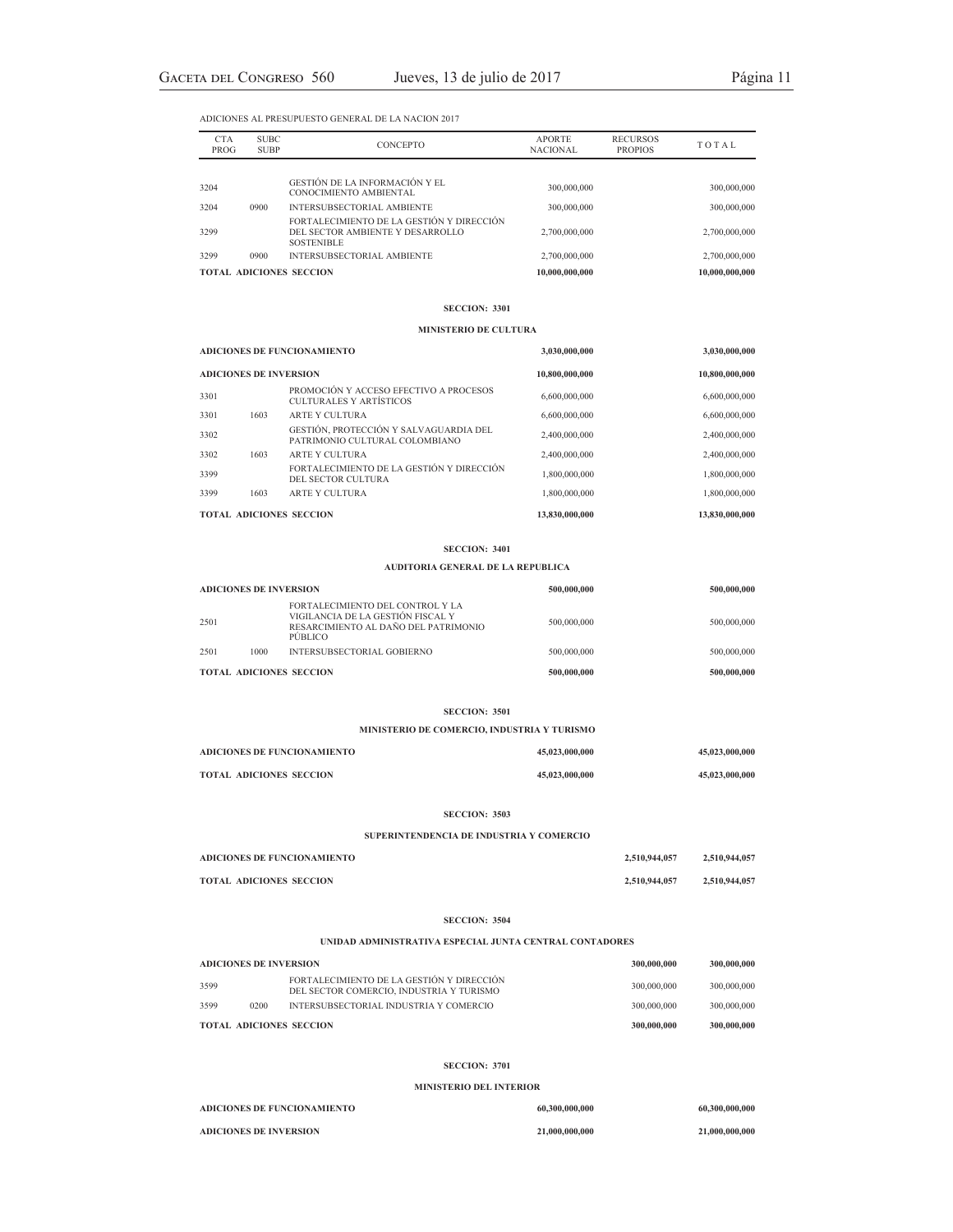| <b>CTA</b><br><b>PROG</b> | <b>SUBC</b><br><b>SUBP</b> | <b>CONCEPTO</b>                                                                                                      | <b>APORTE</b><br><b>NACIONAL</b> | <b>RECURSOS</b><br><b>PROPIOS</b> | TOTAL          |
|---------------------------|----------------------------|----------------------------------------------------------------------------------------------------------------------|----------------------------------|-----------------------------------|----------------|
|                           |                            |                                                                                                                      |                                  |                                   |                |
| 3702                      |                            | FORTALECIMIENTO A LA GOBERNABILIDAD<br>TERRITORIAL PARA LA SEGURIDAD, CONVIVENCIA<br>CIUDADANA, PAZ Y POST-CONFLICTO | 21,000,000,000                   |                                   | 21,000,000,000 |
| 3702                      | 1000                       | INTERSUBSECTORIAL GOBIERNO                                                                                           | 21,000,000,000                   |                                   | 21,000,000,000 |
|                           |                            | <b>TOTAL ADICIONES SECCION</b>                                                                                       | 81,300,000,000                   |                                   | 81,300,000,000 |

# **SECCION: 3708**

### **UNIDAD NACIONAL DE PROTECCION - UNP**

| ADICIONES DE FUNCIONAMIENTO    | 70,000,000,000 | 70,000,000,000 |
|--------------------------------|----------------|----------------|
| <b>TOTAL ADICIONES SECCION</b> | 70,000,000,000 | 70,000,000,000 |

### **SECCION: 3709**

### **DIRECCION NACIONAL DE BOMBEROS**

| <b>ADICIONES DE INVERSION</b> |      |                                                                          | 5,000,000,000 | 5,000,000,000 |
|-------------------------------|------|--------------------------------------------------------------------------|---------------|---------------|
| 3708                          |      | FORTALECIMIENTO INSTITUCIONAL Y OPERATIVO<br>DE LOS BOMBEROS DE COLOMBIA | 5,000,000,000 | 5,000,000,000 |
| 3708                          | 1000 | INTERSUBSECTORIAL GOBIERNO                                               | 5,000,000,000 | 5,000,000,000 |
|                               |      | <b>TOTAL ADICIONES SECCION</b>                                           | 5,000,000,000 | 5,000,000,000 |

### **SECCION: 3901**

### **DEPARTAMENTO ADMINISTRATIVO DE LA CIENCIA, TECNOLOGIA E INNOVACION**

| <b>ADICIONES DE INVERSION</b> |      |                                                                                                            | 20,000,000,000 | 20,000,000,000 |
|-------------------------------|------|------------------------------------------------------------------------------------------------------------|----------------|----------------|
| 3901                          |      | CONSOLIDACIÓN DE UNA INSTITUCIONALIDAD<br>HABILITANTE PARA LA CIENCIA. LA TECNOLOGÍA<br>E INNOVACIÓN (CTI) | 10.416.050.481 | 10,416,050,481 |
| 3901                          | 1000 | INTERSUBSECTORIAL GOBIERNO                                                                                 | 10,416,050,481 | 10,416,050,481 |
| 3902                          |      | INVESTIGACIÓN CON CALIDAD E IMPACTO                                                                        | 575,000,000    | 575,000,000    |
| 3902                          | 1000 | INTERSUBSECTORIAL GOBIERNO                                                                                 | 575,000,000    | 575,000,000    |
| 3903                          |      | DESARROLLO TECNOLÓGICO E INNOVACIÓN PARA<br><b>CRECIMIENTO EMPRESARIAL</b>                                 | 4,615,000,000  | 4,615,000,000  |
| 3903                          | 1000 | INTERSUBSECTORIAL GOBIERNO                                                                                 | 4,615,000,000  | 4,615,000,000  |
| 3904                          |      | GENERACIÓN DE UNA CULTURA QUE VALORA Y<br>GESTIONA EL CONOCIMIENTO Y LA INNOVACIÓN                         | 4,393,949,519  | 4,393,949,519  |
| 3904                          | 1000 | INTERSUBSECTORIAL GOBIERNO                                                                                 | 4,393,949,519  | 4,393,949,519  |
|                               |      | <b>TOTAL ADICIONES SECCION</b>                                                                             | 20,000,000,000 | 20,000,000,000 |

### **SECCION: 4001**

### **MINISTERIO DE VIVIENDA, CIUDAD Y TERRITORIO**

| <b>ADICIONES DE INVERSION</b> |      | 2,698,000,000                                                                         | 2,698,000,000 |               |
|-------------------------------|------|---------------------------------------------------------------------------------------|---------------|---------------|
| 4001                          |      | ACCESO A SOLUCIONES DE VIVIENDA                                                       | 800,000,000   | 800,000,000   |
| 4001                          | 1400 | INTERSUBSECTORIAL VIVIENDA Y DESARROLLO<br>TERRITORIAL                                | 800,000,000   | 800,000,000   |
| 4003                          |      | ACCESO DE LA POBLACIÓN A LOS SERVICIOS DE<br>AGUA POTABLE Y SANEAMIENTO BÁSICO        | 1,498,000,000 | 1,498,000,000 |
| 4003                          | 1400 | INTERSUBSECTORIAL VIVIENDA Y DESARROLLO<br>TERRITORIAL                                | 1,498,000,000 | 1,498,000,000 |
| 4099                          |      | FORTALECIMIENTO DE LA GESTIÓN Y DIRECCIÓN<br>DEL SECTOR VIVIENDA, CIUDAD Y TERRITORIO | 400,000,000   | 400,000,000   |
| 4099                          | 1400 | INTERSUBSECTORIAL VIVIENDA Y DESARROLLO<br>TERRITORIAL                                | 400,000,000   | 400,000,000   |
|                               |      | <b>TOTAL ADICIONES SECCION</b>                                                        | 2,698,000,000 | 2,698,000,000 |

### **SECCION: 4101**

# **DEPARTAMENTO ADMINISTRATIVO PARA LA PROSPERIDAD SOCIAL**

|                               |      | <b>TOTAL ADICIONES SECCION</b>                                                     | 729,650,000,000 | 729,650,000,000 |
|-------------------------------|------|------------------------------------------------------------------------------------|-----------------|-----------------|
| 4103                          | 1500 | INTERSUBSECTORIAL DESARROLLO SOCIAL                                                | 729,650,000,000 | 729,650,000,000 |
| 4103                          |      | INCLUSIÓN SOCIAL Y PRODUCTIVA PARA LA<br>POBLACIÓN EN SITUACIÓN DE VULNER ABILIDAD | 729,650,000,000 | 729,650,000,000 |
| <b>ADICIONES DE INVERSION</b> |      |                                                                                    | 729,650,000,000 | 729,650,000,000 |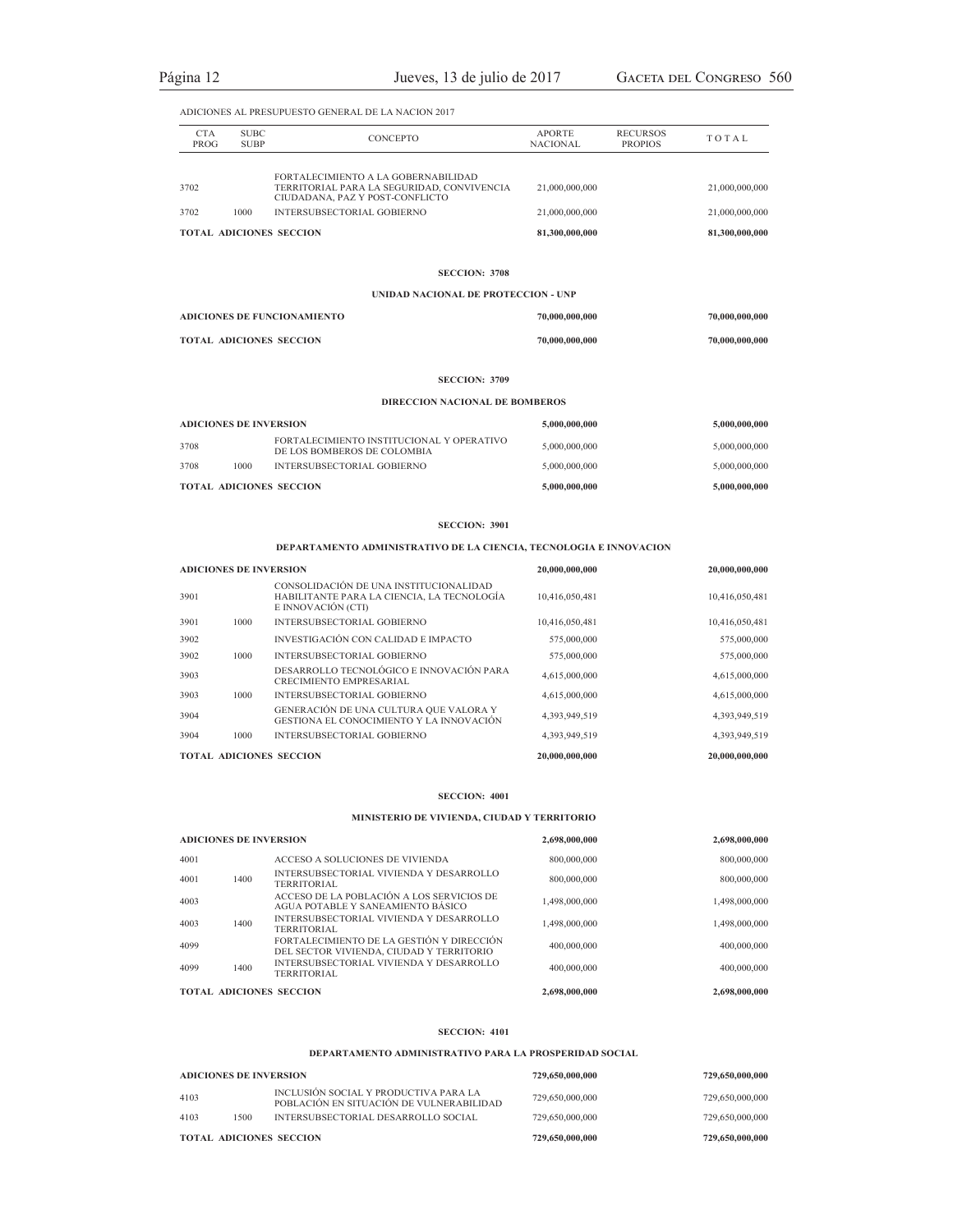| CTA<br>PROG | <b>SUBC</b><br><b>SUBP</b> | CONCEPTO | <b>APORTE</b><br><b>NACIONAL</b> | <b>RECURSOS</b><br><b>PROPIOS</b> | TOTAL |
|-------------|----------------------------|----------|----------------------------------|-----------------------------------|-------|
|             |                            |          |                                  |                                   |       |

# **SECCION: 4104 UNIDAD DE ATENCIÓN Y REPARACIÓN INTEGRAL A LAS VICTIMAS**

| <b>ADICIONES DE FUNCIONAMIENTO</b> |      | 119,404,199,651                                              | 119,404,199,651 |                 |
|------------------------------------|------|--------------------------------------------------------------|-----------------|-----------------|
| <b>ADICIONES DE INVERSION</b>      |      | 10,000,000,000                                               | 10,000,000,000  |                 |
| 4101                               |      | ATENCIÓN, ASISTENCIA Y REPARACIÓN INTEGRAL<br>A LAS VÍCTIMAS | 10,000,000,000  | 10,000,000,000  |
| 4101                               | 1500 | INTERSUBSECTORIAL DESARROLLO SOCIAL                          | 10,000,000,000  | 10,000,000,000  |
| <b>TOTAL ADICIONES SECCION</b>     |      |                                                              | 129,404,199,651 | 129,404,199,651 |

### **SECCION: 4105**

### **CENTRO DE MEMORIA HISTÓRICA**

| <b>ADICIONES DE INVERSION</b>  |      |                                                              | 11.500.000.000 | 11,500,000,000 |
|--------------------------------|------|--------------------------------------------------------------|----------------|----------------|
| 4101                           |      | ATENCIÓN, ASISTENCIA Y REPARACIÓN INTEGRAL<br>A LAS VÍCTIMAS | 11.500.000.000 | 11,500,000,000 |
| 4101                           | 1500 | INTERSUBSECTORIAL DESARROLLO SOCIAL                          | 11.500.000.000 | 11.500.000.000 |
| <b>TOTAL ADICIONES SECCION</b> |      |                                                              | 11.500.000.000 | 11.500.000.000 |

### **SECCION: 4106**

### **INSTITUTO COLOMBIANO DE BIENESTAR FAMILIAR (ICBF)**

| <b>ADICIONES DE FUNCIONAMIENTO</b><br><b>ADICIONES DE INVERSION</b><br>28,480,000,000 |      |                                                                                                      | 123,556,703,266 | 123,556,703,266 |                 |
|---------------------------------------------------------------------------------------|------|------------------------------------------------------------------------------------------------------|-----------------|-----------------|-----------------|
|                                                                                       |      |                                                                                                      |                 | 127,201,572,000 | 155,681,572,000 |
| 4102                                                                                  |      | DESARROLLO INTEGRAL DE NIÑAS, NIÑOS,<br>ADOLESCENTES Y SUS FAMILIAS                                  | 28,480,000,000  | 125,001,572,000 | 153,481,572,000 |
| 4102                                                                                  | 1500 | INTERSUBSECTORIAL DESARROLLO SOCIAL                                                                  | 28,480,000,000  | 125,001,572,000 | 153,481,572,000 |
| 4199                                                                                  |      | FORTAL ECIMIENTO DE LA GESTIÓN Y DIRECCIÓN<br>DEL SECTOR INCLUSIÓN SOCIAL Y<br><b>RECONCILIACIÓN</b> |                 | 2,200,000,000   | 2,200,000,000   |
| 4199                                                                                  | 1500 | INTERSUBSECTORIAL DESARROLLO SOCIAL                                                                  |                 | 2,200,000,000   | 2,200,000,000   |
|                                                                                       |      | <b>TOTAL ADICIONES SECCION</b>                                                                       | 28,480,000,000  | 250,758,275,266 | 279.238.275.266 |

#### **SECCION: 4301**

# **DEPARTAMENTO ADMINISTRATIVO DEL DEPORTE, LA RECREACIÓN, LA ACTIVIDAD FÍSICA Y EL APROVECHAMIENTO DEL TIEMPO LIBRE – COLDEPORTES**

**ADICIONES DE INVERSION 21,000,000,000 21,000,000,000** <sup>4301</sup> FOMENTO A LA RECREACIÓN, LA ACTIVIDAD FÓMENTO A LA RECREACIÓN, LA ACTIVIDAD 9,600,000,000 9,600,000,000 9,600,000,000 9,600,000,000 4301 1604 RECREACIÓN Y DEPORTE 9,600,000,000 9,600,000,000 9,600,000,000 4302 FORMACIÓN Y PREPARACIÓN DE DEPORTISTAS 10,700,000,000 10,700,000,000 4302 1604 RECREACIÓN Y DEPORTE 10,700,000,000 10,700,000,000 10,700,000,000 10,700,000,000 <sup>4399</sup> FORTALECIMIENTO DE LA GESTIÓN Y DIRECCIÓN FORTALECIMIENTO DE LA GESTION Y DIRECCION 700,000,000  $\,$  700,000,000  $\,$  700,000,000  $\,$  700,000,000  $\,$ 4399 1604 RECREACIÓN Y DEPORTE 700,000,000 700,000,000 **TOTAL ADICIONES SECCION 21,000,000,000 21,000,000,000 TOTAL ADICIONES 7,727,675,690,607 837,179,171,121 8,564,854,861,728**

**ARTICULO 3o. CONTRACRÉDITOS AL PRESUPUESTO DE GASTOS O LEY DE APROPIACIONES.** Efectúense los siguientes contracréditos en el Presupuesto General de la Nación para la vigencia fiscal de 2017, en la suma de UN BILLON CUATROCIENTOS OCHENTA Y SEIS MIL SEISCIENTOS MILLONES NOVECIENTOS SETENTA Y TRES MIL CIENTO NOVENTA Y NUEVE PESOS MONEDA LEGAL (\$1,486,600,973,199), según el siguiente detalle: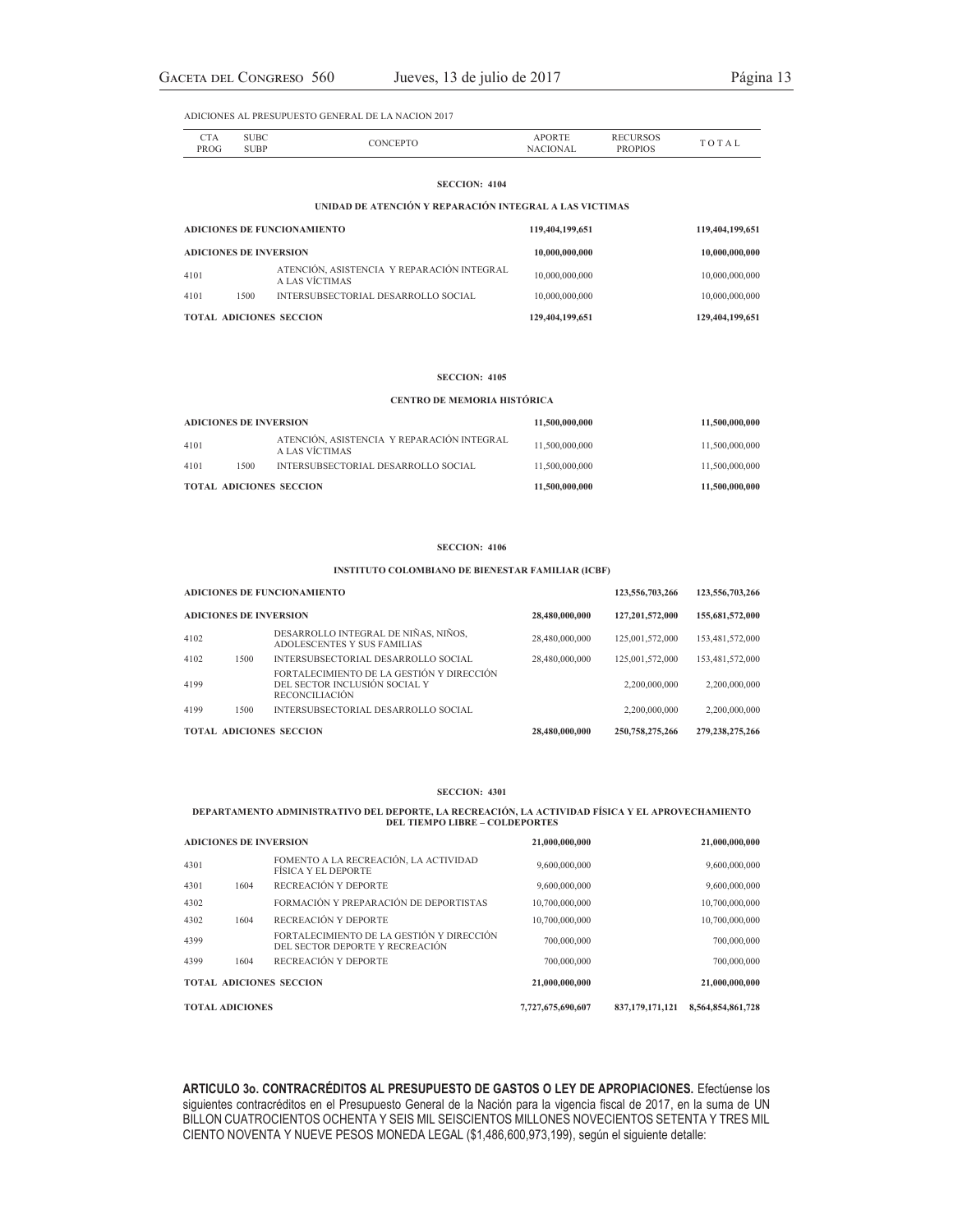Página 14 Jueves, 13 de julio de 2017 GACETA DEL CONGRESO 560

|                    |                            | CONTRACREDITOS AL PRESUPUESTO GENERAL DE LA NACION 2017                                                            |                                  |                                   |                 |
|--------------------|----------------------------|--------------------------------------------------------------------------------------------------------------------|----------------------------------|-----------------------------------|-----------------|
| <b>CTA</b><br>PROG | <b>SUBC</b><br><b>SUBP</b> | CONCEPTO                                                                                                           | <b>APORTE</b><br><b>NACIONAL</b> | <b>RECURSOS</b><br><b>PROPIOS</b> | TOTAL           |
|                    |                            | <b>SECCION: 0201</b>                                                                                               |                                  |                                   |                 |
|                    |                            | PRESIDENCIA DE LA REPUBLICA                                                                                        |                                  |                                   |                 |
|                    |                            | <b>CONTRACREDITOS DE INVERSION</b>                                                                                 | 6,543,337,026                    |                                   | 6,543,337,026   |
| 0299               |                            | FORTALECIMIENTO DE LA GESTIÓN Y DIRECCIÓN                                                                          | 6,543,337,026                    |                                   | 6,543,337,026   |
| 0299               | 1000                       | DEL SECTOR PRESIDENCIA<br>INTERSUBSECTORIAL GOBIERNO                                                               | 6,543,337,026                    |                                   | 6,543,337,026   |
|                    |                            | TOTAL CONTRACREDITOS SECCION                                                                                       | 6,543,337,026                    |                                   | 6,543,337,026   |
|                    |                            |                                                                                                                    |                                  |                                   |                 |
|                    |                            | <b>SECCION: 0214</b><br><b>AGENCIA DE RENOVACION DEL TERRITORIO - ART</b>                                          |                                  |                                   |                 |
|                    |                            |                                                                                                                    |                                  |                                   |                 |
|                    |                            | <b>CONTRACREDITOS DE INVERSION</b><br>RENOVACION TERRITORIAL PARA EL DESARROLLO                                    | 1,600,000,000                    |                                   | 1,600,000,000   |
| 0212               |                            | INTEGRAL DE LAS ZONAS RURALES AFECTADAS<br>POR EL CONFLICTO ARMADO                                                 | 1,600,000,000                    |                                   | 1,600,000,000   |
| 0212               | 1000                       | INTERSUBSECTORIAL GOBIERNO                                                                                         | 1,600,000,000                    |                                   | 1,600,000,000   |
|                    |                            | TOTAL CONTRACREDITOS SECCION                                                                                       | 1,600,000,000                    |                                   | 1,600,000,000   |
|                    |                            | <b>SECCION: 1301</b>                                                                                               |                                  |                                   |                 |
|                    |                            | MINISTERIO DE HACIENDA Y CREDITO PUBLICO                                                                           |                                  |                                   |                 |
|                    |                            | <b>CONTRACREDITOS DE FUNCIONAMIENTO</b>                                                                            | 371,946,762,974                  |                                   | 371,946,762,974 |
|                    |                            | TOTAL CONTRACREDITOS SECCION                                                                                       | 371,946,762,974                  |                                   | 371,946,762,974 |
|                    |                            | <b>SECCION: 1401</b>                                                                                               |                                  |                                   |                 |
|                    |                            | SERVICIO DE LA DEUDA PUBLICA NACIONAL                                                                              |                                  |                                   |                 |
|                    |                            | <b>CONTRACREDITOS DE SERVICIO DE LA DEUDA PUBLICA</b>                                                              | 975,000,000,000                  |                                   | 975,000,000,000 |
|                    |                            | TOTAL CONTRACREDITOS SECCION                                                                                       | 975,000,000,000                  |                                   | 975,000,000,000 |
|                    |                            | <b>SECCION: 1503</b>                                                                                               |                                  |                                   |                 |
|                    |                            | CAJA DE RETIRO DE LAS FUERZAS MILITARES                                                                            |                                  |                                   |                 |
|                    |                            | <b>CONTRACREDITOS DE INVERSION</b>                                                                                 |                                  | 967,000,000                       | 967,000,000     |
| 1507               |                            | GRUPO SOCIAL Y EMPRESARIAL DE LA DEFENSA                                                                           |                                  | 967,000,000                       | 967,000,000     |
| 1507               | 0100                       | (GSED) COMPETITIVO<br>INTERSUBSECTORIAL DEFENSA Y SEGURIDAD                                                        |                                  | 967,000,000                       | 967,000,000     |
|                    |                            | <b>TOTAL CONTRACREDITOS SECCION</b>                                                                                |                                  | 967,000,000                       | 967,000,000     |
|                    |                            |                                                                                                                    |                                  |                                   |                 |
|                    |                            | <b>SECCION: 2306</b>                                                                                               |                                  |                                   |                 |
|                    |                            | <b>FONDO DE TECNOLOGIAS DE LA INFORMACION Y LAS COMUNICACIONES</b>                                                 |                                  |                                   |                 |
|                    |                            | <b>CONTRACREDITOS DE INVERSION</b><br>FACILITAR EL ACCESO Y USO DE LAS TECNOLOGÍAS                                 |                                  | 37,822,000,000                    | 37,822,000,000  |
| 2301               |                            | DE LA INFORMACIÓN Y LAS COMUNICACIONES (TIC)<br>EN TODO EL TERRITORIO NACIONAL                                     |                                  | 9,466,000,000                     | 9,466,000,000   |
| 2301               | 0400                       | INTERSUBSECTORIAL COMUNICACIONES<br>FOMENTO DEL DESARROLLO DE APLICACIONES.                                        |                                  | 9,466,000,000                     | 9,466,000,000   |
| 2302               |                            | SOFTWARE Y CONTENIDOS PARA IMPULSAR LA<br>APROPIACIÓN DE LAS TECNOLOGÍAS DE LA<br>INFORMACIÓN Y LAS COMUNICACIONES |                                  | 28,356,000,000                    | 28,356,000,000  |
| 2302               | 0400                       | INTERSUBSECTORIAL COMUNICACIONES                                                                                   |                                  | 28,356,000,000                    | 28,356,000,000  |
|                    |                            | TOTAL CONTRACREDITOS SECCION                                                                                       |                                  | 37,822,000,000                    | 37,822,000,000  |
|                    |                            | <b>SECCION: 2413</b>                                                                                               |                                  |                                   |                 |
|                    |                            | <b>AGENCIA NACIONAL DE INFRAESTRUCTURA</b>                                                                         |                                  |                                   |                 |
|                    |                            | <b>CONTRACREDITOS DE INVERSION</b>                                                                                 | 8,169,601,565                    |                                   | 8,169,601,565   |
| 2401               |                            | INFRAESTRUCTURA RED VIAL PRIMARIA                                                                                  | 8,169,601,565                    |                                   | 8,169,601,565   |

2401 0600 INTERSUBSECTORIAL TRANSPORTE 8,169,601,565 8,169,601,565 **TOTAL CONTRACREDITOS SECCION 8,169,601,565 8,169,601,565**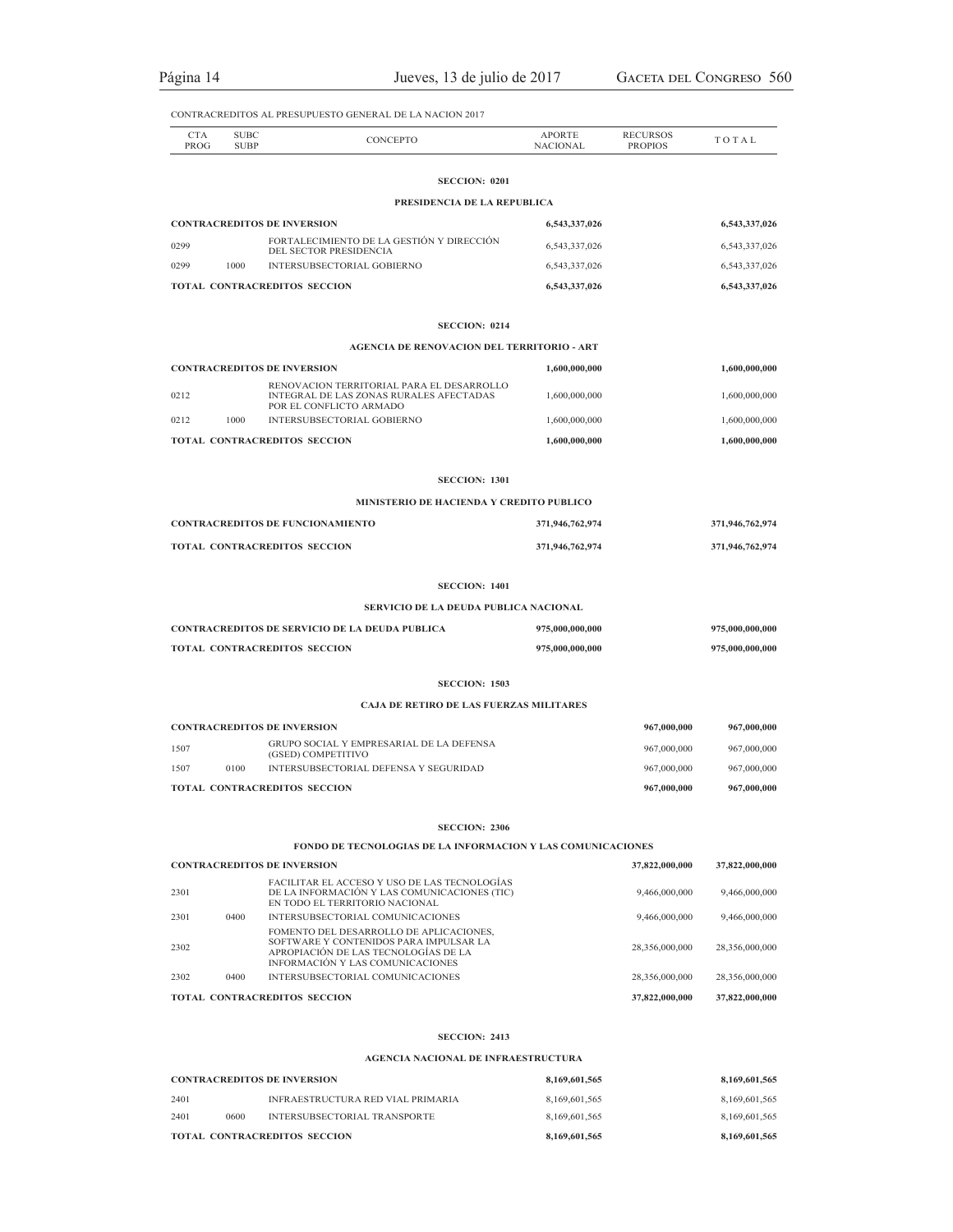|            | <b>IN</b> | ы |  |
|------------|-----------|---|--|
| DР<br>. OC |           |   |  |

### **SECCION: 2502**

### **DEFENSORIA DEL PUEBLO**

| <b>CONTRACREDITOS DE INVERSION</b>  |      |                                                                                                      | 7,773,920,000 | 7,773,920,000 |
|-------------------------------------|------|------------------------------------------------------------------------------------------------------|---------------|---------------|
| 2502                                |      | PROMOCIÓN, PROTECCIÓN Y DEFENSA DE LOS<br>DERECHOS HUMANOS Y EL DERECHO<br>INTERNACIONAL HUMANITARIO | 1,273,920,000 | 1,273,920,000 |
| 2502                                | 1000 | INTERSUBSECTORIAL GOBIERNO                                                                           | 1,273,920,000 | 1,273,920,000 |
| 2599                                |      | FORTALECIMIENTO DE LA GESTIÓN Y DIRECCIÓN<br>DEL SECTOR ORGANISMOS DE CONTROL                        | 6,500,000,000 | 6,500,000,000 |
| 2599                                | 1000 | INTERSUBSECTORIAL GOBIERNO                                                                           | 6,500,000,000 | 6,500,000,000 |
| <b>TOTAL CONTRACREDITOS SECCION</b> |      |                                                                                                      | 7,773,920,000 | 7,773,920,000 |

### **SECCION: 3601**

### **MINISTERIO DEL TRABAJO**

| <b>CONTRACREDITOS DE FUNCIONAMIENTO</b> | 15,000,000,000 | 15,000,000,000 |
|-----------------------------------------|----------------|----------------|
| <b>TOTAL CONTRACREDITOS SECCION</b>     | 15,000,000,000 | 15,000,000,000 |

### **SECCION: 4106**

### **INSTITUTO COLOMBIANO DE BIENESTAR FAMILIAR (ICBF)**

|                                    |      | <b>TOTAL CONTRACREDITOS</b>                                                               | 1,386,033,621,565 | 100,567,351,634 | 1,486,600,973,199 |
|------------------------------------|------|-------------------------------------------------------------------------------------------|-------------------|-----------------|-------------------|
|                                    |      | <b>TOTAL CONTRACREDITOS SECCION</b>                                                       |                   | 61,778,351,634  | 61,778,351,634    |
| 4199                               | 1500 | INTERSUBSECTORIAL DESARROLLO SOCIAL                                                       |                   | 4.201.804.792   | 4, 201, 804, 792  |
| 4199                               |      | FORTALECIMIENTO DE LA GESTIÓN Y DIRECCIÓN<br>DEL SECTOR INCLUSIÓN SOCIAL Y RECONCILIACIÓN |                   | 4,201,804,792   | 4, 201, 804, 792  |
| 4102                               | 1500 | INTERSUBSECTORIAL DESARROLLO SOCIAL                                                       |                   | 57,576,546,842  | 57, 576, 546, 842 |
| 4102                               |      | DESARROLLO INTEGRAL DE NIÑAS, NIÑOS,<br>ADOLESCENTES Y SUS FAMILIAS                       |                   | 57,576,546,842  | 57, 576, 546, 842 |
| <b>CONTRACREDITOS DE INVERSION</b> |      |                                                                                           |                   | 61,778,351,634  | 61,778,351,634    |

**ARTICULO 4o. CRÉDITOS AL PRESUPUESTO GENERAL DE LA NACIÓN.** Con base en los recursos de que trata el Artículo anterior, ábranse los siguientes créditos en el Presupuesto de Gastos o Ley de Apropiaciones para la vigencia fiscal de 2017, en la suma de UN BILLON CUATROCIENTOS OCHENTA Y SEIS MIL SEISCIENTOS MILLONES NOVECIENTOS SETENTA Y TRES MIL CIENTO NOVENTA Y NUEVE PESOS MONEDA LEGAL (\$1,486,600,973,199), según el siguiente detalle:

CREDITOS AL PRESUPUESTO GENERAL DE LA NACION 2017

| <b>CTA</b><br>PROG                | <b>SUBC</b><br><b>SUBP</b> | CONCEPTO                                                            | <b>APORTE</b><br><b>NACIONAL</b> | <b>RECURSOS</b><br><b>PROPIOS</b> | TOTAL         |
|-----------------------------------|----------------------------|---------------------------------------------------------------------|----------------------------------|-----------------------------------|---------------|
|                                   |                            | <b>SECCION: 0201</b>                                                |                                  |                                   |               |
|                                   |                            | PRESIDENCIA DE LA REPUBLICA                                         |                                  |                                   |               |
| <b>CREDITOS DE FUNCIONAMIENTO</b> |                            |                                                                     | 4,767,100,000                    |                                   | 4,767,100,000 |
| <b>TOTAL CREDITOS SECCION</b>     |                            |                                                                     | 4,767,100,000                    |                                   | 4,767,100,000 |
|                                   |                            | <b>SECCION: 0214</b>                                                |                                  |                                   |               |
|                                   |                            | <b>AGENCIA DE RENOVACION DEL TERRITORIO - ART</b>                   |                                  |                                   |               |
| <b>CREDITOS DE INVERSION</b>      |                            |                                                                     | 1,600,000,000                    |                                   | 1,600,000,000 |
| 0299                              |                            | FORTALECIMIENTO DE LA GESTIÓN Y DIRECCIÓN<br>DEL SECTOR PRESIDENCIA | 1,600,000,000                    |                                   | 1,600,000,000 |
| 0299                              | 1000                       | INTERSUBSECTORIAL GOBIERNO                                          | 1,600,000,000                    |                                   | 1,600,000,000 |
| <b>TOTAL CREDITOS SECCION</b>     |                            |                                                                     | 1,600,000,000                    |                                   | 1,600,000,000 |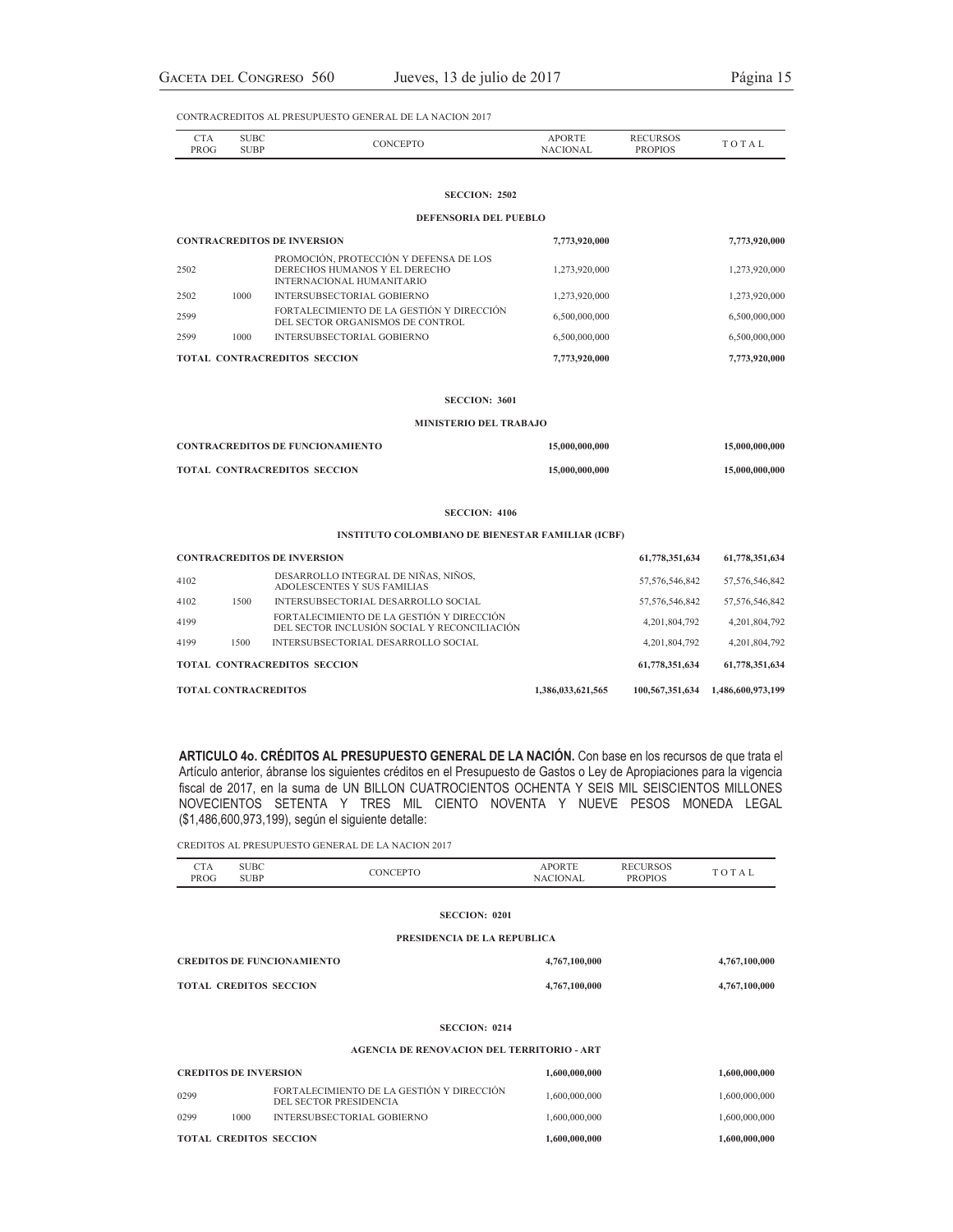| <b>CTA</b><br>PROG            | <b>SUBC</b><br><b>SUBP</b> | <b>CONCEPTO</b>                                                             | <b>APORTE</b><br><b>NACIONAL</b> | <b>RECURSOS</b><br><b>PROPIOS</b> | TOTAL           |
|-------------------------------|----------------------------|-----------------------------------------------------------------------------|----------------------------------|-----------------------------------|-----------------|
|                               |                            | <b>SECCION: 0401</b>                                                        |                                  |                                   |                 |
|                               |                            | DEPARTAMENTO ADMINISTRATIVO NACIONAL DE ESTADISTICA (DANE)                  |                                  |                                   |                 |
| <b>CREDITOS DE INVERSION</b>  |                            | LEVANTAMIENTO Y ACTUALIZACIÓN DE                                            | 40,000,000,000                   |                                   | 40,000,000,000  |
| 0401                          |                            | INFORMACIÓN ESTADÍSTICA DE CALIDAD                                          | 40,000,000,000                   |                                   | 40,000,000,000  |
| 0401                          | 1003                       | PLANIFICACIÓN Y ESTADÍSTICA                                                 | 40,000,000,000                   |                                   | 40,000,000,000  |
|                               |                            | <b>TOTAL CREDITOS SECCION</b>                                               | 40,000,000,000                   |                                   | 40,000,000,000  |
|                               |                            | <b>SECCION: 1301</b>                                                        |                                  |                                   |                 |
|                               |                            | MINISTERIO DE HACIENDA Y CREDITO PUBLICO                                    |                                  |                                   |                 |
|                               |                            | <b>CREDITOS DE FUNCIONAMIENTO</b>                                           | 40,000,000,000                   |                                   | 40,000,000,000  |
| <b>CREDITOS DE INVERSION</b>  |                            |                                                                             | 51,000,000,000                   |                                   | 51,000,000,000  |
| 1302                          |                            | <b>GESTIÓN DE RECURSOS PÚBLICOS</b>                                         | 50,000,000,000                   |                                   | 50,000,000,000  |
| 1302                          | 1000                       | INTERSUBSECTORIAL GOBIERNO                                                  | 50,000,000,000                   |                                   | 50,000,000,000  |
| 1399                          |                            | FORTALECIMIENTO DE LA GESTIÓN Y DIRECCIÓN<br>DEL SECTOR HACIENDA            | 1,000,000,000                    |                                   | 1,000,000,000   |
| 1399                          | 1000                       | <b>INTERSUBSECTORIAL GOBIERNO</b>                                           | 1,000,000,000                    |                                   | 1,000,000,000   |
|                               |                            | <b>TOTAL CREDITOS SECCION</b>                                               | 91,000,000,000                   |                                   | 91,000,000,000  |
|                               |                            | <b>SECCION: 1315</b>                                                        |                                  |                                   |                 |
|                               |                            | <b>FONDO ADAPTACION</b>                                                     |                                  |                                   |                 |
| <b>CREDITOS DE INVERSION</b>  |                            |                                                                             | 100,000,000,000                  |                                   | 100,000,000,000 |
| 1303                          |                            | REDUCCIÓN DE LA VULNERABILIDAD FISCAL ANTE                                  | 100,000,000,000                  |                                   | 100,000,000,000 |
| 1303                          | 1000                       | DESASTRES Y RIESGOS CLIMÁTICOS<br>INTERSUBSECTORIAL GOBIERNO                | 100,000,000,000                  |                                   | 100,000,000,000 |
|                               |                            | <b>TOTAL CREDITOS SECCION</b>                                               | 100,000,000,000                  |                                   | 100,000,000,000 |
|                               |                            |                                                                             |                                  |                                   |                 |
|                               |                            | <b>SECCION: 1501</b><br><b>MINISTERIO DE DEFENSA NACIONAL</b>               |                                  |                                   |                 |
|                               |                            | <b>CREDITOS DE FUNCIONAMIENTO</b>                                           | 6,590,000,000                    |                                   | 6,590,000,000   |
|                               |                            |                                                                             |                                  |                                   |                 |
|                               |                            | <b>TOTAL CREDITOS SECCION</b>                                               | 6,590,000,000                    |                                   | 6,590,000,000   |
|                               |                            | <b>SECCION: 1503</b>                                                        |                                  |                                   |                 |
|                               |                            | <b>CAJA DE RETIRO DE LAS FUERZAS MILITARES</b>                              |                                  |                                   |                 |
| <b>CREDITOS DE INVERSION</b>  |                            |                                                                             |                                  | 967,000,000                       | 967,000,000     |
| 1599                          |                            | FORTALECIMIENTO DE LA GESTIÓN Y DIRECCIÓN<br>DEL SECTOR DEFENSA Y SEGURIDAD |                                  | 967,000,000                       | 967,000,000     |
| 1599                          | 0100                       | INTERSUBSECTORIAL DEFENSA Y SEGURIDAD                                       |                                  | 967,000,000                       | 967,000,000     |
|                               |                            | <b>TOTAL CREDITOS SECCION</b>                                               |                                  | 967,000,000                       | 967,000,000     |
|                               |                            | <b>SECCION: 1601</b>                                                        |                                  |                                   |                 |
|                               |                            | POLICIA NACIONAL                                                            |                                  |                                   |                 |
|                               |                            | <b>CREDITOS DE FUNCIONAMIENTO</b>                                           | 74,110,000,000                   |                                   | 74,110,000,000  |
|                               |                            | <b>TOTAL CREDITOS SECCION</b>                                               | 74,110,000,000                   |                                   | 74,110,000,000  |
|                               |                            | <b>SECCION: 1701</b>                                                        |                                  |                                   |                 |
|                               |                            | MINISTERIO DE AGRICULTURA Y DESARROLLO RURAL                                |                                  |                                   |                 |
| <b>CREDITOS DE INVERSION</b>  |                            |                                                                             | 100,000,000,000                  |                                   | 100,000,000,000 |
| 1702                          |                            | INCLUSIÓN PRODUCTIVA DE PEQUEÑOS<br>PRODUCTORES RURALES                     | 70,000,000,000                   |                                   | 70,000,000,000  |
| 1702                          | 1100                       | INTERSUBSECTORIAL AGROPECUARIO                                              | 70,000,000,000                   |                                   | 70,000,000,000  |
| 1709                          |                            | <b>INFRAESTRUCTURA PRODUCTIVA Y</b><br>COMERCIALIZACIÓN                     | 30,000,000,000                   |                                   | 30,000,000,000  |
| 1709                          | 1100                       | INTERSUBSECTORIAL AGROPECUARIO                                              | 30,000,000,000                   |                                   | 30,000,000,000  |
| <b>TOTAL CREDITOS SECCION</b> |                            |                                                                             | 100,000,000,000                  |                                   | 100,000,000,000 |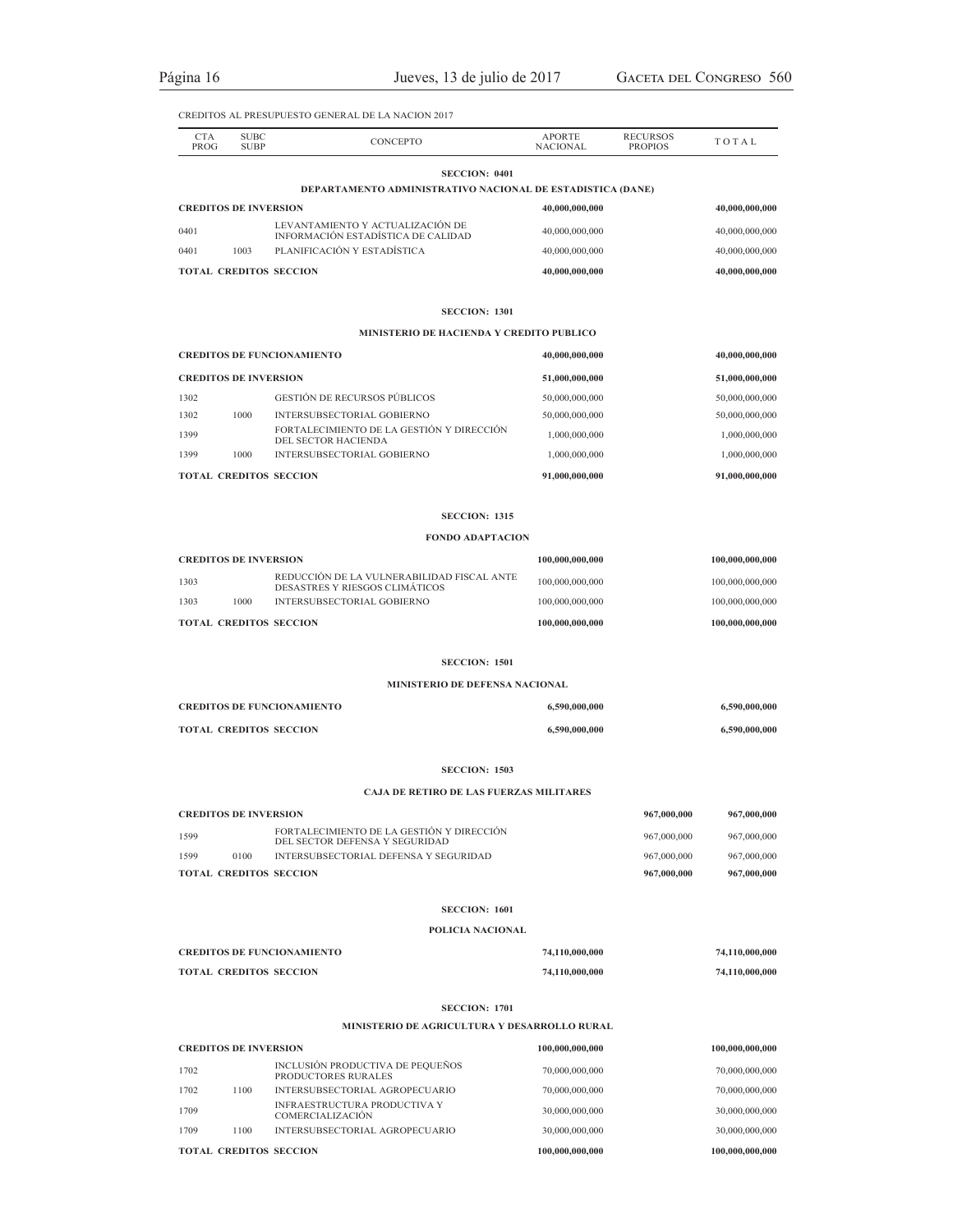| <b>CTA</b><br>PROG                | <b>SUBC</b><br><b>SUBP</b>   | CONCEPTO                                                                                                                                 | APORTE<br><b>NACIONAL</b> | <b>RECURSOS</b><br><b>PROPIOS</b> | TOTAL           |
|-----------------------------------|------------------------------|------------------------------------------------------------------------------------------------------------------------------------------|---------------------------|-----------------------------------|-----------------|
|                                   |                              | <b>SECCION: 1901</b>                                                                                                                     |                           |                                   |                 |
|                                   |                              | MINISTERIO DE SALUD Y PROTECCION SOCIAL                                                                                                  |                           |                                   |                 |
|                                   |                              | <b>CREDITOS DE FUNCIONAMIENTO</b>                                                                                                        | 100,000,000,000           |                                   | 100,000,000,000 |
|                                   | TOTAL CREDITOS SECCION       |                                                                                                                                          |                           |                                   | 100,000,000,000 |
|                                   |                              | <b>SECCION: 2110</b>                                                                                                                     |                           |                                   |                 |
|                                   |                              | INSTITUTO DE PLANIFICACION Y PROMOCION DE SOLUCIONES ENERGETICAS PARA LAS ZONAS NO INTERCONECTADAS<br>-IPSE-                             |                           |                                   |                 |
| <b>CREDITOS DE INVERSION</b>      |                              |                                                                                                                                          | 100,000,000,000           |                                   | 100,000,000,000 |
| 2102                              |                              | CONSOLIDACIÓN PRODUCTIVA DEL SECTOR DE<br>ENERGÍA ELÉCTRICA                                                                              | 100,000,000,000           |                                   | 100,000,000,000 |
| 2102                              | 1900                         | INTERSUBSECTORIAL MINAS Y ENERGÍA                                                                                                        | 100,000,000,000           |                                   | 100,000,000,000 |
|                                   |                              | TOTAL CREDITOS SECCION                                                                                                                   | 100,000,000,000           |                                   | 100,000,000,000 |
|                                   |                              | <b>SECCION: 2201</b>                                                                                                                     |                           |                                   |                 |
|                                   |                              | MINISTERIO DE EDUCACION NACIONAL                                                                                                         |                           |                                   |                 |
| <b>CREDITOS DE FUNCIONAMIENTO</b> |                              |                                                                                                                                          | 2,000,000,000             |                                   | 2,000,000,000   |
| <b>CREDITOS DE INVERSION</b>      |                              |                                                                                                                                          | 8,000,000,000             |                                   | 8,000,000,000   |
| 2202                              |                              | CALIDAD Y FOMENTO DE LA EDUCACIÓN<br><b>SUPERIOR</b>                                                                                     | 8,000,000,000             |                                   | 8,000,000,000   |
| 2202                              | 0700                         | INTERSUBSECTORIAL EDUCACIÓN                                                                                                              | 8,000,000,000             |                                   | 8,000,000,000   |
|                                   |                              | TOTAL CREDITOS SECCION                                                                                                                   | 10,000,000,000            |                                   | 10,000,000,000  |
|                                   |                              | <b>SECCION: 2306</b>                                                                                                                     |                           |                                   |                 |
|                                   |                              | FONDO DE TECNOLOGIAS DE LA INFORMACION Y LAS COMUNICACIONES                                                                              |                           |                                   |                 |
|                                   |                              | <b>CREDITOS DE FUNCIONAMIENTO</b>                                                                                                        |                           | 5,000,000,000                     | 5,000,000,000   |
| <b>CREDITOS DE INVERSION</b>      |                              |                                                                                                                                          |                           | 32,822,000,000                    | 32,822,000,000  |
| 2301                              |                              | FACILITAR EL ACCESO Y USO DE LAS<br>TECNOLOGÍAS DE LA INFORMACIÓN Y LAS<br>COMUNICACIONES (TIC) EN TODO EL TERRITORIO<br><b>NACIONAL</b> |                           | 32,822,000,000                    | 32,822,000,000  |
| 2301                              | 0400                         | INTERSUBSECTORIAL COMUNICACIONES                                                                                                         |                           | 32,822,000,000                    | 32,822,000,000  |
|                                   |                              | TOTAL CREDITOS SECCION                                                                                                                   |                           | 37,822,000,000                    | 37,822,000,000  |
|                                   |                              | <b>SECCION: 2401</b>                                                                                                                     |                           |                                   |                 |
|                                   |                              | MINISTERIO DE TRANSPORTE                                                                                                                 |                           |                                   |                 |
|                                   |                              | <b>CREDITOS DE FUNCIONAMIENTO</b>                                                                                                        | 4,900,000,000             |                                   | 4,900,000,000   |
|                                   | <b>CREDITOS DE INVERSION</b> |                                                                                                                                          |                           |                                   | 10,000,000,000  |

|      |      | TOTAL CREDITOS SECCION                                             | 14,900,000,000 | 14,900,000,000 |
|------|------|--------------------------------------------------------------------|----------------|----------------|
| 2499 | 0600 | INTERSUBSECTORIAL TRANSPORTE                                       | 10,000,000,000 | 10,000,000,000 |
| 2499 |      | FORTALECIMIENTO DE LA GESTIÓN Y DIRECCIÓN<br>DEL SECTOR TRANSPORTE | 10,000,000,000 | 10,000,000,000 |
|      |      |                                                                    |                |                |

## **SECCION: 2402**

# **INSTITUTO NACIONAL DE VIAS**

| <b>CREDITOS DE INVERSION</b> |      | 173,169,601,565                          | 173,169,601,565   |                    |
|------------------------------|------|------------------------------------------|-------------------|--------------------|
| 2401                         |      | INFRAESTRUCTURA RED VIAL PRIMARIA        | 24, 169, 601, 565 | 24,169,601,565     |
| 2401                         | 0600 | INTERSUBSECTORIAL TRANSPORTE             | 24, 169, 601, 565 | 24,169,601,565     |
| 2402                         |      | <b>INFRAESTRUCTURA RED VIAL REGIONAL</b> | 149,000,000,000   | 149,000,000,000    |
| 2402                         | 0600 | INTERSUBSECTORIAL TRANSPORTE             | 149,000,000,000   | 149,000,000,000    |
|                              |      | <b>TOTAL CREDITOS SECCION</b>            | 173,169,601,565   | 173, 169, 601, 565 |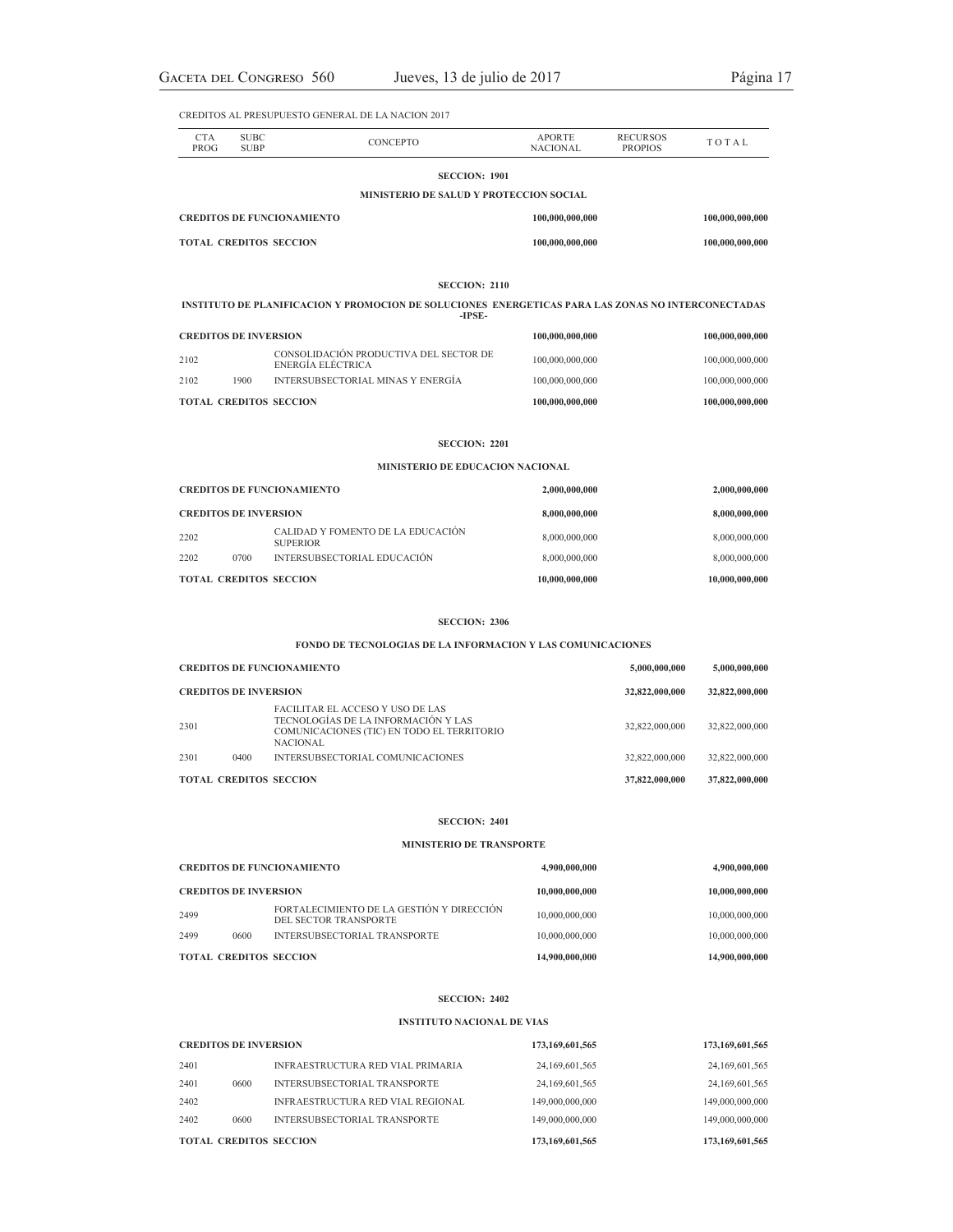| <b>CTA</b>                   | <b>SUBC</b>                  | <b>CONCEPTO</b>                                                                                    | <b>APORTE</b>   | <b>RECURSOS</b> | TOTAL           |
|------------------------------|------------------------------|----------------------------------------------------------------------------------------------------|-----------------|-----------------|-----------------|
| PROG                         | <b>SUBP</b>                  |                                                                                                    | <b>NACIONAL</b> | <b>PROPIOS</b>  |                 |
|                              |                              | <b>SECCION: 2501</b><br>PROCURADURIA GENERAL DE LA NACIÓN                                          |                 |                 |                 |
|                              |                              | <b>CREDITOS DE FUNCIONAMIENTO</b>                                                                  | 14,241,000,000  |                 | 14,241,000,000  |
|                              | <b>CREDITOS DE INVERSION</b> |                                                                                                    |                 |                 |                 |
|                              |                              | FORTALECIMIENTO DE LA GESTIÓN Y DIRECCIÓN                                                          | 15,000,000,000  |                 | 15,000,000,000  |
| 2599                         |                              | DEL SECTOR ORGANISMOS DE CONTROL                                                                   | 15,000,000,000  |                 | 15,000,000,000  |
| 2599                         | 1000                         | INTERSUBSECTORIAL GOBIERNO                                                                         | 15,000,000,000  |                 | 15,000,000,000  |
|                              |                              | <b>TOTAL CREDITOS SECCION</b>                                                                      | 29,241,000,000  |                 | 29,241,000,000  |
|                              |                              | <b>SECCION: 2502</b>                                                                               |                 |                 |                 |
|                              |                              | DEFENSORIA DEL PUEBLO                                                                              |                 |                 |                 |
|                              |                              | <b>CREDITOS DE FUNCIONAMIENTO</b>                                                                  | 25,882,000,000  |                 | 25,882,000,000  |
| <b>CREDITOS DE INVERSION</b> |                              |                                                                                                    | 1,273,920,000   |                 | 1,273,920,000   |
| 2599                         |                              | FORTALECIMIENTO DE LA GESTIÓN Y DIRECCIÓN<br>DEL SECTOR ORGANISMOS DE CONTROL                      | 1,273,920,000   |                 | 1,273,920,000   |
| 2599                         | 1000                         | INTERSUBSECTORIAL GOBIERNO                                                                         | 1,273,920,000   |                 | 1,273,920,000   |
|                              |                              | <b>TOTAL CREDITOS SECCION</b>                                                                      | 27,155,920,000  |                 | 27,155,920,000  |
|                              |                              | <b>SECCION: 2701</b>                                                                               |                 |                 |                 |
|                              |                              | <b>RAMA JUDICIAL</b>                                                                               |                 |                 |                 |
|                              |                              | <b>CREDITOS DE FUNCIONAMIENTO</b>                                                                  | 10,000,000,000  |                 | 10,000,000,000  |
|                              |                              | <b>TOTAL CREDITOS SECCION</b>                                                                      | 10,000,000,000  |                 | 10,000,000,000  |
|                              |                              | <b>SECCION: 3204</b>                                                                               |                 |                 |                 |
|                              |                              | FONDO NACIONAL AMBIENTAL                                                                           |                 |                 |                 |
|                              | <b>CREDITOS DE INVERSION</b> |                                                                                                    | 100,000,000,000 |                 | 100,000,000,000 |
| 3299                         |                              | FORTALECIMIENTO DE LA GESTIÓN Y DIRECCIÓN<br>DEL SECTOR AMBIENTE Y DESARROLLO<br><b>SOSTENIBLE</b> | 100,000,000,000 |                 | 100,000,000,000 |
| 3299                         | 0900                         | INTERSUBSECTORIAL AMBIENTE                                                                         | 100,000,000,000 |                 | 100,000,000,000 |
|                              |                              | <b>TOTAL CREDITOS SECCION</b>                                                                      | 100,000,000,000 |                 | 100,000,000,000 |
|                              |                              | <b>SECCION: 3301</b>                                                                               |                 |                 |                 |
|                              |                              | <b>MINISTERIO DE CULTURA</b>                                                                       |                 |                 |                 |
|                              |                              | <b>CREDITOS DE FUNCIONAMIENTO</b>                                                                  | 9,010,000,000   |                 | 9,010,000,000   |
|                              | <b>CREDITOS DE INVERSION</b> |                                                                                                    | 21,990,000,000  |                 | 21,990,000,000  |
| 3301                         |                              | PROMOCIÓN Y ACCESO EFECTIVO A PROCESOS<br><b>CULTURALES Y ARTÍSTICOS</b>                           | 14,150,000,000  |                 | 14,150,000,000  |
| 3301                         | 1603                         | <b>ARTE Y CULTURA</b>                                                                              | 14,150,000,000  |                 | 14,150,000,000  |
| 3302                         |                              | GESTIÓN, PROTECCIÓN Y SALVAGUARDIA DEL<br>PATRIMONIO CULTURAL COLOMBIANO                           | 6,440,000,000   |                 | 6,440,000,000   |
| 3302                         | 1603                         | <b>ARTE Y CULTURA</b>                                                                              | 6,440,000,000   |                 | 6,440,000,000   |
| 3399                         |                              | FORTALECIMIENTO DE LA GESTIÓN Y DIRECCIÓN<br>DEL SECTOR CULTURA                                    | 1,400,000,000   |                 | 1,400,000,000   |
| 3399                         | 1603                         | <b>ARTE Y CULTURA</b>                                                                              | 1,400,000,000   |                 | 1,400,000,000   |
|                              |                              | <b>TOTAL CREDITOS SECCION</b>                                                                      | 31,000,000,000  |                 | 31,000,000,000  |
|                              |                              | <b>SECCION: 3501</b>                                                                               |                 |                 |                 |
|                              |                              | MINISTERIO DE COMERCIO, INDUSTRIA Y TURISMO                                                        |                 |                 |                 |
|                              |                              | <b>CREDITOS DE FUNCIONAMIENTO</b>                                                                  | 7,000,000,000   |                 | 7,000,000,000   |
|                              | <b>CREDITOS DE INVERSION</b> |                                                                                                    | 500,000,000     |                 | 500,000,000     |
| 3502                         |                              | PRODUCTIVIDAD Y COMPETITIVIDAD DE LAS<br><b>EMPRESAS COLOMBIANAS</b>                               | 340,000,000     |                 | 340,000,000     |
| 3502                         | 0200                         | INTERSUBSECTORIAL INDUSTRIA Y COMERCIO<br>FORTALECIMIENTO DE LA GESTIÓN Y DIRECCIÓN                | 340,000,000     |                 | 340,000,000     |
| 3599                         |                              | DEL SECTOR COMERCIO, INDUSTRIA Y TURISMO                                                           | 160,000,000     |                 | 160,000,000     |
| 3599                         | 0200                         | INTERSUBSECTORIAL INDUSTRIA Y COMERCIO                                                             | 160,000,000     |                 | 160,000,000     |

**TOTAL CREDITOS SECCION 7,500,000,000 7,500,000,000**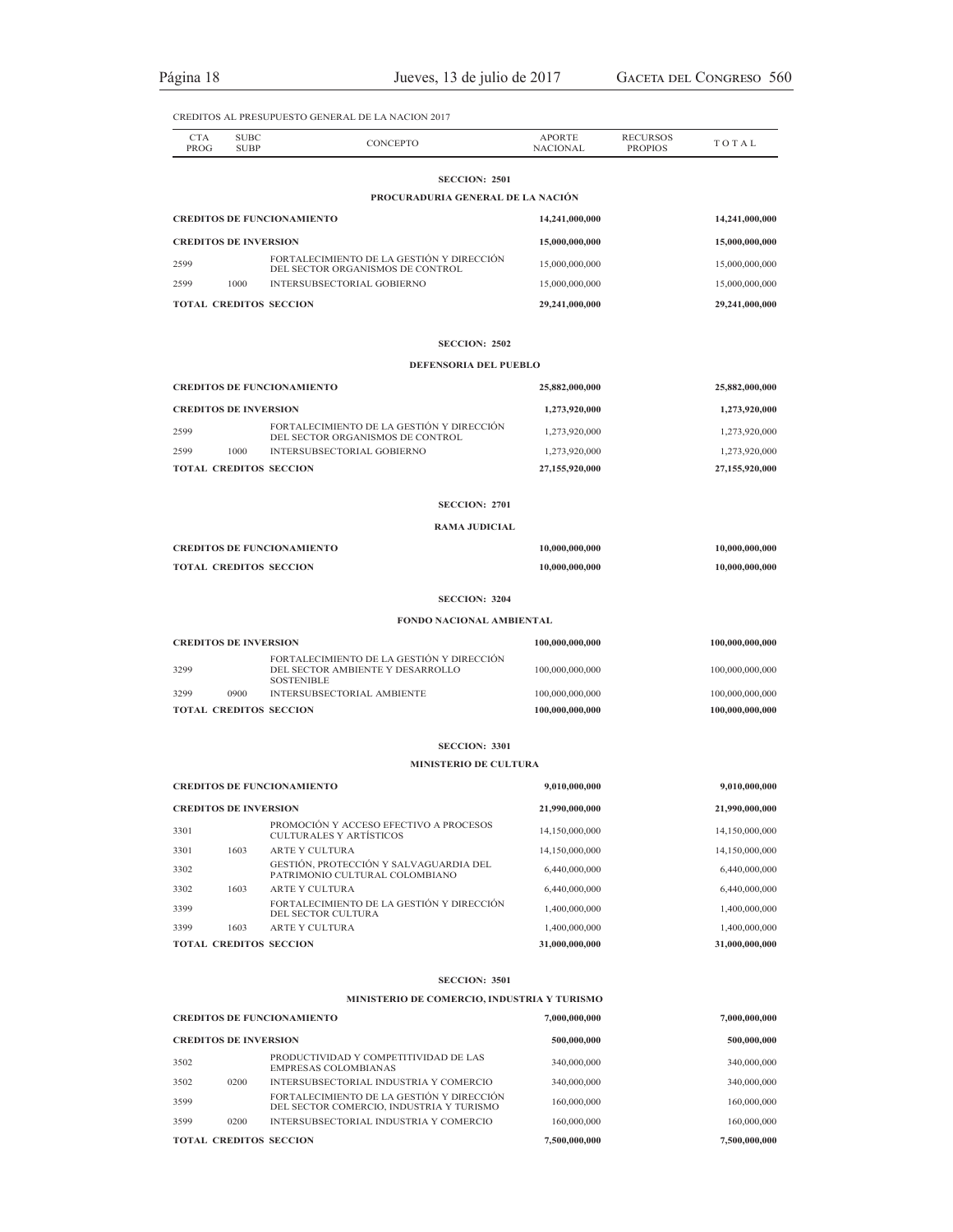| - 17        | JB0   |  |           |  |
|-------------|-------|--|-----------|--|
| <b>PROG</b> | 1 ש ר |  | ١DТ<br>ρp |  |

### **SECCION: 3612**

### **UNIDAD ADMINISTRATIVA ESPECIAL DE ORGANIZACIONES SOLIDARIAS**

| <b>CREDITOS DE INVERSION</b>  |                                                                                                  | 15,000,000,000 | 15,000,000,000 |
|-------------------------------|--------------------------------------------------------------------------------------------------|----------------|----------------|
| 3602                          | GENERACIÓN Y FORMALIZACIÓN DEL EMPLEO                                                            | 13,657,259,925 | 13,657,259,925 |
| 1300<br>3602                  | INTERSUBSECTORIAL TRABAJO Y BIENESTAR<br><b>SOCIAL</b>                                           | 13,657,259,925 | 13,657,259,925 |
| 3605                          | FOMENTO DE LA INVESTIGACIÓN, DESARROLLO<br>TECNOLÓGICO E INNOVACIÓN DEL SECTOR<br><b>TRABAJO</b> | 1,342,740,075  | 1,342,740,075  |
| 1300<br>3605                  | INTERSUBSECTORIAL TRABAJO Y BIENESTAR<br>SOCIAL.                                                 | 1,342,740,075  | 1,342,740,075  |
| <b>TOTAL CREDITOS SECCION</b> |                                                                                                  | 15,000,000,000 | 15,000,000,000 |

### **SECCION: 4101**

**DEPARTAMENTO ADMINISTRATIVO PARA LA PROSPERIDAD SOCIAL**

| <b>TOTAL CREDITOS SECCION</b> |      |                                                                                    | 200,000,000,000 | 200,000,000,000 |
|-------------------------------|------|------------------------------------------------------------------------------------|-----------------|-----------------|
| 4103                          | 1500 | INTERSUBSECTORIAL DESARROLLO SOCIAL                                                | 200,000,000,000 | 200,000,000,000 |
| 4103                          |      | INCLUSIÓN SOCIAL Y PRODUCTIVA PARA LA<br>POBLACIÓN EN SITUACIÓN DE VULNER ABILIDAD | 200,000,000,000 | 200,000,000,000 |
| <b>CREDITOS DE INVERSION</b>  |      |                                                                                    | 200,000,000,000 | 200,000,000,000 |

### **SECCION: 4106**

### **INSTITUTO COLOMBIANO DE BIENESTAR FAMILIAR (ICBF)**

| <b>CREDITOS DE FUNCIONAMIENTO</b> | 61,778,351,634 | 61,778,351,634 |
|-----------------------------------|----------------|----------------|
| <b>TOTAL CREDITOS SECCION</b>     | 61,778,351,634 | 61,778,351,634 |

#### **SECCION: 4301**

### **DEPARTAMENTO ADMINISTRATIVO DEL DEPORTE, LA RECREACIÓN, LA ACTIVIDAD FÍSICA Y EL APROVECHAMIENTO DEL TIEMPO LIBRE – COLDEPORTES**

| 4302                  | 1604 | FORMACIÓN Y PREPARACIÓN DE DEPORTISTAS<br>RECREACIÓN Y DEPORTE | 150,000,000,000<br>150,000,000,000 |                 | 150,000,000,000<br>150,000,000,000 |
|-----------------------|------|----------------------------------------------------------------|------------------------------------|-----------------|------------------------------------|
|                       |      | <b>TOTAL CREDITOS SECCION</b>                                  | 150,000,000,000                    |                 | 150,000,000,000                    |
| <b>TOTAL CREDITOS</b> |      |                                                                | 1,386,033,621,565                  | 100.567.351.634 | 1,486,600,973,199                  |

Artículo 5°. *Sustitución de ingresos*. De acuerdo con lo establecido en el numeral 3 del artículo 376 de la Ley 1819 de 2016, sustitúyase del Presupuesto de rentas y recursos de capital establecido en la Ley 1815 de 2016 la suma de *cinco billones trescientos cincuenta y cuatro mil doscientos sesenta y cinco millones novecientos setenta y dos mil quinientos ochenta pesos moneda*  legal (\$5.354.265.972.580) de Fondos Especiales-Fondo Especial Impuesto sobre la Renta para la Equidad (CREE) por Ingresos Corrientes de la Nación-Impuestos sobre la renta y complementarios.

Parágrafo. De acuerdo con lo establecido en el numeral 3 del artículo 376 de la Ley 1819 de 2016, los recursos de que trata el Capítulo II de la Ley 1607 de 2012, continuarán ejecutándose tal y como se encuentran identificados en el Presupuesto General de la Nación para la vigencia fiscal de 2017.

Artículo 6**°**. *Compensación de obligaciones entre el Patrimonio Autónomo de remanentes* del Instituto de Seguros Sociales en Liquidación - PAR ISS, la Administradora Colombiana de Pensiones (Colpensiones) y la Caja de Previsión *Social de Comunicaciones Caprecom - EICE en*  Liquidación. El PAR ISS, Caprecom - EICE en Liquidación y Colpensiones, para efectos de saneamiento contable y cruce de cuentas, podrán compensar deudas recíprocas por cualquier concepto, sin afectación presupuestal. Para tal efecto, será suficiente que el PAR ISS, Caprecom - EICE en Liquidación y Colpensiones, efectúen el registro contable. En el evento en el que, una vez efectuada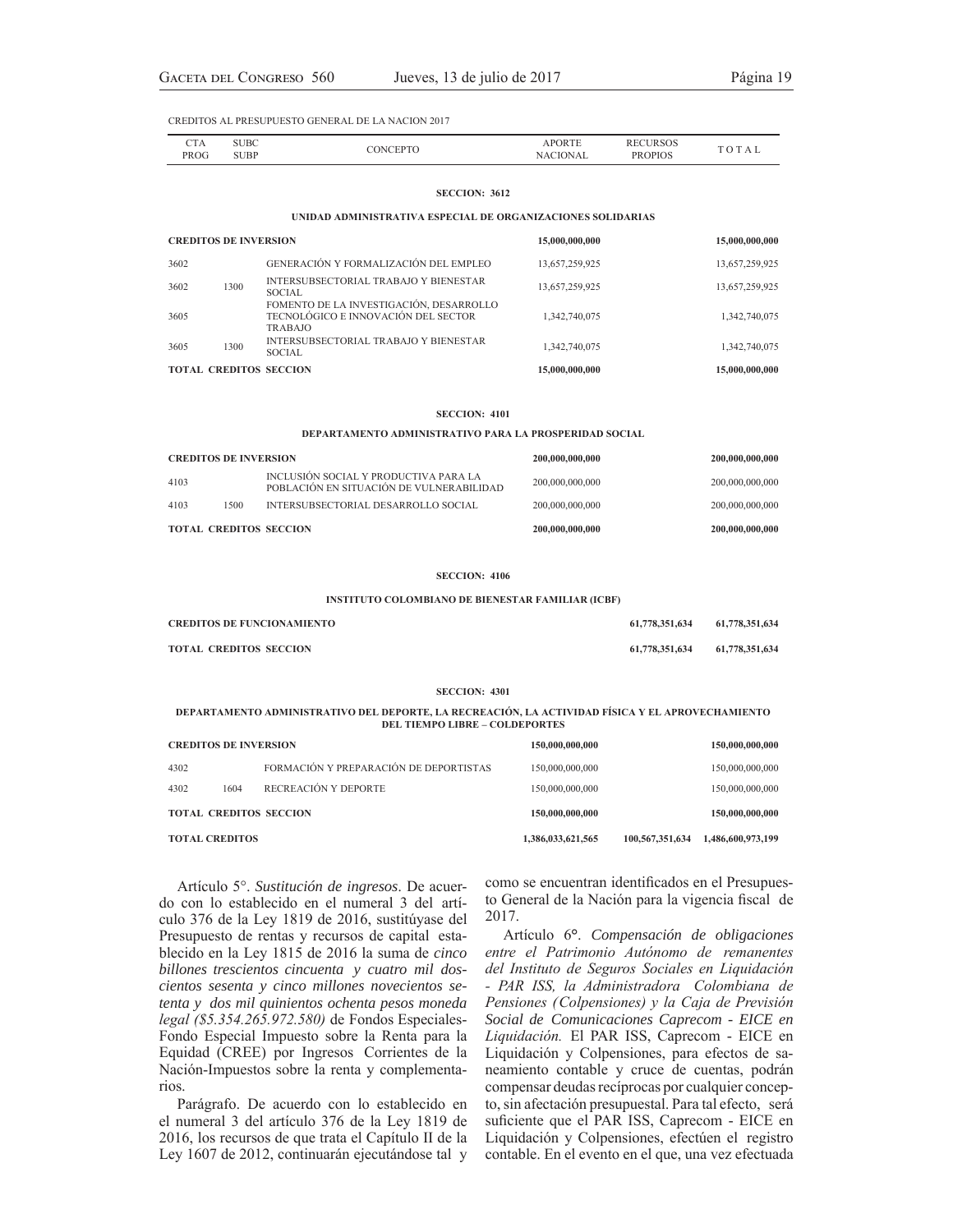la compensación, subsistan obligaciones a cargo del PAR ISS, Caprecom - EICE en Liquidación y/o Colpensiones, para las entidades que aplique, corresponderá a la parte deudora, incluir en el presupuesto, la apropiación presupuestal y/o gestionar los recursos necesarios, para el pago de las obligaciones que continúen a su cargo.

Artículo 7°. En cumplimiento del artículo 322 y 332 de la Ley 1819 de 2016, la DIAN podrá certificar la disponibilidad presupuestal de los cargos a proveer por lo que resta de la vigencia fiscal.

Artículo 8°. En las empresas de servicios públicos mixtas y sus subordinadas, en las cuales la participación de la nación directamente o a través de sus entidades descentralizadas sea igual o superior al noventa por ciento y que desarrollen sus actividades bajo condiciones de competencia, la aprobación y modificación de su presupuesto y de las vigencias futuras corresponderá a las juntas directivas de las respectivas empresas, sin requerirse concepto previo de ningún órgano o entidad gubernamental.

Artículo 9°. Adiciónase un parágrafo al artículo 104 de la Ley 1815 de 2016 el cual quedará así:

**Parágrafo.** El Ministerio de Defensa Nacional - Fuerzas Militares y Policía Nacional, continuará con la contratación o la realización directa de ediciones, impresiones o publicaciones de documentos estricta y directamente relacionados con los programas y las funciones que legalmente debe cumplir; con la adquisición de vehículos que sean para el uso exclusivo de defensa y seguridad nacional y, con el propósito de cumplir con los estatutos de carrera y las disposiciones en materia de estímulos y ascenso, con el otorgamiento e imposición de condecoraciones de conformidad con lo previsto en las disposiciones especiales que las rigen. Las mismas reglas enunciadas anteriormente aplicarán al Departamento Administrativo de la Presidencia de la República, en lo relacionado con el ejercicio de las funciones que le son propias.

Artículo 10. Autorízase a la nación - Ministerio de Hacienda y Crédito Público y/o al Fondo Nacional para el Desarrollo de la Infraestructura (Fondes), a capitalizar a la Financiera de Desarrollo Nacional (FDN), hasta por el monto que sea necesario para, como mínimo, mantener la participación accionaria pública actual en dicha entidad.

En caso de que la capitalización sea adelantada por la nación – Ministerio de Hacienda y Crédito Público, los recursos podrán provenir de la Cuenta Especial Fondes creada por el artículo 144 de la Ley 1753 de 2015 y no requerirá de operación presupuestal alguna.

Artículo 11. Con el ánimo de garantizar el pago oportuno de las matrículas de los estudiantes que acceden a crédito educativo a través del Icetex, la entidad podrá recurrir temporalmente a los recursos de liquidez que tenga disponibles, cualquiera que sea su origen, o a créditos hasta por un monto

equivalente al 15% del recaudo anual del Icetex. Estos recursos, incluidos los costos asociados, serán devueltos por la nación al Icetex, durante el primer trimestre de 2018, bajo los términos y condiciones acordados por el Ministerio de Hacienda y Crédito Público y el Icetex.

Artículo 12. Pertenecen a la nación los rendimientos financieros obtenidos por el Sistema de Cuenta Única Nacional, originados tanto con recursos de la nación como los provenientes de recursos propios de las entidades, fondos y demás órganos que hagan parte de dicho Sistema, en concordancia con lo establecido por los artículos 16 y 101 del Estatuto Orgánico del Presupuesto.

Se exceptúa de la anterior disposición, aquellos rendimientos originados con recursos de las entidades estatales del orden nacional que administren contribuciones parafiscales y de los órganos de previsión y seguridad social que administren prestaciones sociales de carácter económico; así como los rendimientos financieros originados en patrimonios autónomos que la ley haya autorizado.

Artículo 13. El pago de los contratos y convenios necesarios para la asesoría y estructuración de operaciones de crédito público, asimiladas a estas y conexas a todas las anteriores, incluyendo la asesoría y estructuración de las operaciones del tesoro nacional y sus conexas, así como los costos asociados a la administración de títulos valores emitidos por la nación, se podrán atender con cargo al servicio de la deuda pública.

Artículo 14. Créase en el presupuesto de funcionamiento – transferencias de la Unidad Administrativa Especial Agencia Nacional de Defensa Jurídica del Estado, una cuenta especial con cargo a la cual se atenderán todos los gastos relacionados con la defensa de los intereses del Estado en controversias internacionales. Con cargo a esta cuenta especial, se cubrirán los costos asociados a gastos de personal, honorarios y gastos generales, que demande la atención adecuada y oportuna de los intereses del Estado en las diferentes instancias que se deban atender.

Artículo 15. En atención a la Sentencia C-160 de 2017 proferida por la Corte Constitucional y durante la presente vigencia fiscal, las apropiaciones de la Agencia de Renovación del Territorio continuarán ejecutándose en la sección 021400; para efectos presupuestales, la Agencia de Renovación del Territorio deberá contar con los conceptos que se requieran del Ministerio de Agricultura y Desarrollo Rural.

Artículo 16. Los recursos de que trata el artículo 111 de la Ley 1815 de 2016, serán girados a la Dirección General de Crédito Público y Tesoro Nacional, sin operación presupuestal alguna.

Igualmente, serán girados a la Dirección General de Crédito Público y Tesoro Nacional los recursos remanentes que a 31 de diciembre de 2014 se encuentran en las cuentas de Ecopetrol producto del recaudo de la contribución parafiscal "Diferencial de Participación" del FEPC la cual podrá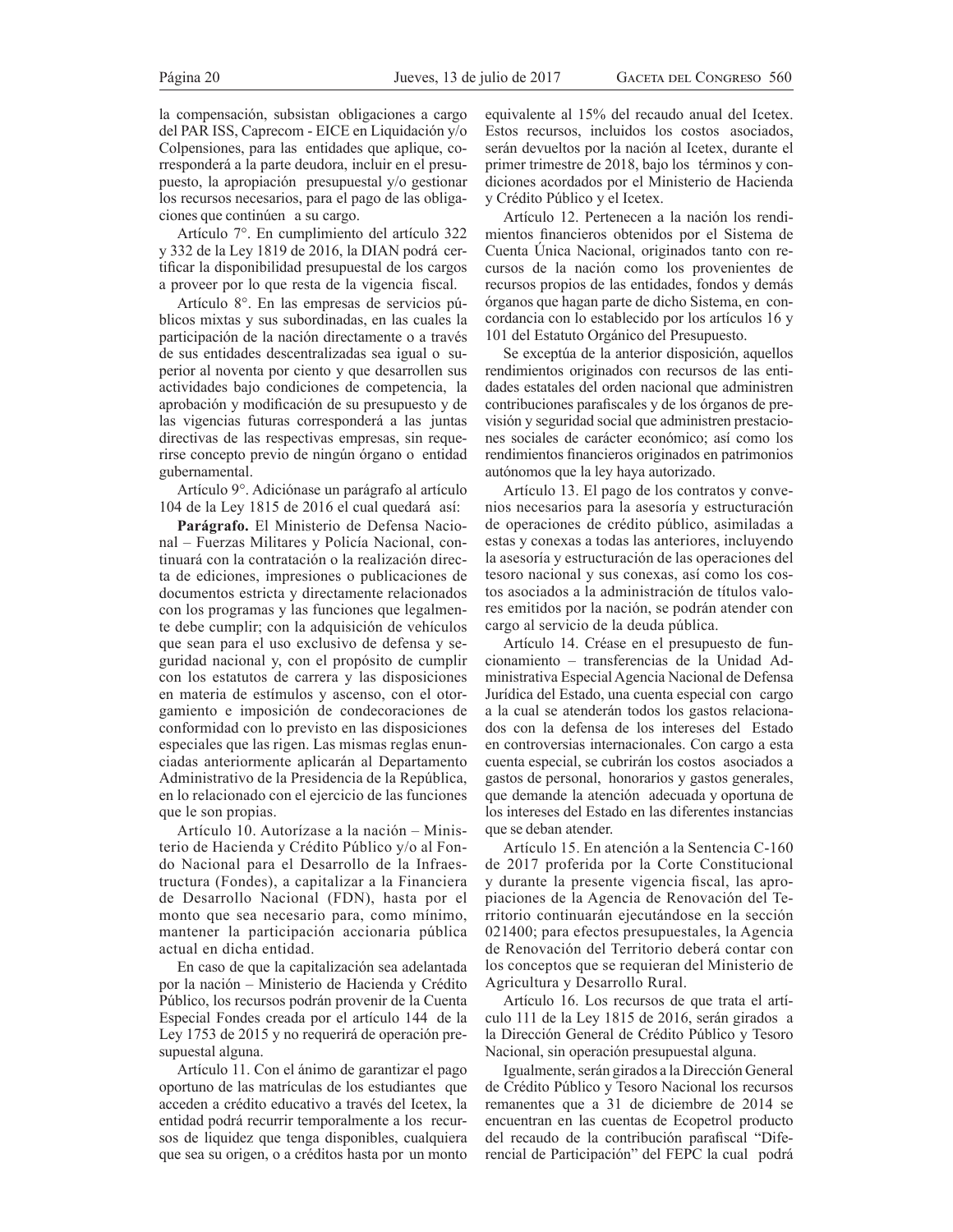destinarse al pago de los subsidios eléctricos de gas combustible.

Artículo 17. Con el fin de propiciar la preservación y conservación del orden público, así como la convivencia y la participación de las diferentes comunidades étnicas en los proceso de desarrollo regional y local, se destinarán al Ministerio del Interior hasta \$30.300 millones, con cargo al portafolio del Fondo de Seguridad y Convivencia Ciudadana (Fonsecon) a 31 de diciembre de 2016 y durante la vigencia de la presente ley, con el fin de atender oportunamente las obligaciones relacionadas con los procesos de consulta previa, el acompañamiento, orientación, capacitación y seguimiento en las entidades territoriales, en los procesos organizativos y de concertación de las comunidades negras, afrocolombianas, raizales y palenqueras; de indígenas, minorías y rom; Comisión Intersectorial de Alertas Tempranas (CIAT) (Sentencia T-025 de 2004); Gestión Territorial y Buen Gobierno Local; y la implementación de la Ley 985 de 2005 sobre trata de personas.

Artículo 18. El Ministerio de Minas y Energía reconocerá las obligaciones por consumo de energía hasta por el monto de las apropiaciones de la vigencia fiscal, financiadas con los recursos del Fondo de Energía Social (FOES). Por tanto, los prestadores del servicio público de energía, no podrán constituir pasivos a cargo de la nación que correspondan a la diferencia resultante entre el porcentaje señalado por el artículo 190 de la Ley 1753 de 2015 y lo efectivamente reconocido.

Artículo 19. El Ministerio de Minas y Energía destinará \$15 mil millones para promover y cofinanciar proyectos dirigidos a la prestación del servicio público de gas combustible a través del desarrollo de infraestructura del Gas Licuado de Petróleo (GLP) por red a nivel nacional y masificar su uso en el sector rural y en los estratos bajos urbanos, con cargo a los recursos dispuestos en la presente vigencia para el proyecto 2101-1900-5 "Distribución de Recursos para Pagos por Menores Tarifas Sector GLP Distribuidos en Cilindros y Tanques Estacionarios a Nivel Nacional".

El Ministerio de Minas y Energía reglamentará las condiciones para la destinación de estos recursos.

Artículo 20. Para el otorgamiento de la garantía de la nación a las operaciones de crédito de corto y de largo plazo que pretenda celebrar el Fondo Empresarial de la Superintendencia de Servicios Públicos Domiciliarios, del que trata el artículo 247 de la Ley 1450 de 2011, modificado por el artículo 227 de la Ley 1753 de 2015, no será necesario ningún otro trámite o requisito diferente a lo siguiente:

a) Concepto favorable del Consejo Nacional de Política Económica y Social (Conpes), respecto del otorgamiento de la garantía por parte de la nación.

- b) Concepto único de la Comisión Interparlamentaria de Crédito Público, respecto del otorgamiento de la garantía por parte de la nación, si estas se otorgan por plazo superior a un año; y
- c) Autorización para celebrar el contrato de garantía impartida por el Ministerio de Hacienda y Crédito Público.

Lo dispuesto en este artículo aplicará únicamente cuando las operaciones garantizadas por la nación, estén dirigidas al desarrollo del giro ordinario de las actividades propias del objeto del Fondo Empresarial de la Superintendencia de Servicios Públicos Domiciliarios. Para los demás casos, se deberán cumplir los requisitos ordinarios establecidos para el otorgamiento de la garantía de la nación.

Artículo 21. Para efectos de dar cumplimiento a lo establecido en el artículo 92 de la Ley 617 de 2000, en la Defensoría del Pueblo, Procuraduría General de la Nación y la Fiscalía General de la Nación, no serán computables los gastos correspondientes a los empleos que se destinen al desempeño de actividades misionales relacionadas con el posconflicto y la implementación del acuerdo final para la terminación del conflicto armado y la construcción de una paz estable y duradera.

Artículo 22. La Agencia Nacional de Infraestructura (ANI) podrá celebrar contratos interadministrativos con otras entidades del sector transporte, con cargo a las apropiaciones declaradas como disponibles en la vigencia, cuando por decisiones judiciales o administrativas no se pueda continuar con la ejecución de los proyectos de infraestructura vial bajo su administración.

Artículo 23. Los recursos transferidos por el Ministerio de Salud y Protección Social al departamento del Chocó, con cargo al Fondo de Salvamento y Garantías para el Sector Salud (Fonsaet), podrán ser destinados a la constitución de una nueva Empresa Social del Estado como el capital inicial requerido para su operación.

Artículo 24. Con el ánimo de garantizar el derecho al pago oportuno de las mesadas pensionales de los extrabajadores de Telecom y las Teleasociadas liquidadas, autorícese a la nación para concurrir a la capitalización de Coltel en los mismos términos del artículo 1° de la Ley 1509 de 2012.

Los derechos pensionales serán asumidos por el Ministerio de Hacienda y Crédito Público a través del Fopep. Para el efecto, se constituirá una cuenta especial de la nación en la Dirección General de Crédito Público y del Tesoro Nacional, en la que se depositarán los recursos derivados del pago anticipado del Contrato de Explotación en cabeza de Coltel. Los recursos de dicha cuenta serán utilizados para atender los derechos pensionales a través del Fopep.

El Gobierno nacional reglamentará los términos y condiciones en que se efectuarán las operaciones a que se refiere el presente artículo.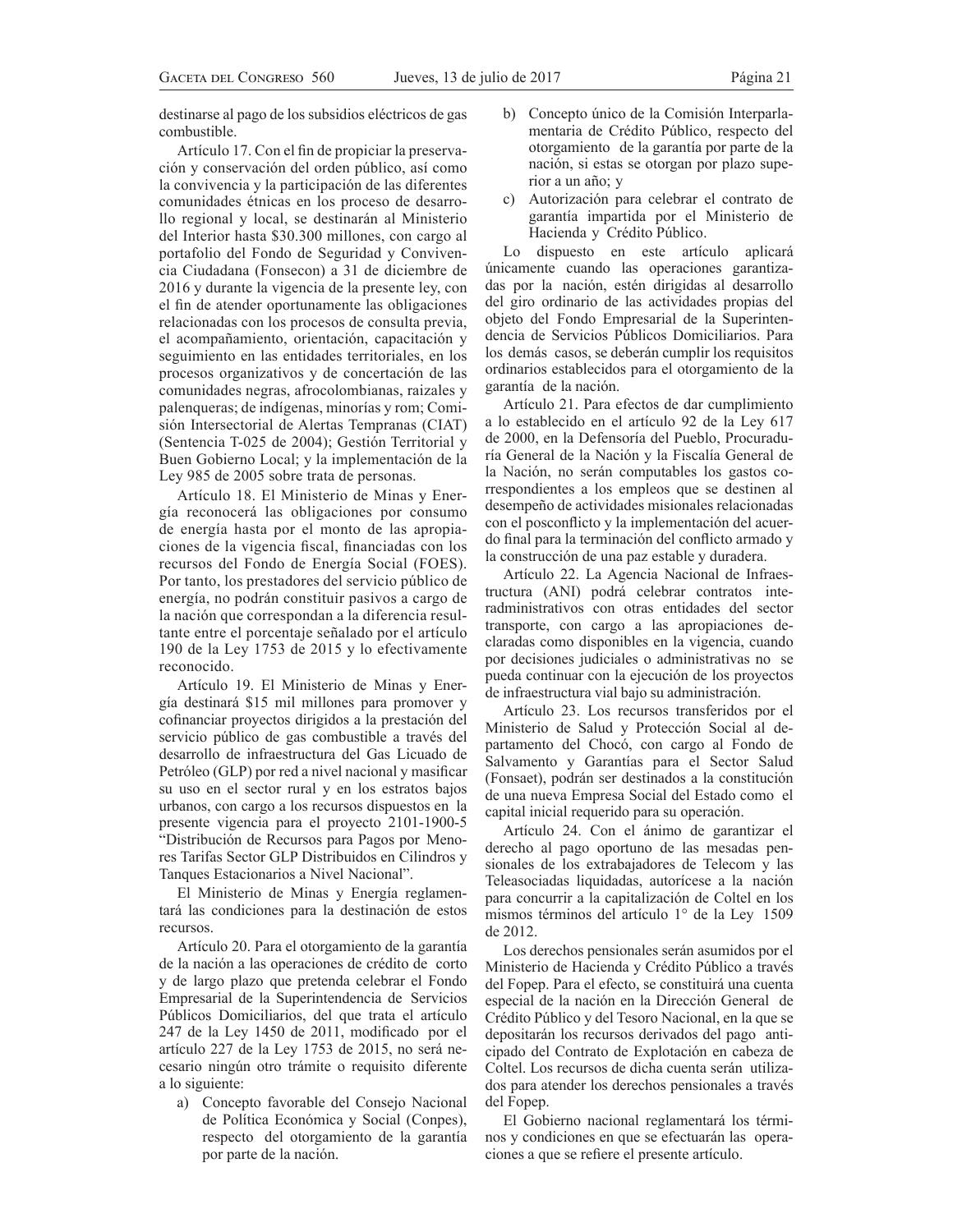Artículo 25. Se adiciona el artículo 108 de la Ley 1815 de 2016, el cual quedará así:

**Artículo 108.** *CISA Inmuebles revocados.* Las entidades que en virtud del artículo 26 de la Ley 1420 de 2010 y el artículo 238 de la Ley 1450 de 2011 hayan transferido inmuebles al colector de activos públicos de la nación, Central de Inversiones S. A. (CISA) y que posteriormente fueron revocados, deberán apropiar el valor de los gastos en los cuales incurrió CISA durante el tiempo anterior a dicha revocatoria, con el fin de proceder a cancelar estos gastos a dicho colector.

Para efectos del pago a que hace referencia el presente artículo, las entidades públicas deudoras, podrán disponer de los recursos generados  $V/O$  que generen dichos inmuebles, tales como los frutos civiles, arrendamientos o cualquier otro ingreso, así como para pagar los gastos necesarios conducentes a su comercialización. En estos casos, si CISA tiene recursos generados por dichos inmuebles podrá pagarse, previa suscripción de un contrato de transacción, las correspondientes obligaciones a su favor e igualmente atender el pago de otros gastos que se requieran para la movilización de dichos activos, tales como avalúos, valoraciones, impuestos, saneamientos, gastos de comercialización, de escrituración y registro o cualquier otro que se genere dentro del proceso de administración o enajenación.

Artículo 26. El Fondo de Solidaridad y Garantía (Fosyga), o la entidad que haga sus veces, podrá extinguir las obligaciones a su cargo a través de la entrega o traslado de bienes que le hayan sido asignados en procesos de liquidación, mínimo por el mismo valor por el que estos hayan sido recibidos. Así mismo, se podrán extinguir obligaciones a través de la compensación por el cumplimiento de órdenes judiciales debidamente ejecutoriadas.

Artículo 27. Adiciónese el siguiente parágrafo al artículo 90 de la Ley 1815 de 2016.

**Parágrafo.** En el caso en que las acreencias por concepto de costas judiciales y agencias en derecho correspondan a los fondos de Invalidez, Vejez y Muerte (IVM) se podrán efectuar cruces de cuentas sin operación presupuestal, con base en las transferencias del Presupuesto General de la Nación que se hayan entregado a dichos fondos, para lo cual se harán las operaciones contables que se requieran.

Artículo 28. Los recursos del Presupuesto General de la Nación asignados al Fondo Nacional de Vivienda ( Fonvivienda), independientemente del rubro presupuestal en donde se hayan apropiado originalmente, así como todos los recursos transferidos a los patrimonios autónomos en los cuales dicha entidad sea fideicomitente así como sus rendimientos financieros, podrán ser destinados a actividades relacionadas con el acompañamiento social en materia de seguridad y convivencia, cumplimiento de derechos y deberes de los beneficiarios y sostenibilidad económica de las familias, cuidado de las unidades privadas y las áreas comunes en los proyectos de vivienda de interés social y prioritaria que se ejecuten en el marco de los programas desarrollados por el gobierno nacional. Fonvivienda, mediante acto administrativo, determinará la cuantía de los recursos antes mencionados que pueden ser destinados a esos propósitos.

Artículo 29. Con el propósito de evitar una doble presupuestación, la Superintendencia de Notariado y Registro girará directamente los recursos provenientes de la Ley 55 de 1985 por concepto de tarifas del ejercicio de la función registral a la Fiscalía, Rama Judicial, Uspec, Ministerio de Justicia y del Derecho y el ICBF, de conformidad con los valores presupuestados en cada una de ellas. La Superintendencia hará los ajustes contables a que haya lugar.

Artículo 30. Los recursos de los fondos comunes a que hace referencia el literal c) del artículo 2° del Decreto 2880 de 2004 que administra actualmente el Instituto Colombiano de Crédito Educativo y Estudios Técnicos en el Exterior (Icetex), que no hayan sido ejecutados o que tengan saldos disponibles inactivos a la fecha, se podrán destinar hasta en un 80% para el desarrollo de infraestructura educativa en las zonas rurales de los municipios priorizados por el posconflicto: PDET (programas de desarrollo con enfoque territorial - Punto 1 Acuerdo de Paz) y Zomac (Zonas de mayor afectación por el conflicto – Ley 1819 de 2016) para ser ejecutados por el Fondo de Financiamiento de la Infraestructura Educativa (FFIE). El 20% restante será utilizado para otorgar créditos educativos condonables para la población rural de estos mismos municipios, que adelanten programas en educación superior, bajo las mismas condiciones establecidas por el Ministerio de Educación Nacional para este tipo de programas.

Artículo 31. Con el ánimo de garantizar el pago oportuno de la nómina de personal docente, y administrativo docente, durante la presente vigencia fiscal el Gobierno nacional podrá utilizar de manera temporal los recursos apropiados del SGP con destino al Fonpet en el Ministerio de Hacienda y Crédito Público hasta por la suma de \$330.000.000.000, para acreditar el rubro correspondiente al SGP del sector educación, así:

Contracrédito Sección 130101 Ministerio de Hacienda y Crédito Público – Gestión General.

3 7 4 4 Fondo Nacional de Pensiones de las Entidades Territoriales, Ley 549 de 1999, parágrafo 2°, artículo 2°, Ley 715 de 2001.

Crédito Sección 220101 Ministerio de Educación Nacional – Gestión General

3 7 1 1 Sistema General de Participaciones - Educación, artículo 4° Ley 715 de 2001. Distribución previo concepto DNP.

Estos recursos serán reintegrados a la cuenta del Fonpet en las vigencias fiscales subsiguientes.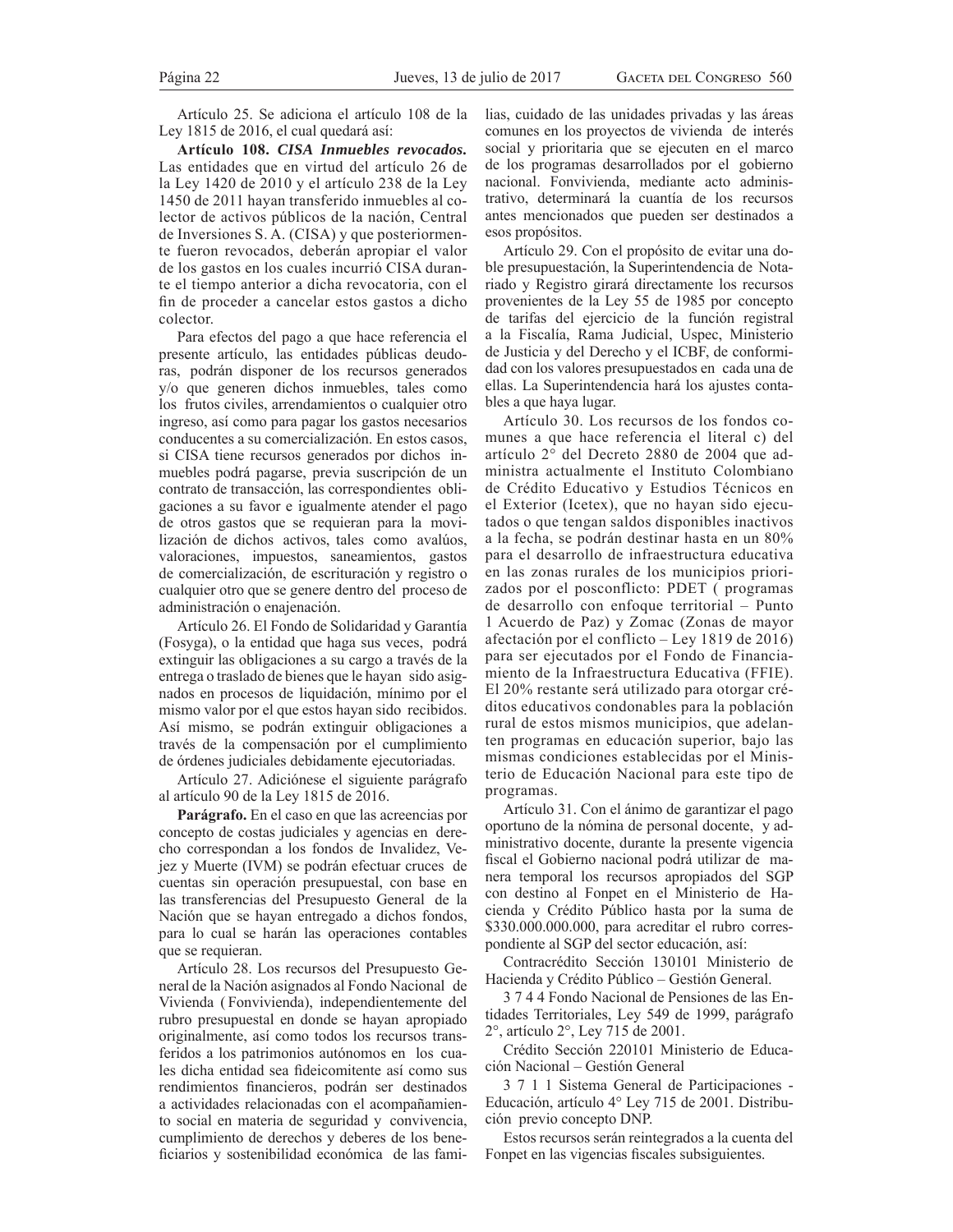Artículo 32. *Fonsecon*. Con cargo al portafolio del Fondo de Seguridad y Convivencia Ciudadana (Fonsecon) y durante la vigencia de la presente ley, se financiarán gastos para atender inversiones relacionadas con la emergencia de la ciudad de Manizales a través de la Unidad Nacional de Gestión del Riesgo – Fondo Nacional de Gestión del Riesgo hasta por la suma de \$10 mil millones.

Para dar cumplimiento a lo anterior, el Ministerio de Hacienda y Crédito Público, administrador del portafolio del Fondo Nacional de Seguridad y Convivencia Ciudadana (Fonsecon), situará estos recursos, sin perjuicio del recaudo anual del fondo, situados como recursos corrientes al Ministerio del Interior.

Artículo 33. Con cargo a los recursos apropiados por el Fosyga, o quien haga sus veces, no se podrán hacer reconocimientos y pagos para los servicios y tecnologías no cubiertos en el Plan de Beneficios superiores a los valores y cantidades máximos definidos por el Ministerio de Salud y Protección Social, a partir de una metodología basada en los recobros de las dos vigencias anteriores.

Artículo 34. El portafolio de inversiones marginales que resulte de la operación de la ADRES podrán ser manejados por la nación o por una entidad fiduciaria estatal o con participación mayoritaria de la nación.

Artículo 35. En consonancia con lo señalado en el artículo 133 de la Ley 1815 de 2016, las direcciones administrativas del Senado de la República y la Cámara de Representantes, adelantarán los trámites de nivelación salarial de los empleados del Congreso dentro de los techos establecidos por la Ley 617 de 2000 en su artículo 92.

Artículo 36. Reasignación de recursos para garantizar financiar los servicios de seguridad social en aseguramiento en salud. Las Cajas de Compensación Familiar que administren programas de salud o participen en el aseguramiento en salud, podrán usar los recursos destinados al Fondo de Solidaridad de Fomento al Empleo y Protección al Cesante (Fosfec) que a diciembre 31 de 2016 no hayan sido ejecutados, para el saneamiento de pasivos con prestadores de servicios de salud y/o cumplimiento de condiciones financieras aplicables a las EPS. Así mismo, podrán destinar estos recursos en nuevos proyectos de aseguramiento en salud.

Artículo 37. Con el objeto de garantizar la ejecución del proyecto de inversión financiado con asignaciones del Fondo Nacional de Regalías vinculado a la acción popular para la mitigación de los efectos de las crecientes del río Gualí, y dar cumplimiento a la sentencia del día 8 de octubre de 2009 proferida por el Juzgado Cuarto Administrativo de la ciudad de Ibagué (Tolima), Expediente número 73001230000020060115900, el liquidador del FNR, previo informe administrativo y financiero del estado del proyecto de inversión, girará directamente a la entidad ejecutora responsable, de acuerdo a las condiciones fiscales y la disponibilidad presupuestal de la nación, así como las necesidades financieras del proyecto, a más tardar el 30 de diciembre de 2017, los saldos pendientes de giro para el proyecto. En caso de existir giros pendientes se atenderán con cargo a los recursos de la nación.

El citado proyecto no será objeto de pérdida de fuerza ejecutora o cierre de proyectos de inversión por la liquidación del FNR, debiendo a la entidad ejecutora reportar cada tres (3) meses el avance de la ejecución al Departamento Nacional de Planeación y demás entidades.

Artículo 38. Con cargo a los recursos de inversión de la Unidad Administrativa Especial de la Aeronáutica Civil, y con el fin de ampliar la operación aérea del país, se podrá contratar el servicio de control de tránsito aéreo donde se requiera.

Artículo 39. Con el propósito de incrementar el ritmo de ejecución de los proyectos de infraestructura vial, efectúese el siguiente traslado en el presupuesto de gastos de inversión de la actual vigencia fiscal entre las entidades del Sector Transporte, así:

**Contracrédito** Sección: 2413 Agencia Nacional de Infraestructura, C. Presupuesto de Inversión, Programa 2401 Infraestructura Red Vial Primaria, Subprograma 0600 Intersubsectorial Transporte \$200.000.000.000.

**Crédito** Sección: 2402 Instituto Nacional de Vías C. Presupuesto de Inversión, Programa 2401 Infraestructura Red Vial Primaria, Subprograma 0600 Intersubsectorial Transporte \$200.000.000.000.

Parágrafo. Para efectos de la presente operación, la Agencia Nacional de Infraestructura  $(ANI)$  deberá contar previamente con la autorización de reprogramación de vigencias futuras por parte del Confis.

Artículo 40. La presente ley rige a partir de la fecha de su publicación.

El Presidente del Honorable Senado de la República,

 $\dot{O}$ *Scar Mauricio Lizcano Arango.* 

El Secretario General del Honorable Senado de la República,

*Gregorio Eljach Pacheco.* El Presidente de la Honorable Cámara de Re-

*Miguel Ángel Pinto Hernández.* 

El Secretario General de la Honorable Cámara de Representantes,

*Jorge Humberto Mantilla Serrano.* REPÚBLICA DE COLOMBIA – GOBIERNO NACIONAL

Publíquese y ejecútese.

presentantes,

Dada en Bogotá, D. C., a 30 de junio de 2017. JUAN MANUEL SANTOS CALDERÓN

El Ministro de Hacienda y Crédito Público, *Mauricio Cárdenas Santamaría.*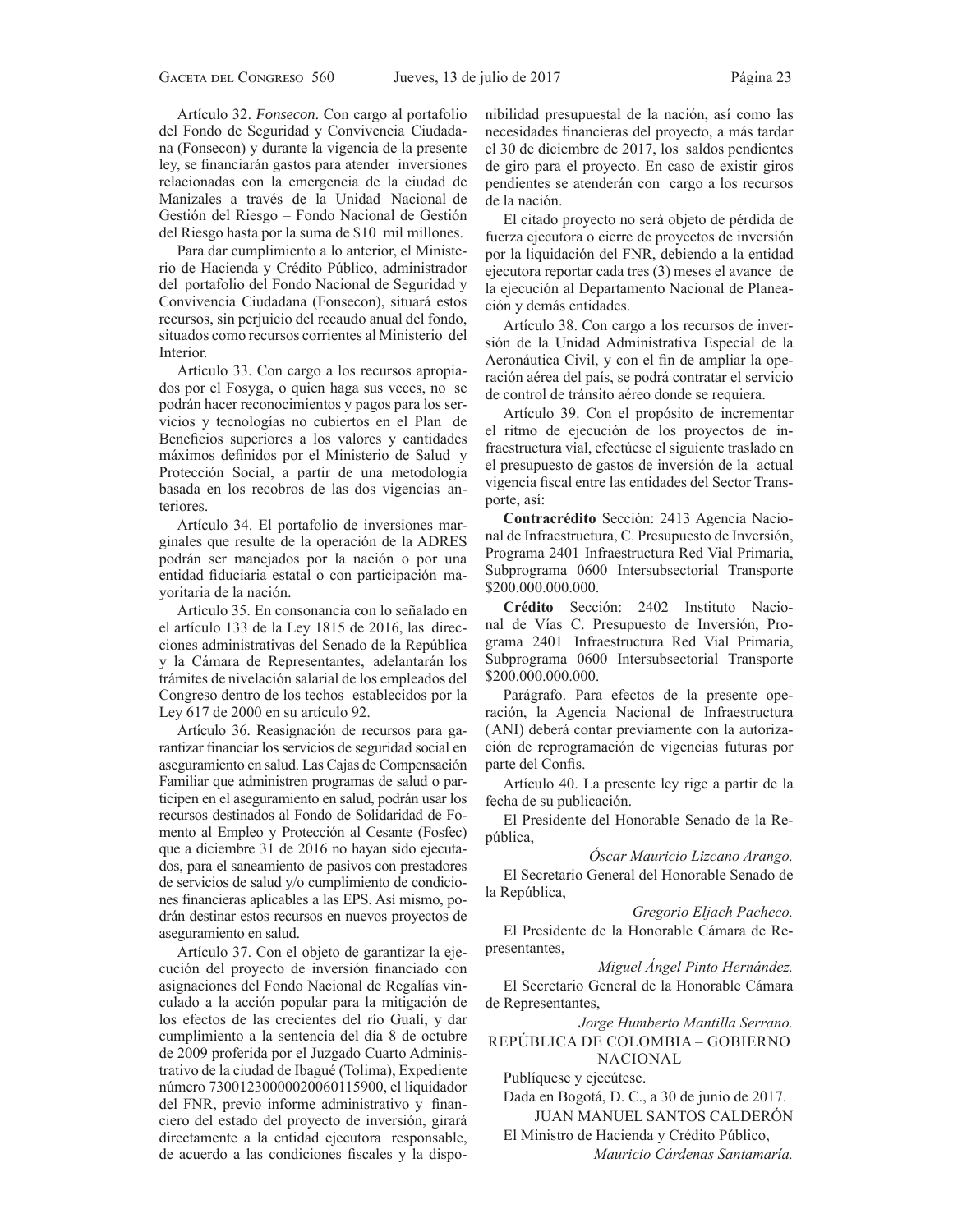# **LEY 1838 DE 2017**

# (Julio 6)

*por la cual se dictan normas de fomento a la ciencia, tecnología e innovación mediante la creación de empresas de base tecnológica (Spin Offs*) y se dictan otras disposiciones.

# El Congreso de Colombia DECRETA:

Artículo 1°. El objeto de la presente ley, es promover el emprendimiento innovador y de alto valor agregado en las Instituciones de Educación Superior (IES), que propenda por el aprovechamiento de los resultados de investigación y la transferencia de conocimientos a la sociedad como factor de desarrollo humano, científico, cultural y económico a nivel local, regional y nacional.

Se entiende por Spin-off aquella empresa basada en conocimientos, sobre todo aquellos protegidos por derechos de Propiedad Intelectual, gestados en el ámbito de las IES, resultado de actividades de investigación y desarrollo realizadas bajo su respaldo, en sus laboratorios e instalaciones o por investigadores a ellas vinculados, entre otras formas.

Artículo 2°. Las Instituciones de Educación Superior (IES), podrán crear empresas tipo spinoffs sin afectar sus planes de mejoramiento, con o sin participación de particulares. Los servidores públicos docentes, y/o investigadores, cualquiera sea su forma o naturaleza de vinculación legal podrán formar parte de ellas a cualquier título, o crear spin-off, pudiendo para tal fin asociarse con las Instituciones de Educación Superior (IES), y con las personas privadas que manejen recursos públicos, de acuerdo con la ley, reglamentos y estatutos propios de las Instituciones de Educación Superior.

Parágrafo 1°. Los particulares participarán en las spin-off de acuerdo a lo establecido en el Decreto-ley 393 de 1991.

Parágrafo 2°. Las iniciativas de emprendimiento de las empresas de base tecnológica spin- off, deberán ser articuladas con los planes regionales de competitividad y con las políticas del Sistema Nacional de Ciencia, Tecnología e Innovación (SNCTI) siempre y cuando estas se originen en instituciones de Educación Superior o en programas acreditados por el Consejo Nacional de Acreditación.

Artículo  $3^\circ$ . Los docentes o investigadores que formen parte de las Spin-Off podrán ser partícipes de los beneficios económicos que se generen a partir de las actividades propias de estas, sin que esto configure factor salarial ni doble asignación por parte del tesoro público.

Los beneficios económicos para los servidores públicos derivados de las Spin-Off provendrán exclusivamente de la actividad de esta.

Artículo 4°. Las empresas tipo Spin-off que se fundamentan en resultados financiados con recursos públicos, en tal caso las Instituciones de Educación Superior (IES), podrán crear un fondo para fomentar las actividades de ciencia, tecnología e innovación.

Parágrafo. Cuando los resultados para la creación de empresas spin-off hayan provenido de recursos públicos, deberán revertir a la respectiva IES un porcentaje que se acuerde entre las partes, al igual que el tiempo de dicho aporte, para continuar fomentando las actividades de Ciencia, Tecnología e Innovación de dicha IES.

Artículo 5°. En todas las Instituciones de Educación Superior (IES) que crean empresas tipo spin-off, de que trata la presente ley, deberán incluir dentro de su estructura administrativa una Coordinación cuya función es armonizar las distintas actividades derivadas de las investigaciones hechas por los docentes o particulares que conforman empresas tipo spin-off.

Artículo 6°. *Derogatoria y vigencia*. La presente ley rige a partir de su sanción y publicación en el *Diario Oficial* y deroga las demás disposiciones legales o reglamentarias que le sean contrarias.

El Presidente del Honorable Senado de la República,

 $\dot{O}$ *Scar Mauricio Lizcano Arango.* 

El Secretario General del Honorable Senado de la República,

Gregorio Eljach Pacheco.

El Presidente de la Honorable Cámara de Representantes,

*Miguel Ángel Pinto Hernández.* 

El Secretario General de la Honorable Cámara de Representantes,

*Jorge Humberto Mantilla Serrano.* República de Colombia – Gobierno Nacional Publíquese y cúmplase.

Dada en Bogotá, D. C., a 6 de julio de 2017. JUAN MANUEL SANTOS CALDERÓN

El Ministro de Hacienda y Crédito Público, *Mauricio Cárdenas Santamaría.* 

La Ministra de Educación Nacional, Yaneth Giha Tovar.

El Director del Departamento Administrativo de Ciencia, Tecnología e Innovación, Colciencias,

César Augusto Ocampo Rodríguez.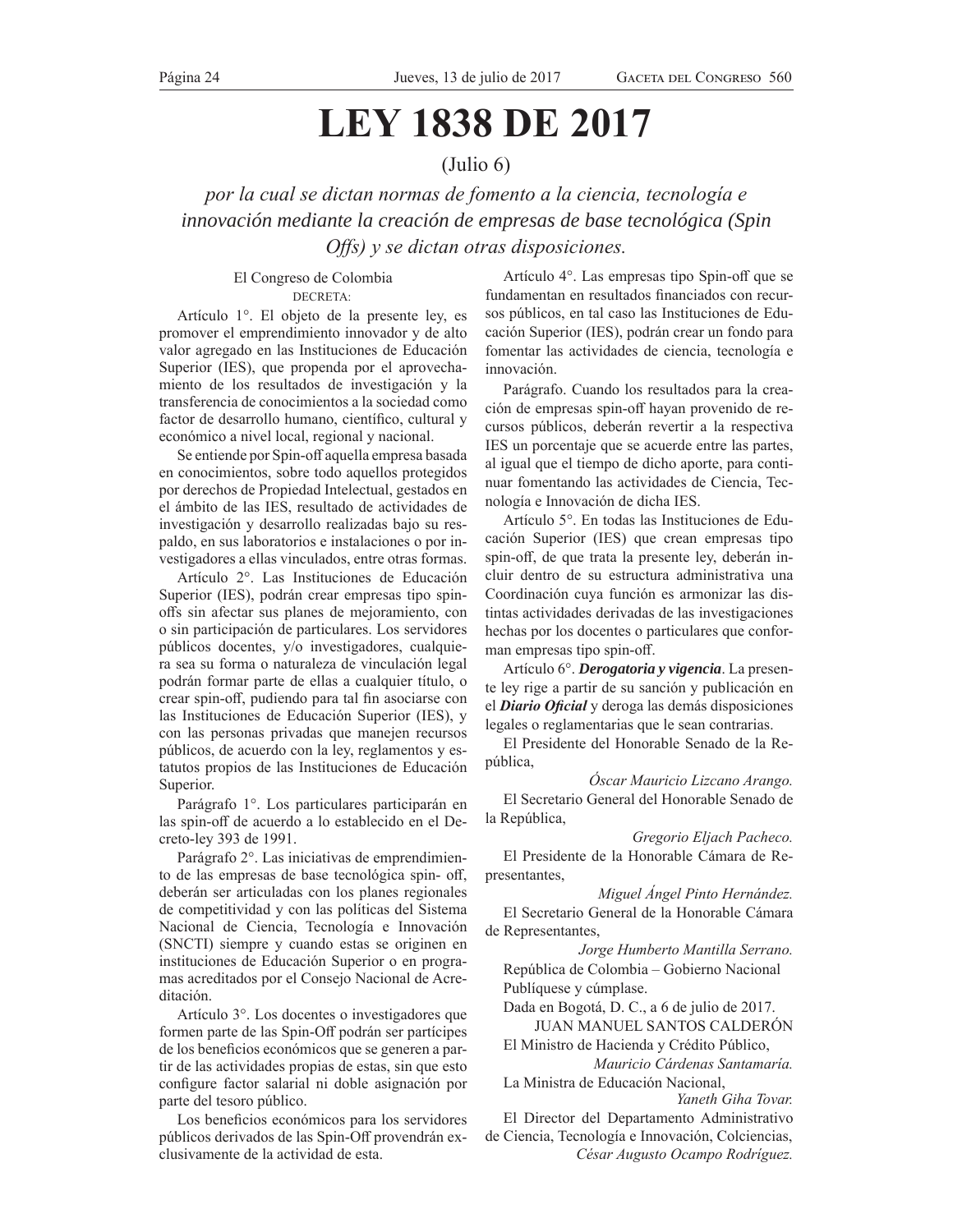# TEXTOS DE PLENARIA

# **TEXTO DEFINITIVO PLENARIA CÁMARA AL PROYECTO DE LEY NÚMERO 159 DE 2016 CÁMARA, ACUMULADO CON EL PROYECTO DE LEY NÚMERO 206 DE 2016 CÁMARA**

*por medio de la cual se extiende la vigencia para la emisión de la estampilla Pro Universidad de La Guajira, contempladas en la Ley 1423 de 2010 que Prodifica la Ley 71 de 1986.* 

# El Congreso de Colombia DECRETA:

Artículo 1º. Objeto. La presente ley pretende que la Estampilla Pro Universidad de La Guajira, autorizada por la Ley 71 de 1986, posteriormente ampliada por la Ley 374 de 1997 y luego por la Ley 1423 de 2010, se autorice hasta por la suma de doscientos mil millones de pesos (\$200.000.000.000.00) moneda legal colombiana a valor constante a la fecha de expedición de la presente ley.

Así mismo, se autoriza a la Universidad de La Guajira para que cumpla las funciones de fiscalización, liquidación oficial, discusión, cobro y recaudo de los valores producidos por el uso de la estampilla en las actividades y operaciones que estipule la Asamblea Departamental.

Artículo 2°. Modifíquese el artículo 1° de la Ley 1423 de 2010, el cual quedará así:

Se autoriza a la Asamblea del Departamento de La Guajira a ordenar la emisión de la estampilla, la Estampilla Pro Universidad de La Guajira, hasta por la suma de doscientos mil millones de pesos  $(S200.000.000.000, 00)$  moneda legal colombiana a valor constante a la fecha de autorización de la adición.

Parágrafo 1º. La autorización de que trata este artículo, se hará de manera automática, una vez se haya alcanzado el tope del recaudo que autorizó la ley 1423 de 2010 y que actualmente se está recaudando.

Artículo 3º. Modifíquese el artículo 2º de la Ley 1423 de 2010 que modificó el artículo 4° de la Ley 71 de 1986, el cual quedará así:

Autorícese a la Gobernación de La Guajira para la fiscalización, liquidación oficial, cobro y recaudo de los valores producidos por el uso de la Estampilla Pro Universidad de La Guajira en las actividades departamentales.

Así mismo, autorícese a la Asamblea Departamental de La Guajira para que a través de ordenanzas reglamente el uso obligatorio de la misma en las actividades y operaciones que se realicen en el departamento y sus municipios, las cuales serán remitidas para conocimiento del Gobierno nacional al Ministerio de Hacienda y Crédito Público.

**Parágrafo 1º.** La universidad de La Guajira deberá rendir un informe anual en marzo de cada año, a las Comisiones Terceras de Senado y Cámara de Representantes sobre los montos recaudados y la ejecución de dichos recursos.

Artículo 4°. Modifíquese el artículo 6° de la Ley 71 de 1986, el cual quedará así:

La obligación de adherir y anular la estampilla a que se refiere esta ley, queda a cargo de las personas que hayan intervenido en el acto.

**Parágrafo 1°.** La transferencia de los recursos a la Universidad de La Guajira en ningún caso podrá superar un (1) mes siguientes a su retención.

**Parágrafo 2°.** El agente retenedor o autorretenedor que no consigne las sumas retenidas o autorretenidas por concepto de retención en la fuente, dentro del término previsto en el parágrafo anterior, cuando se utilice este sistema, se expone a las sanciones previstas en el artículo 402 del Código Penal.

Artículo 5°. La presente ley rige a partir de la fecha de su promulgación y deroga todas las disposiciones que le sean contrarias.

PIERRE EUGENIO GARCIA JACQUIER Coordinador Ponente

CARLOS JULIO BONILLA SOTO Ponente

GERMÁN ALCIDES BLANCO ÁLVAREZ Ponente

**JACK HOUSNI JALLER** Ponente

### **SECRETARÍA GENERAL**

# Bogotá, D. C., junio 30 de 2017

En Sesión Plenaria del día 20 de junio de 2017, fue aprobado en segundo debate el texto definitivo sin modificaciones del Proyecto de ley número 159 de 2016 Cámara, acumulado con el Proyecto de ley número 206 de 2016 Cámara, *por medio de la cual se extiende la vigencia para la*  emisión de la estampilla Pro Universidad de La Guajira, contempladas en la Ley 1423 de 2010 que modifica la Ley 71 de 1986. Esto con el fin de que el citado proyecto de ley siga su curso legal y reglamentario y de esta manera dar cumplimiento con lo establecido en el artículo 182 de la Ley 5ª de 1992.

Lo anterior, según consta en el Acta de Sesión Plenaria número 228 de junio 20 de 2017, previo su anuncio en Sesión del día 16 de junio de los corrientes correspondiente al Acta número 227.

Wing Pupul Mucup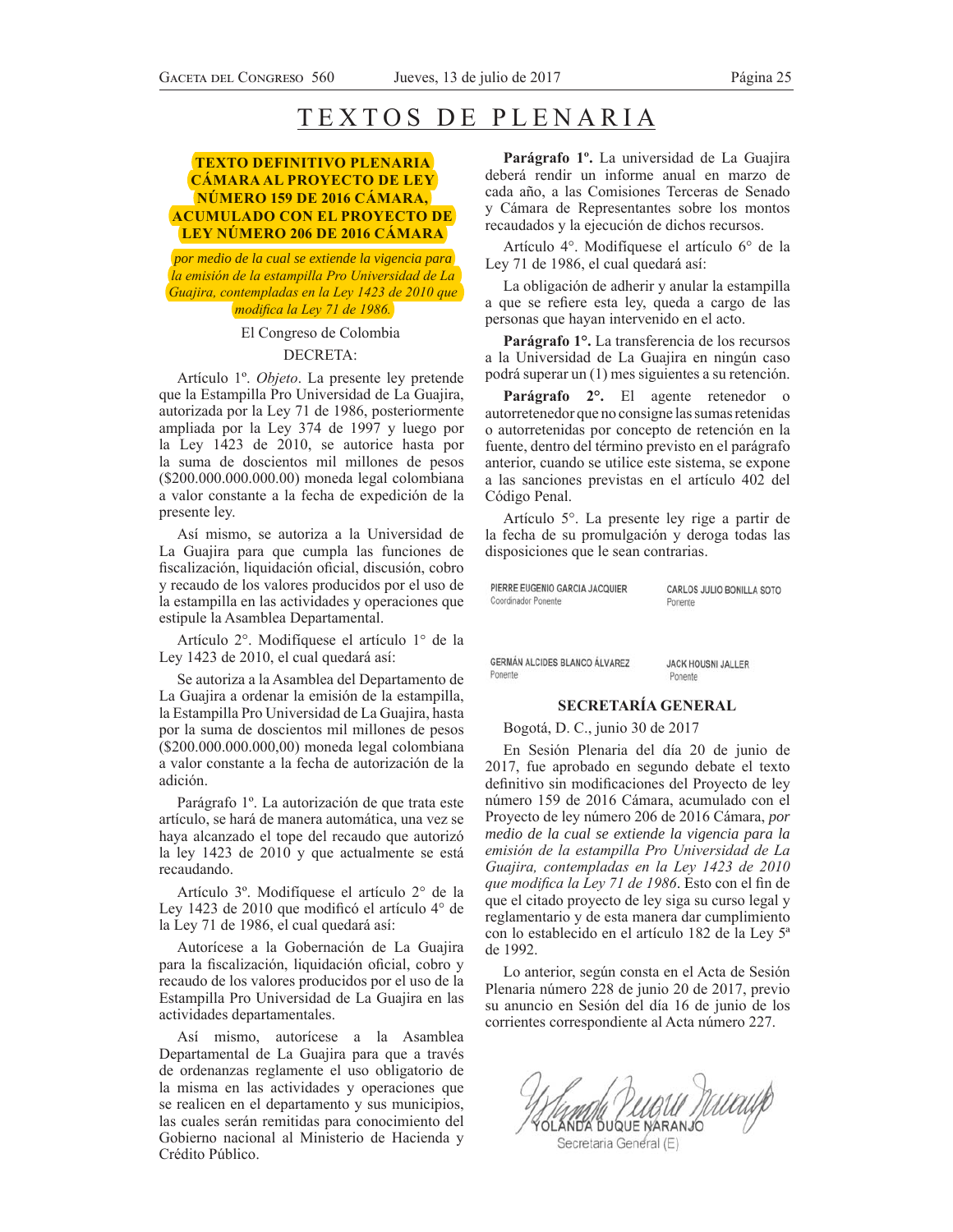# **TEXTO DEFINITIVO PLENARIA CÁMARA AL PROYECTO DE LEY NÚMERO 272 DE 2017 CÁMARA**

*por medio de cual se crea el Fondo Nacional de*  Residencias Médicas y se reglamenta el Sistema de Residencias Médicas en Colombia.

### El Congreso de Colombia

# DECRETA:

Artículo 1°. *Objeto*. La presente ley tiene por objeto establecer la forma de vinculación, remuneración y las condiciones financieras de matrícula de los profesionales médicos y de otros profesionales de la salud que realizan programas académicos de especialización médica y/o quirúrgica como residentes en los servicios de instituciones de salud debidamente habilitados para la formación académica en Colombia.

## Artículo 2°. *Definiciones*.

**Residente:** Los residentes son profesionales de la salud que cursen especializaciones médicas y/o quirúrgicas de tiempo completo, en programas académicos legalmente aprobados, en el marco de una relación docencia-servicio y bajo niveles de supervisión y control concertados entre las Instituciones de Educación Superior y las Prestadoras de Servicios de Salud.

**Práctica Formativa en Salud:** Estrategia pedagógica planificada y organizada desde una institución educativa que integra la formación académica y la prestación de servicios de salud, con el propósito de generar y fortalecer competencias, capacidades y nuevos conocimientos en los estudiantes y en los docentes de los programas de formación en salud, en un marco que promueva la calidad de la atención y el ejercicio profesional autónomo, responsable y ético.

Artículo 3°. Contrato para la práctica formativa de la especialización. La vinculación a las Instituciones con el servicio habilitado para desarrollar el programa académico respectivo, se hará a través de un contrato especial, mediante el cual el profesional en formación se obliga a prestar los servicios de salud establecidos en el correspondiente programa académico establecido por la Institución de Educación Superior, a cambio de lo cual recibe una remuneración mensual. Además, gozará de todos los beneficios prestacionales de salud, de riesgos profesionales, y los económicos incluyendo los pensionales, vacaciones y demás que otorgue las Instituciones para sus propios empleados.

Durante el tiempo que dure la vinculación como residente, se obliga a prestar los servicios profesionales, acordes con el programa de delegación progresiva de competencias propias de la especialización. A cambio de esto el residente recibe mensualmente una remuneración equivalente a tres salarios mínimos. Los Fondos para esto provendrán del Fondo Nacional

Financiero para la formación de especialistas clínicos en Salud y serán girados directamente al profesional residente previa verificación por parte de la Institución de Educación Superior y la Institución Prestadora de Servicios en el marco del convenio docente asistencial.

La subordinación del residente estará referida exclusivamente a las actividades propias del programa de formación de la Institución de Educación Superior, de acuerdo con las características de los servicios donde se desarrolle el mismo y dentro de los espacios y horarios concertados en el convenio docente asistencial, y no se les podrá asignar funciones diferentes o que interfieran con su formación de profesional residente, salvo en casos de emergencia o desastre nacional. El horario no podrá superar las 12 horas por turno y las 66 horas por semana.

Parágrafo 1º. En ningún caso, las vinculaciones de práctica formativa para residencia médica podrán establecer período de prueba.

Parágrafo 2°. El tiempo de entrenamiento contará como experiencia laboral, con independencia de que haya terminado el programa.

Parágrafo 3°. Fondo Nacional de Residencias. Este fondo será financiado con recursos del presupuesto nacional, aportes de la IPS donde los residentes realicen las prácticas formativas de las especializaciones médico-quirúrgicas, así como recursos provenientes de otras fuentes públicas o privadas que se destinen para este propósito.

Parágrafo transitorio. Los recursos destinados a financiar el programa de becas crédito establecido en el parágrafo 1° del artículo 193 de la Ley 100 de 1993, se reorientarán de manera inmediata a partir de la vigencia de la presente ley al Fondo Nacional de Residencias Médicas en Colombia.

Artículo 4°. *Reporte de residentes ante el* Sistema de Información del Registro Único *Nacional de Talento Humano*. Una vez vinculado, el residente deberá inscribirse como tal en el Sistema de Información del Registro Único Nacional de Talento Humano.

Parágrafo. Toda novedad del profesional vinculado como Residente deberá ser registrada en el Sistema de Información del Registro Único Nacional de Talento Humano, por la respectiva Institución Prestadora de Servicios de Salud.

Artículo 5°. *Causales de la desvinculación*  como Residente de una Especialidad en Salud. Serán causales de terminación de la vinculación de práctica formativa para residencia médica las siguientes:

a) Por mutuo acuerdo entre las partes;

b) Por terminación de la vinculación.

c) Por la configuración de una de las causales previstas en el reglamento estudiantil que conlleve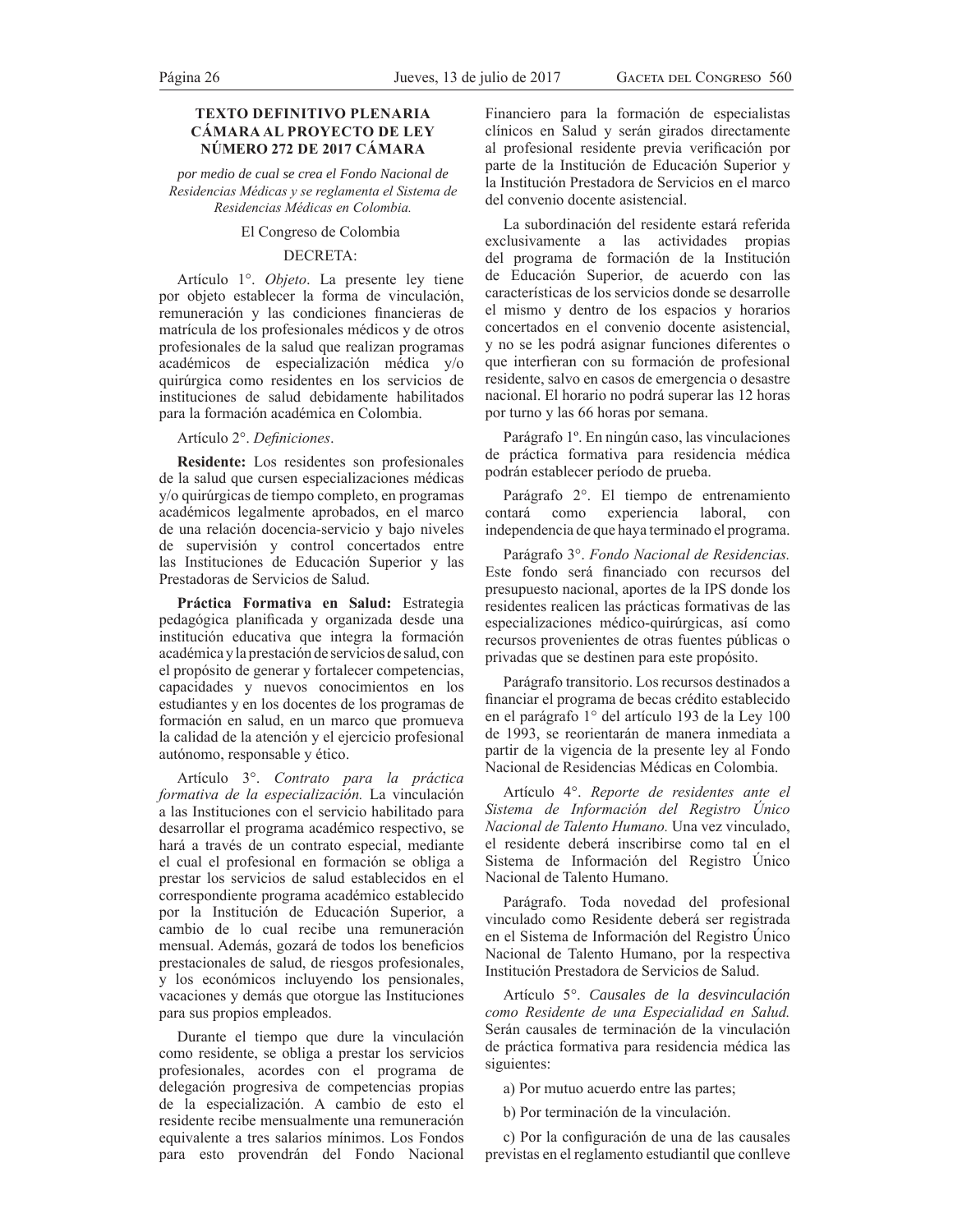la sanción de expulsión de la institución de educación superior;

d) Por falta grave cometida en la Institución de Prestación de Servicios, legalmente comprobada;

e) Cancelación del semestre académico;

f) Por suspensión del ejercicio profesional por parte de los Tribunales de Ética Médica.

Artículo 6°. *Incentivos para los médicos*  residentes que realicen o ejerzan la actividad en zonas de alta dispersión geográfica de la población o de difícil acceso. Los residentes de especializaciones médico y/o quirúrgicas que presten sus servicios en zonas de alta dispersión geográfica de la población o de difícil acceso, según criterios que determine el Ministerio de Salud y Protección Social, tendrán prioridad en:

a) Tendrán derecho a ser preferido en caso de igualdad de puntaje en la lista de elegibles para un empleo de carrera del Estado en el Sector Salud;

b) Convocatorias de acceso a los recursos de financiación de proyectos de investigación.

Artículo 7°. Matrículas de las especializaciones clínicas en Colombia. En ningún caso las Instituciones de Educación Superior e Instituciones Prestadoras de Servicio o Empresas Sociales del Estado podrán cobrar matrículas profesionales residentes.

Parágrafo. Las Instituciones Prestadoras de Servicio de Salud (IPS) o Empresas Sociales del Estado (ESE), no podrán cobrar en dinero ni especie a las Instituciones de Educación Superior, por permitir la práctica de los profesionales en formación médico y/o quirúrgica en sus instalaciones.

Artículo 8°. *Vigencia*. La presente ley rige a partir de su promulgación.

**DIDIER BURGOS RAMÍREZ** 

**RAFAEL ROMERO PIÑEROS** 

OSCAR OSPINA QUINTERO

**WILSON CÓRDOBA MENA** 

# **SECRETARÍA GENERAL**

Bogotá, D. C., junio 30 de 2017

En Sesión Plenaria del día 15 de junio de 2017, fue aprobado en segundo debate el texto definitivo con modificaciones del Proyecto de ley número 272 de 2017 Cámara, *por medio de cual se crea el Fondo Nacional de Residencias Médicas y se reglamenta el Sistema de Residencias Médicas en Colombia*. Esto con el fin de que el citado proyecto de ley siga su curso legal y reglamentario y de esta manera dar cumplimiento con lo establecido en el artículo 182 de la Ley 5ª de 1992.

Lo anterior, según consta en el Acta de Sesión Plenaria número 226 de junio 15 de 2017, previo su anuncio en Sesión del día 14 de junio de los corrientes correspondiente al Acta número 225.

YOLANDA DUQUE NARANJO Secretaria General (E)

\* \* \*

# **TEXTO DEFINITIVO PLENARIA CÁMARA AL PROYECTO DE LEY NÚMERO 020 DE 2016 CÁMARA**

*por el cual se promueve y fomenta la producción*   $y$  comunicación de contenidos digitales, se crea la Semana Nacional de Contenidos Digitales, y se dictan *otras disposiciones.* 

El Congreso de Colombia

### DECRETA:

Artículo 1°. *Objeto*. La presente ley tiene por objeto fomentar la producción y comunicación de contenidos digitales a través de las diferentes plataformas tecnológicas existentes.

Artículo 2<sup>°</sup>. *Definición*. Para efectos de la presente ley se tendrán en cuenta las siguientes definiciones:

• **Blog:** Es un sitio alojado en la web que incluye contenidos que son actualizados a través de entradas y en muchos casos ofrecen interactividad a sus lectores. Un típico blog combina texto, imágenes y vínculos hacia otros blogs o páginas web.

• **Vlog:** Es un sitio alojado en la web, generalmente a manera de canal en un servicio proveedor de almacenamiento de video y tiene un funcionamiento similar al Blog tradicional, pero sus entradas son audiovisuales.

• **Bloguero:** Aquella persona que hace o publica las entradas de un blog.

• **Vloguero:** Es en esencia un blogger, pero las entradas o publicaciones que hace son de tipo audiovisual.

**• Aprendizaje Colaborativo:** Pretende propiciar espacios donde se dé un desarrollo de habilidades individuales y grupales en el momento de explorar nuevos conceptos. Cada miembro del grupo es responsable de su aprendizaje y del de los demás miembros del grupo.

Artículo 3°. *Objetivos*. El presente proyecto tendrá como objetivos fundamentales los siguientes:

a) Estimular y Proteger el derecho a la libre expresión;

b) Promover la formalización y generación del trabajo que puedan realizan los Blogger y los Vlogger, a través de las diferentes aplicaciones y plataformas existentes; exaltando que es un oficio que debe ser valorado como cualquier otra profesión;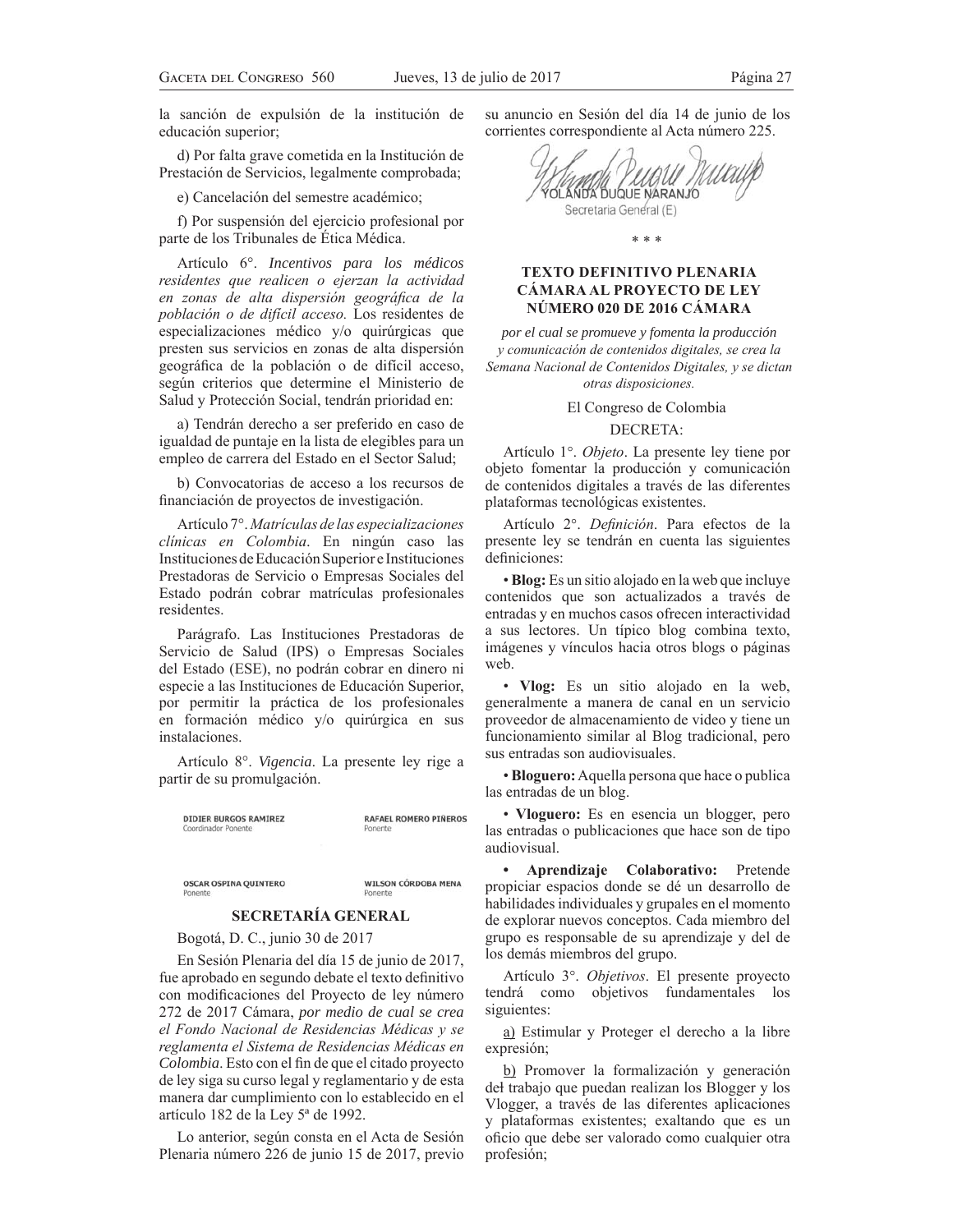c) Otorgar incentivos a los blogueros y Vloggers que con su labor promueven la innovación, el emprendimiento y el control social;

d) Fortalecer la democracia a través de espacios ciudadanos que permitan ejercer un control social en los diferentes temas del país;

e) Promover la cultura digital.

Artículo 4°. *Semana Nacional de Producción y* Comunicación de Contenidos Digitales. Establézcase la primera semana de marzo como la Semana Nacional de Producción y Comunicación de Contenidos Digitales, en donde se adelantarán diversas actividades encaminadas al fomento y uso de las diferentes plataformas tecnológicas que permitan la producción y comunicación de contenidos digitales.

Artículo 5°. Adiciónese un numeral al artículo 35 de la Ley 1341 de 2009, el cual quedará así:

"10. Financiar actividades, campañas y *concursos que promuevan la producción y comunicación de contenidos digitales dentro de la semana nacional de producción y comunicación de contenidos digitales.* 

Artículo 6°. El Ministerio de las Tecnologías de la Información y Comunicaciones, realizarán las acciones pertinentes para promover la semana nacional de producción y comunicación de contenidos digitales.

Artículo 7°. *Derogatoria*. La presente ley rige a partir de su publicación y deroga todas aquellas disposiciones que le sean contrarias.

# JORGE ELIÉCER TAMAYO MARULANDA Ponente

# **SECRETARÍA GENERAL**

Bogotá, D. C., junio 30 de 2017

En Sesión Plenaria del día 15 de junio de 2017, fue aprobado en segundo debate el texto definitivo sin modificaciones del Proyecto de ley número 020 de 2016 Cámara, *por el cual se promueve y fomenta la producción y comunicación de contenidos digitales, se crea la semana nacional de contenidos digitales, y*  $se$  *dictan otras disposiciones*. Esto con el fin de que el citado proyecto de ley siga su curso legal y reglamentario y de esta manera dar cumplimiento con lo establecido en el artículo 182 de la Ley 5ª de 1992.

Lo anterior, según consta en el Acta de Sesión Plenaria número 226 de junio 15 de 2017, previo su anuncio en Sesión del día 14 de junio de los corrientes correspondiente al Acta número 225.

Muau NDA DUQUE NARANJC

Secretaria General (E)

# **TEXTO DEFINITIVO PLENARIA CÁMARA AL PROYECTO DE LEY NÚMERO 052 DE 2016 CÁMARA, ACUMULADO CON EL PROYECTO DE LEY NÚMERO 072 DE 2016 CÁMARA**

*por medio de la cual se establecen lineamientos especiales para la adquisición de predios para las entidades territoriales por prescripción adquisitiva y se dictan otras disposiciones.* 

El Congreso de Colombia

### DECRETA:

Artículo 1°. La presente ley tiene por objeto dictar los lineamientos para el proceso de adquisición de bienes inmuebles por prescripción adquisitiva por parte de las entidades territoriales.

Artículo 2°. Las entidades territoriales deberán realizar un inventario dentro de los seis (6) meses siguientes a la promulgación de la presente ley, de los bienes inmuebles ocupados que puedan ser objeto de adquisición por prescripción adquisitiva que no tengan título de propiedad por parte de la entidad territorial.

Parágrafo. El incumplimiento de lo establecido en el presente artículo, será causal de mala conducta.

Artículo 3°. Las entidades territoriales podrán adquirir por prescripción adquisitiva los bienes inmuebles que han servido de uso para el equipamiento público, iniciando la inscripción de declaración de posesión regular ante el notario del círculo donde esté ubicado el inmueble conforme a lo establecido en la Ley 1183 de 2008.

Una vez hecha la declaración de posesión regular, las entidades territoriales podrán estructurar sus proyectos de solicitud de recursos de inversión ante las entidades del nivel ejecutivo.

Artículo 4°. Las entidades territoriales dentro de los tres (3) meses siguientes a la declaración de posesión regular, deberán iniciar la acción de pertenencia so pena de las sanciones disciplinarias a que hubiera lugar.

Artículo  $5^\circ$ . En aquellos inmuebles que la entidad territorial no tenga el derecho por prescripción adquisitiva, podrá iniciar el proceso establecido en la Ley 1742 de 2014.

Parágrafo. Para la adquisición de predios nuevos en aras de ampliación o construcción de instalaciones para el equipamiento público, se utilizará el proceso establecido en la Ley 1742 de 2014, o en las normas que la sustituyan, modifiquen o adicionen.

Artículo 6°. Adiciónese un parágrafo transitorio al artículo 375 del Código General del Proceso el cual quedará así:

*Artículo 375. Declaración de pertenencia.* (...)

*Parágrafo Transitorio. Los términos* establecidos en este artículo se reducirán a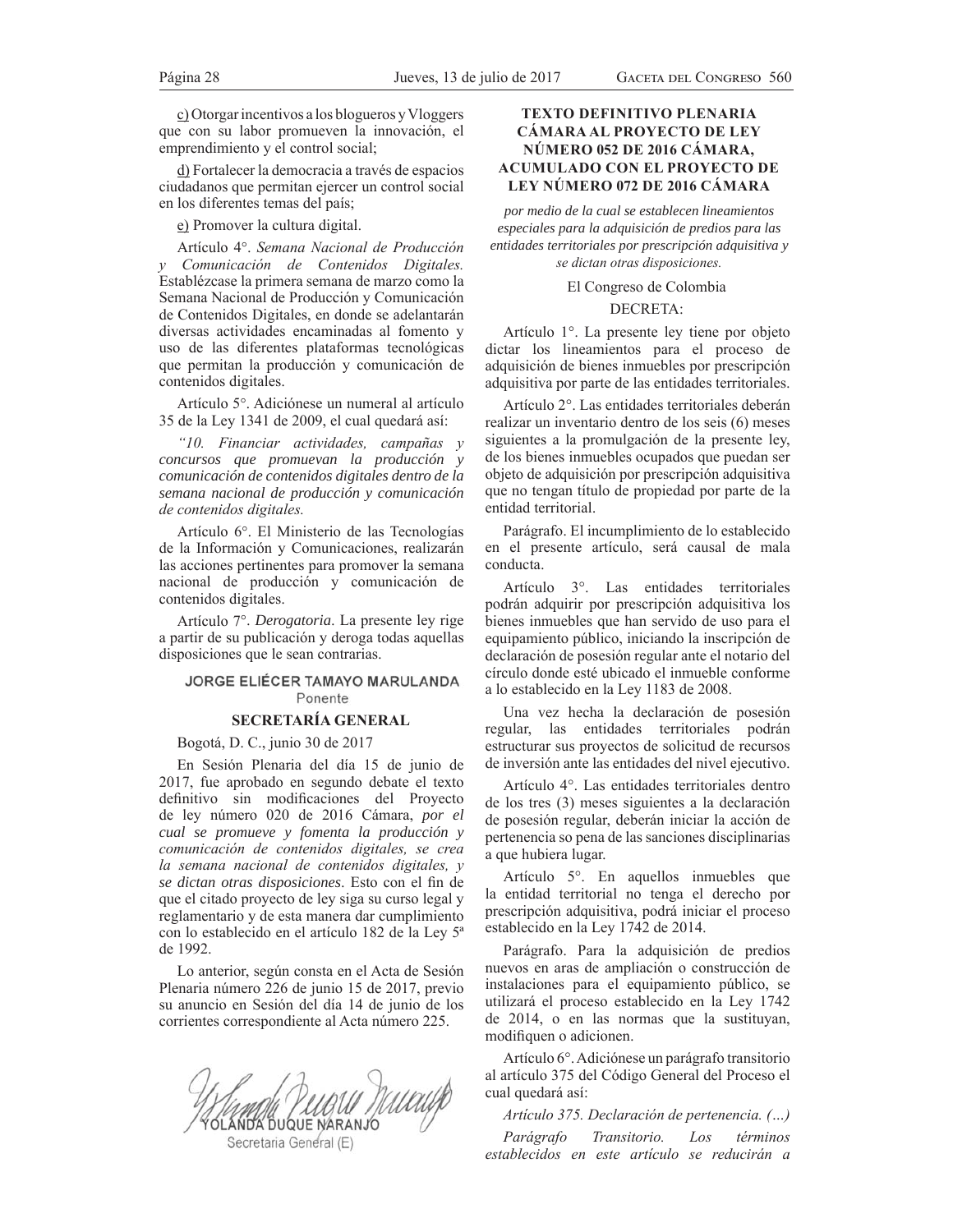*la tercera parte cuando el accionante sea una entidad territorial.* 

Artículo 7°. *Derechos de notariado y registro*. En los eventos de prescripción adquisitiva de bienes inmuebles a favor de entidades territoriales no habrá lugar al pago del impuesto de registro y anotación, de los derechos de registro, de los derechos notariales cuando a ello haya lugar.

Artículo 8°. *Excepciones*. La presente ley no aplica a los bienes inmuebles ubicados en resguardos indígenas o de propiedad colectiva de las comunidades negras u otros grupos étnicos. Para el otorgamiento del título de propiedad, deberá tramitarse el proceso verbal especial consagrado en la presente ley.

Artículo 9°. *Vigencia*. Esta ley empezará a regir a partir de su promulgación.

# JOHN EDUARDO MOLINA FIGUEREDO Ponente

## **SECRETARÍA GENERAL**

Bogotá, D. C., junio 30 de 2017

En Sesión Plenaria del día 15 de junio de 2017, fue aprobado en segundo debate el texto definitivo sin modificaciones del Proyecto de ley número 052 de 2016 Cámara, acumulado con el Proyecto de ley número 072 de 2016 Cámara, *por medio de la cual se establecen lineamientos especiales para la adquisición de predios para las entidades territoriales por prescripción adquisitiva y se dictan otras disposiciones*. Esto con el fin de que el citado Proyecto de ley siga su curso legal y reglamentario y de esta manera dar cumplimiento con lo establecido en el artículo 182 de la Ley 5ª de 1992.

Lo anterior, según consta en el Acta de Sesión Plenaria número 226 de junio 15 de 2017, previo su anuncio en Sesión del día 14 de junio de los corrientes correspondiente al Acta número 225.



\* \* \*

# **TEXTO DEFINITIVO PLENARIA CÁMARA AL PROYECTO DE LEY NÚMERO 129 DE 2016 CÁMARA**

*por medio de la cual se modifican los artículos 1<sup>°</sup> y*  $2^\circ$  en sus numerales 1.2, 2.1 *y* 2.3 de la Ley 14 de *H*<sub>290</sub> en el cual se establece la distinción reservista de *honor, y se dictan otras disposiciones.* 

El Congreso de Colombia

DECRETA:

Artículo 1°. **Modifíquese el artículo 1º de la Ley 14 de 1990, el cual quedara así:**

*Artículo I<sup>o</sup>. Considérense Reservistas de Honor*, los soldados, grumetes e infantes de *las Fuerzas Militares y agentes auxiliares de la Policía Nacional, heridos en combate o como consecuencia de la acción del enemigo o*  pensionados por invalidez en servicio por causa *y* razón del mismo y que hayan perdido el 25% o *más de su capacidad psicofísica, o a quienes se les haya otorgado la Orden de Boyacá por acciones* distinguidas de valor o heroísmo, la Orden *Militar de San Mateo o la medalla de Servicios*  en Guerra Internacional, o la Medalla Servicios Distinguidos en Orden Público o su equivalente *en la Policía Nacional por acciones distinguidas* de valor.

Parágrafo. Para los efectos de esta ley se *entiende por acciones distinguidas de valor o heroismo aquellas en las cuales sus protagonistas participen directamente en operaciones militares o policiales y en ellas expongan gravemente Su vida e integridad física, lo cual debe ser determinado mediante informe motivado del respectivo Comandante de Fuerza.* 

# Artículo 2°. **Modifíquense los numerales 1.2, 2.1 y 2.3 del artículo 2º de la Ley 14 de 1990, los cuales quedarán así:**

*Artículo 2<sup>°</sup>. Los Reservistas de Honor a que se refiere el artículo anterior de la presente ley y los artículos 211, 182 y 138 de los Decretos 95,* 96 y 97 de 1989 respectivamente, gozarán de los *siguientes derechos y beneficios:* 

# *(<i>'S*) *('BDUCACIÓN*

*I.I. Educación básica y capacitación. Los* establecimientos oficiales de enseñanza de todo nivel, tienen la obligación de admitir para los estudios respectivos, a los Reservistas de Honor, *sin que tengan que pagar ninguna clase de*   $contraprestación. Los establecimientos privados$ de educación destinarán un cinco por ciento (5%) de las becas que por ley deben otorgar, para ser adjudicadas a los Reservistas de Honor, *que tengan derecho a ingresar conforme a sus estatutos y reglamentos.* 

*Las* instituciones docentes informarán *anualmente, a los Ministerios de Educación, Defensa y al Instituto Colombiano para el*  Fomento de la Educación Superior, sobre el *número de reservistas que havan sido admitidos.* 

*I.2 Educación superior. El Instituto Colombiano de Crédito Educativo y Estudios Técnicos en el Exterior Mariano Ospina Pérez,* Icetex, deberá destinar anualmente un cinco por ciento (5%) de los créditos para estudios en el país, y un mínimo de cinco (5) cupos de las becas disponibles anualmente para especializaciones *en el exterior a fin de atender las solicitudes que* sobre estos beneficios presenten los Reservistas  $de Honor.$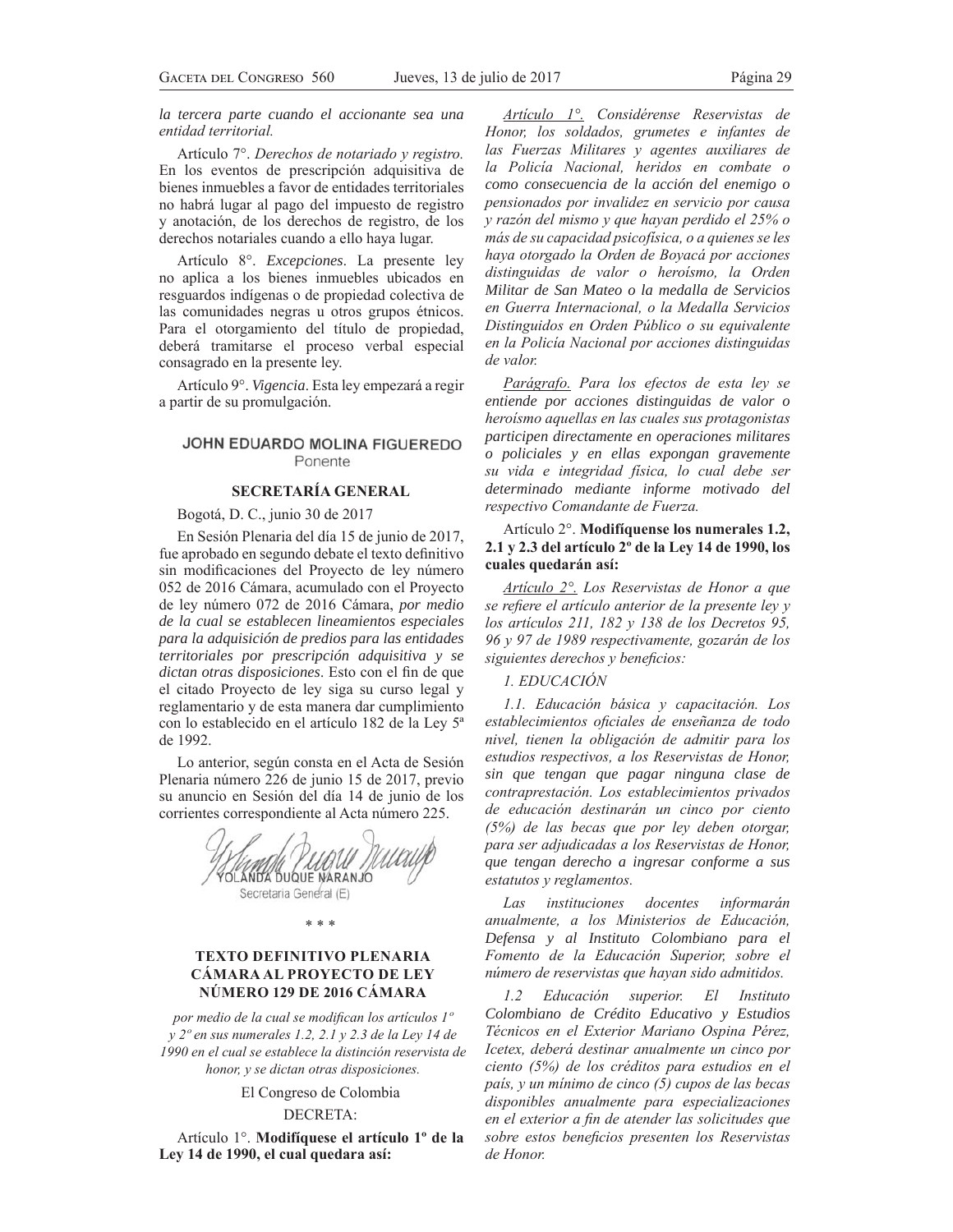*l.3 Educación especial. Los diferentes centros oficiales de educación especial, deben admitir al* Reservista de Honor, cuando por su incapacidad física, le resultare imposible la integración al *sistema educativo ordinario.* 

*1.4 Capacitación tecnológica. Los centros* oficiales que tengan como finalidad, la capacitación técnica o tecnológica, tienen la *<i>obligación de admitir como mínimo, un diez por* ciento (10%) de Reservistas de Honor.

# *2. INTEGRACIÓN LABORAL*

*Será finalidad dentro de la política de empleo* del Estado, la integración de los Reservistas de Honor, al sistema ordinario de trabajo, o en *Su defecto, al sistema productivo, mediante la fórmula de trabajo protegido.* 

2.1 Ubicación laboral. Todas las entidades de derecho público están obligadas a emplear a los  $Reservistas$  de Honor, que reúnan condiciones de idoneidad para el cargo, en una proporción no inferior del cinco (5%) de la totalidad de la planta *de personal entendiéndose como tal funcionarios de carrera, contratistas, supernumerarios y* personal en provisionalidad.

*Los Reservistas de Honor que se vinculen en* estas entidades, gozarán de los mismos derechos *v* estarán sujetos a las mismas obligaciones de los  $empleados públicos.$ 

2.2. Los empleados particulares o las empresas  $privadas$  que vinculen laboralmente Reservistas de Honor, tendrán derecho a una exención *especial equivalente al cincuenta por ciento (50%)* de los aportes patronales, que sobre la nómina atribuible a los Reservistas de Honor, *deben hacer al Instituto Colombiano de Bienestar*  Familiar, al Sena y a las Cajas de Compensación *Familiar.* 

2.3 El Departamento Administrativo de la Función Pública y la Dirección General del Servicio Nacional de Empleo, dará prelación  $a$  los Reservistas de Honor que se encuentren  $rehabilitados, para vincularlos laboralmente,$ informarán en el mes de agosto de cada año, *al Ministerio de Defensa Nacional a través*  de la Comisión del Escalafón de Reservas de *Honor y al Registro para la Localización y* Caracterización de Personas con Discapacidad del Ministerio de Salud y de la Protección Social *sobre el número e identidad de los reservistas que hayan sido rehabilitados y vinculados*   $laboralmente.$ 

Artículo 3º. *Vigencia*. Esta ley rige a partir de su publicación y deroga todas las normas que sean contrarias.

# **EFRAIN TORRES MONSALVO** Ponente

# **SECRETARÍA GENERAL**

Bogotá, D. C., junio 30 de 2017

En Sesión Plenaria del día 15 de junio de 2017, fue aprobado en segundo debate el texto definitivo sin modificaciones del Proyecto de ley número 129 de 2016 Cámara, *por medio de la cual se modifican los artículos*  $I^{\circ}$  *y 2<sup>°</sup> en sus numerales 1.2, 2.1 y* 2.3 de la Ley 14 de 1990 en el cual se establece la distinción reservista de honor, y se dictan otras *disposiciones*. Esto con el fin de que el citado proyecto de ley siga su curso legal y reglamentario y de esta manera dar cumplimiento con lo establecido en el artículo 182 de la Ley 5ª de 1992.

Lo anterior, según consta en el Acta de Sesión Plenaria número 226 de junio 15 de 2017, previo su anuncio en Sesión del día 14 de junio de los corrientes correspondiente al Acta número 225.

**OLANDA DUQUE NARANJO** 

Secretaria General (E)

### \* \* \*

# **TEXTO DEFINITIVO PLENARIA CÁMARA AL PROYECTO DE LEY NÚMERO 078 DE 2016 CÁMARA**

por medio del cual se generan incentivos, estímulos y *exenciones para promover la movilidad internacional y el retorno de estudiantes y profesionales*   $colon$ ng, y se dictan otras disposiciones.

El Congreso de Colombia

### DECRETA:

# TÍTULO I

BENEFICIOS PARA MIGRANTES Y RETORNADOS ACADÉMICOS Y PROFESIONALES CAPÍTULO I

# **Parámetros**

Artículo 1°. *Objeto de la ley*. Crear incentivos de diversa índole en aras de mejorar y promover la movilidad internacional con fines académicos y al retorno voluntario de colombianos residentes en el exterior con fines académicos y profesionales.

Artículo 2°. Principios. Mediante el proceso de convalidación se reconocen los efectos académicos y legales en el territorio nacional de los títulos otorgados por una institución de educación superior extranjera o por una institución legalmente reconocida por la autoridad competente en el respectivo país.

El proceso de convalidación de títulos en Colombia se regirá por los siguientes principios:

**Igualdad:** El Ministerio de Educación Nacional garantizará la igualdad de quien ha obtenido un título de una institución colombiana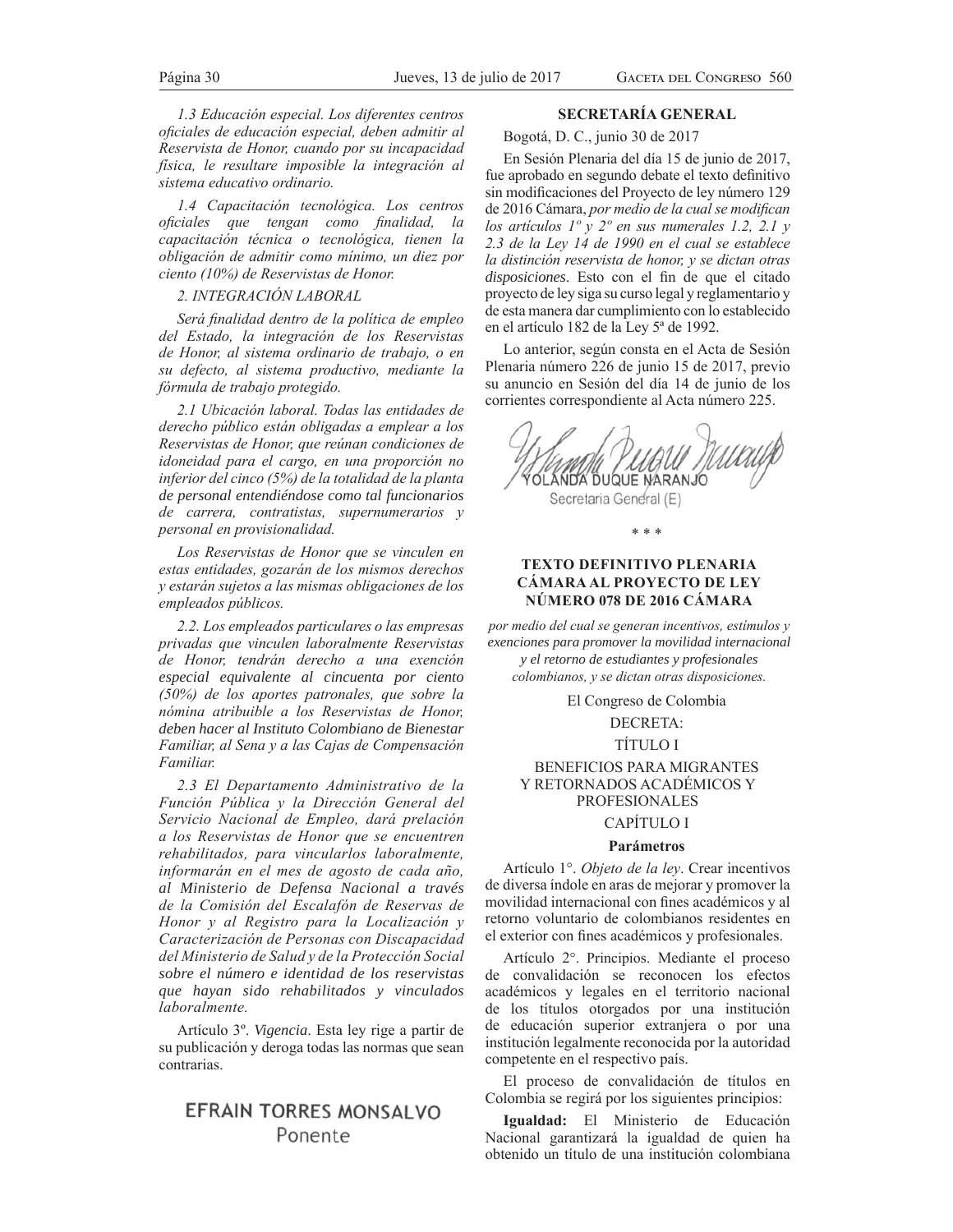con quien realizó estudios en el exterior, mediante una evaluación legal y académica en términos de calidad entre los programas cursados en el exterior y los ofrecidos por las instituciones de educación superior colombianas.

Cooperación: Es el apoyo recíproco que debe existir entre el Ministerio de Educación Nacional y el Ministerio de Relaciones Exteriores, a través de sus representaciones diplomáticas, para coordinar las gestiones de estudio y verificación de los soportes presentados en cada solicitud de convalidación.

Eficiencia: Los recursos administrativos, técnicos y financieros disponibles para la convalidación de un título deben ser utilizados de forma adecuada, oportuna, segura y suficiente.

**Buena fe:** Principio que exige a los particulares y a las autoridades públicas ajustar sus comportamientos a una conducta honesta, leal y conforme a derecho.

**Principio de responsabilidad:** El Ministerio de Educación Nacional debe adelantar las actuaciones necesarias a efectos de determinar si son procedentes o no la convalidación de los títulos, sobre todo en aquellos eventos en que exista duda razonable sobre la autenticidad de los documentos soporte de las solicitudes de convalidación.

**Interés social:** Conlleva el amparo del interés general, la defensa y salvaguarda de intereses colectivos que se materializan en la protección de los derechos constitucionales de la población.

**Economía:** El Ministerio de Educación propenderá a que los trámites se ajusten a los costos marginales que generan los trámites de convalidación y homologación. Las tarifas de los trámites podrán ajustarse proporcionalmente al ahorro que la tecnología y la optimización de los procesos de convalidación y homologación le signifiquen.

### CAPÍTULO II

## **Retorno académico**

Artículo 3°. *Retorno académico*. El retorno académico es el retorno voluntario que realiza el colombiano que ha obtenido un título en cualquiera de los niveles de la educación Básica y media; y de los niveles de educación superior. Con el fin de continuar sus estudios, o para ejercer en Colombia su profesión, técnica u oficio, así como emplear su experiencia académica adquirida en el exterior y en Colombia.

Artículo 4°. *Programa de Cerebros Retornados*. Colciencias, o la institución que haga sus veces, deberá incluir en su oferta institucional un programa permanente para incentivar el retorno de colombianos radicados en el exterior, que ostenten títulos en educación superior de los niveles de maestría y doctorado.

Este programa permitirá la inscripción de los retornados académicos, para la gestión su vinculación laboral, profesional, docente mediante la publicidad de sus perfiles académicos y profesionales.

Para la ejecución de este programa el Ministerio del Trabajo y Colciencias podrán celebrar convenios con instituciones educativas públicas y privadas, para promover el retorno académico a partir de convocatorias públicas de contratación con dichas entidades. El Ministerio del Trabajo será el encargado del seguimiento al cumplimiento de los contratos laborales celebrados en el marco de estos convenios.

# CAPÍTULO II

# **Incentivos para los ciudadanos migrantes por motivo académico y/o profesional**

Artículo 5°. **Eliminado.**

Artículo 6°. *Exención de impuesto de salida*. Los colombianos que salgan del país con visa de estudiante o con fines académicos estarán exentos de los impuestos de salida del país.

Artículo 7°. El Ministerio de Relaciones Exteriores podrá realizar convenios con las aerolíneas nacionales e internacionales que operan en el país, para la asignación de tarifas especiales para los colombianos que viajan con visa de estudiante o con fines académicos.

Artículo 8° El Ministerio de Relaciones Exteriores desarrollará los diálogos bilaterales o multilaterales respectivos para la firma de acuerdos con los países que presenten mayor migración de colombianos; para el reconocimiento de títulos obtenidos en Colombia y en el exterior.

# CAPÍTULO III

## **Programas para migrantes colombianos**

Artículo 9°. El Icetex y Colciencias promoverán el financiamiento de becas para colombianos en el exterior, para apoyar sus estudios en el país de residencia o en Colombia.

Parágrafo. Colciencias y el Icetex podrán hacer uso de la Ley 1810 de 2016, o la normatividad que la complemente, para promover el financiamiento de los programas.

Artículo 10. El Ministerio de Educación Nacional y el Ministerio de Relaciones Exteriores coordinarán la difusión de información sobre políticas y programas académicos para ciudadanos colombianos en sus portales virtuales para promoción de la oferta institucional en Colombia y el exterior.

Con este fin el Ministerio de Educación integrará esta difusión dentro de los canales del Sistema Nacional de Información de Educación Superior y el Sistema Nacional de Información de Becas y Créditos Educativos.

# CAPÍTULO IV

### **Requisitos**

Artículo 11. *Requisitos*. Para efectos de la presente ley, los colombianos migrantes con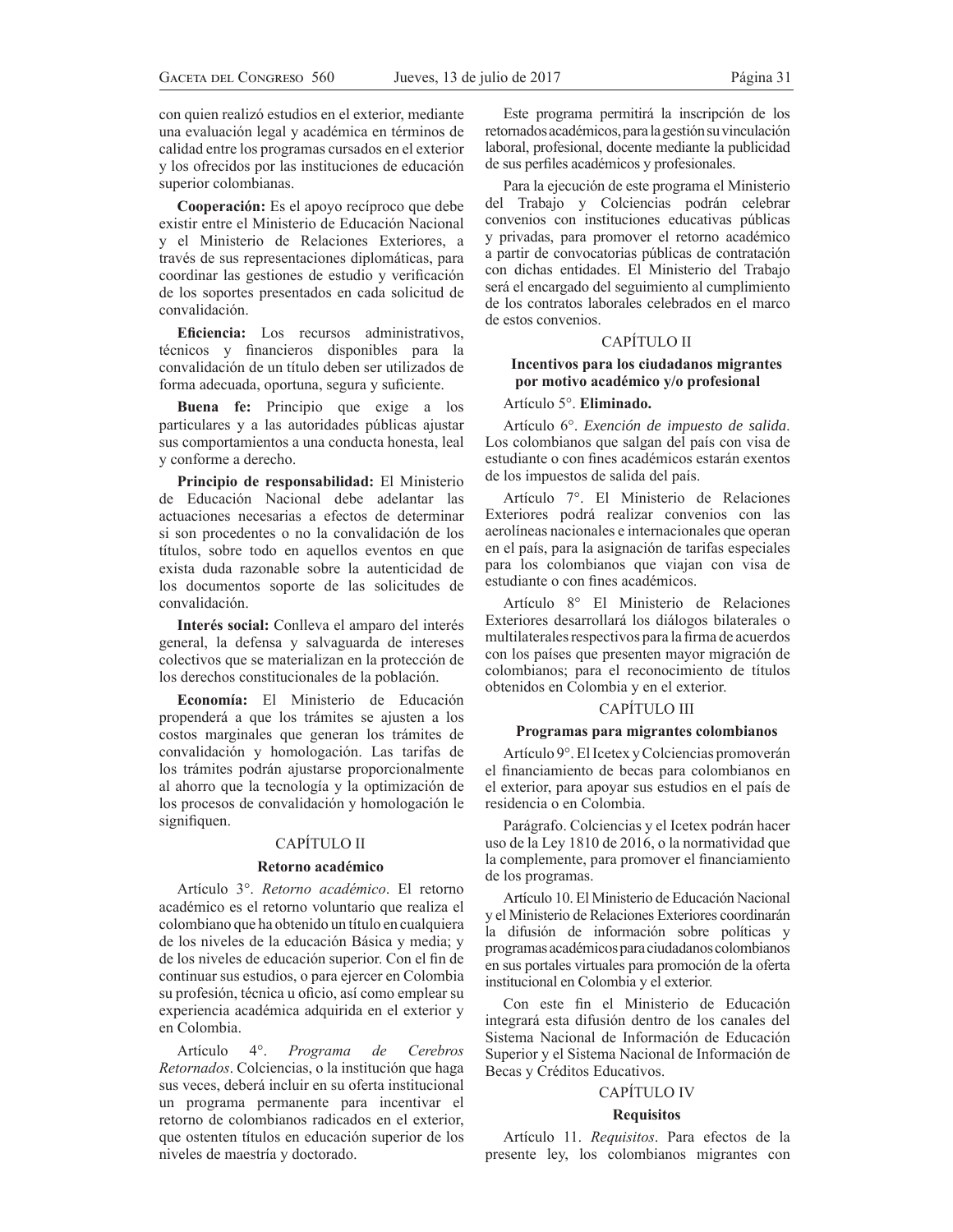fines académicos, residentes en Colombia o en el exterior, deberán cumplir con los siguientes requisitos:

a) Para salir de Colombia, presentar ante la entidad competente copia de la visa de estudiante del país de destino, o copia del comprobante de la admisión al programa de estudios a efectuar en el exterior;

b) Para retornar al país, manifestar a la autoridad competente su interés de retornar al país y acogerse a la presente ley.

El Ministerio de Relaciones Exteriores reglamentará lo dispuesto en cuanto a la verificación de los requisitos en un plazo no mayor a dos (2) meses.

Parágrafo 1°. La situación migratoria del colombiano residente en el extranjero no será tenida en cuenta para obtener los beneficios expresados en la presente ley.

Parágrafo 2°. Los colombianos retornados podrán beneficiarse de la presente ley sin perjuicio del acceso previo o simultáneo a lo dispuesto en la Ley 1565 de 2012 o normas posteriores o complementarias. Por lo cual no deroga, modifica, interfiere o restringe el acceso a los beneficios de esta ley.

Artículo 12° *Vigencia*. La presente ley rige a partir de su promulgación.

# CARLOS EDUARDO GUEVARA VILLABÓN Coordinador Ponente

# **SECRETARÍA GENERAL**

Bogotá, D. C., junio 30 de 2017

En Sesión Plenaria del día 15 de junio de 2017, fue aprobado en segundo debate el texto definitivo con modificaciones del Proyecto de ley número 078 de 2016 Cámara, *por medio del cual se*  generan incentivos, estímulos y exenciones para *promover la movilidad internacional y el retorno de estudiantes y profesionales colombianos, y*  $se$  dictan otras disposiciones. Esto con el fin de que el citado proyecto de ley siga su curso legal y reglamentario y de esta manera dar cumplimiento con lo establecido en el artículo 182 de la Ley 5ª de 1992.

Lo anterior, según consta en el acta de Sesión Plenaria número 226 de junio 15 de 2017, previo su anuncio en Sesión del día 14 de junio de los corrientes correspondiente al Acta número 225.

LANDA DUQUE NARANJO Secretaria General (E)

# **TEXTO DEFINITIVO PLENARIA CÁMARA AL PROYECTO DE LEY NÚMERO 094 DE 2016 CÁMARA**

por medio de la cual se prohíbe la práctica de la prueba de embarazo como requisito laboral y se dictan otras disposiciones.

El Congreso de Colombia

### DECRETA:

Artículo 1°. Se prohíbe la práctica de la prueba de embarazo o certificación médica de ausencia de estado de gravidez como requisito o prerrequisito para cualquier parte del proceso de selección, vinculación, promoción laboral, permanencia o renovación laboral para cualquier cargo o empleo, sea este de carácter público o privado.

Parágrafo 1°. Solo se podrá solicitar la prueba de embarazo como requisito o prerrequisito para acceder a un empleo u ocupación cuando se deban realizar actividades catalogadas por el Ministerio de Trabajo como de alto riesgo para la salud.

Artículo 2°. A las empresas o entidades que transgredan lo dispuesto en el artículo 1<sup>°</sup> de la presente ley se les impondrá una multa hasta cincuenta (50) salarios mínimos mensuales legales vigentes por cada caso comprobado.

El procedimiento para la imposición de la misma estará a cargo del Ministerio de Trabajo.

Artículo 3°. *Vigencia*. La presente ley rige a partir de su promulgación.

EDGAR ALFONSO GÓMEZ ROMAN **GUILLERMINA BRAVO MONTAÑO** Ponente Ponente

### **SECRETARÍA GENERAL**

Bogotá, D. C., junio 30 de 2017

En Sesión Plenaria del día 13 de junio de 2017 fue aprobado en segundo debate el texto definitivo sin modificaciones del Proyecto de ley número 094 de 2016 Cámara, por medio de la cual se prohíbe la práctica de la prueba de embarazo como *requisito laboral y se dictan otras disposiciones*. Esto con el fin de que el citado proyecto de ley siga su curso legal y reglamentario y de esta manera dar cumplimiento con lo establecido en el artículo 182 de la Ley 5ª de 1992.

Lo anterior, según consta en el acta de Sesión Plenaria número 224 de junio 13 de 2017, previo su anuncio en Sesión del día 07 de junio de los corrientes correspondiente al Acta número 223.

Musculu Purgue Nulluyo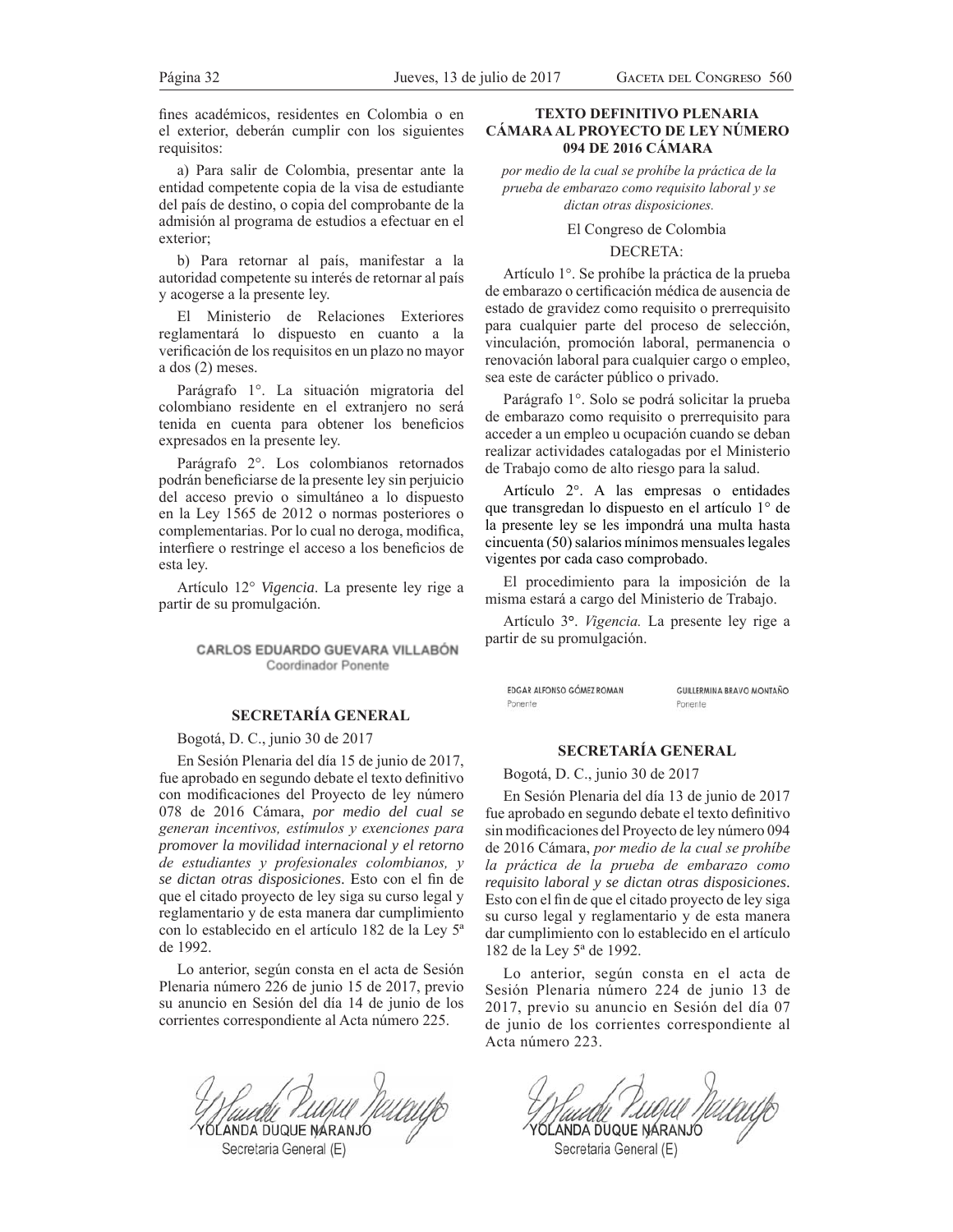# **TEXTO DEFINITIVO PLENARIA CÁMARA AL PROYECTO DE LEY NÚMERO 141 DE 2016 CÁMARA**

por medio de la cual se otorga la categoría de Distrito Portuario, Logístico, Industrial y Turístico a Turbo, Antioquia.

El Congreso de Colombia

# DECRETA:

Artículo 1°. *Otorgamiento*. Otórguese a Turbo, Antioquia, la categoría de Distrito Portuario, Logístico, Industrial y Turístico.

Artículo 2°. *Régimen aplicable*. El Distrito Portuario, Logístico, Industrial y Turístico de Turbo, Antioquia, se regirá por la Ley 1617 de 2013, por la cual se expide el régimen para los distritos especiales y demás normas concordantes.

Artículo 3°. *Vigencia*. La presente ley rige a partir de la fecha de su promulgación.

# **JUAN CARLOS GARCÍA GÓMEZ** Ponente

# **SECRETARÍA GENERAL**

Bogotá, D. C., Junio 30 de 2017

En Sesión Plenaria del día 13 de junio de 2017 fue aprobado en segundo debate el texto definitivo sin modificaciones del Proyecto de ley número 141 de 2016 Cámara, *por medio de la cual se otorga*  la categoría de Distrito Portuario, Logístico, *Industrial y Turístico a Turbo, Antioquia*". Esto con el fin de que el citado proyecto de ley siga su curso legal y reglamentario y de esta manera dar cumplimiento con lo establecido en el artículo 182 de la Ley 5ª de 1992.

Lo anterior, según consta en el acta de Sesión Plenaria número 224 de junio 13 de 2017, previo su anuncio en sesión del día 7 de junio de los corrientes correspondiente al Acta número 223.

**OLANDA DUQUE NARANJO** Secretaria General (E)

\* \* \*

# **TEXTO DEFINITIVO PLENARIA CÁMARA AL PROYECTO DE LEY NÚMERO 003 DE 2016 CÁMARA**

*por el cual se declara como patrimonio cultural inmaterial de la nación las Festividades de la Fe en*  Jesús Nazareno en la Semana Santa del municipio de Santiago de Tolú, departamento de Sucre, y se dictan *otras disposiciones.* 

El Congreso de Colombia

### DECRETA:

Artículo 1º. Reconózcase patrimonio cultural inmaterial de la nación las Festividades de la

Fe en Jesús Nazareno en la Semana Santa en el municipio de Santiago de Tolú, departamento de Sucre, la cual se realiza cada año en el calendario litúrgico de la Iglesia católica y rinde un homenaje a sus fundadores, gestores, promotores y a los habitantes del municipio de Santiago de Tolú.

Artículo 2º. Declárese como patrimonio cultural inmaterial de la nación a la celebración de las Festividades de la Fe en Jesús Nazareno en la Semana Santa del municipio de Santiago de Tolú, departamento de Sucre.

Artículo 3º. El Gobierno Nacional a través del Ministerio de Cultura deberá incluir en la Lista Representativa de Patrimonio Cultural Inmaterial (LRPCI) y en el Banco de proyectos la celebración de las Festividades de la Fe en Jesús Nazareno en la Semana Santa en el municipio de Santiago de Tolú, departamento de Sucre.

Artículo 4º. Autorícese al Gobierno nacional, a través del Ministerio de Cultura, para que se declaren bienes de interés cultural de la nación la indumentaria típica que lucen los nazarenos en las festividades.

Artículo 5º. Declárese a la Asociación Hermandad Nazarena como gestores y promotores de la celebración de las Festividades de la Fe en Jesús Nazareno en la Semana Santa en el municipio de Santiago de Tolú, departamento de Sucre.

Parágrafo único. La Asociación Hermandad Nazarena y el Consejo Municipal de Cultura elaborarán la postulación de la celebración de las Festividades de la Fe en Jesús Nazareno en la Semana Santa del municipio de Santiago de Tolú, departamento de Sucre.

Artículo 6º. La nación a través del Ministerio de Cultura contribuirá al fomento, promoción, difusión, conservación, protección, desarrollo y financiamiento de la celebración de las Festividades de la Fe en Jesús Nazareno en la Semana Santa del municipio de Santiago de Tolú.

Artículo 7º. A partir de esta ley, se otorga la autorización a la Gobernación de Sucre y al municipio de Santiago de Tolú para que asignen partidas presupuestales amplias y suficientes del presupuesto anual para garantizar la financiación, divulgación y desarrollo de la celebración de las Festividades de la Fe en Jesús Nazareno en la Semana Santa en el municipio de Santiago de Tolú.

Artículo 8º. La presente ley rige a partir de la fecha de su promulgación.

ANTENOR DURÁN CARRILLO JOSÉ CARLOS MIZGER PACHECO Ponente

# **SECRETARÍA GENERAL**

Bogotá, D. C., junio 30 de 2017

Coordinador Ponente

En Sesión Plenaria del día 13 de junio de 2017, fue aprobado en segundo debate el texto definitivo sin modificaciones del Proyecto de ley número 003 de 2016 Cámara, *por el cual se*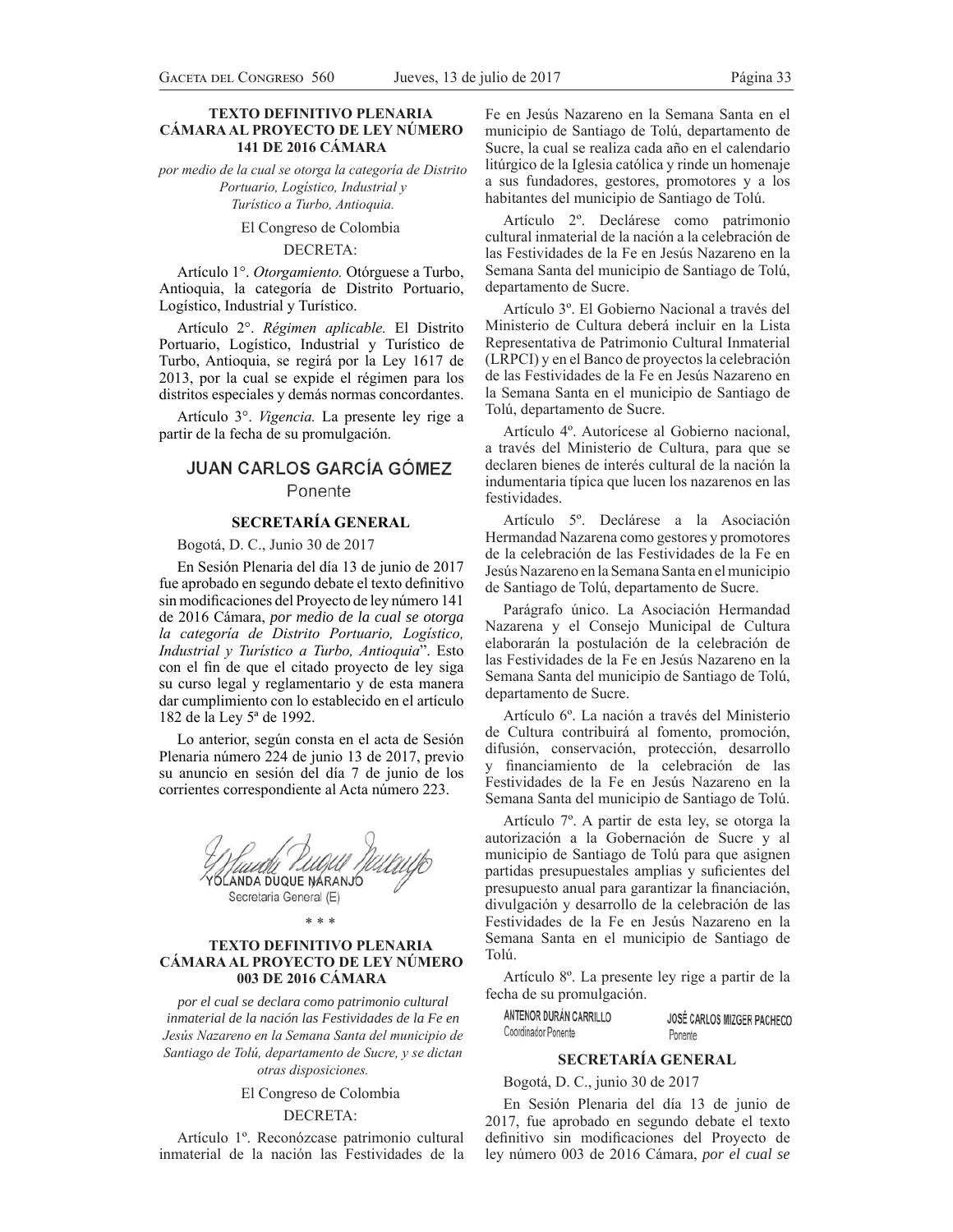*declara como patrimonio cultural inmaterial de la nación las Festividades de la Fe en Jesús*  Nazareno en la Semana Santa del municipio de Santiago de Tolú, departamento de Sucre, y se *dictan otras disposiciones*. Esto con el fin de que el citado proyecto de ley siga su curso legal y reglamentario y de esta manera dar cumplimiento con lo establecido en el artículo 182 de la Ley 5ª de 1992.

Lo anterior, según consta en el acta de Sesión Plenaria número 224 de junio 13 de 2017, previo su anuncio en Sesión del día 7 de junio de los corrientes correspondiente al Acta número 223.



#### \* \* \*

# **TEXTO DEFINITIVO PLENARIA CÁMARA AL PROYECTO DE LEY NÚMERO 184 DE 2016 CÁMARA**

 *por medio de la cual se decreta al municipio de Santa*  Cruz de Mompox, del departamento de Bolívar, como Distrito Especial, Turístico, Cultural e Histórico de Colombia.

## El Congreso de Colombia

# DECRETA:

Artículo 1°. *Objeto*. La presente ley tiene por objeto decretar al municipio de Santa Cruz de Mompox, en el departamento de Bolívar, como Distrito Especial, Turístico, Cultural e Histórico de Colombia, en virtud de lo previsto en el parágrafo 1° del artículo 8° de la Ley 1617 de 2013.

Artículo 2°. Régimen general. El Distrito Especial, Turístico, Cultural e Histórico de Santa Cruz de Mompox se regirá por lo dispuesto en la Ley 1617 de 2013 y demás normas concordantes.

Artículo 3°. *Conpes*. El Gobierno nacional, en un término de seis (6) meses a partir de la vigencia de la presente ley, expedirá un documento Conpes para el impulso de los proyectos que requiera el municipio de Santa Cruz de Mompox, en el departamento de Bolívar, como nueva área de Distrito.

Artículo 4°. *Cooperación internacional*. Autorícese a la Administración Distrital de Santa Cruz de Mompox el acceso de recursos internacionales, a través de la Cooperación Internacional en calidad de donación, para la financiación de proyectos que se desarrollen dentro del área de distrito, especialmente para el fortalecimiento del turismo, el fomento de la cultura y la conservación histórica.

Artículo 5°. *Vigencia*. La presente ley rige a partir de su publicación.

# **MARIA FERNANDA CABAL MOLINA** Ponente

# **SECRETARÍA GENERAL**

Bogotá, D. C., junio 30 de 2017

En Sesión Plenaria del día 13 de junio de 2017, fue aprobado en segundo debate el texto definitivo sin modificaciones del Proyecto de ley número 184 de 2016 Cámara, por medio de la cual se decreta *al municipio de Santa Cruz de Mompox, del* departamento de Bolívar, como Distrito Especial, *Turístico, Cultural e Histórico de Colombia. Esto* con el fin de que el citado proyecto de ley siga su curso legal y reglamentario y de esta manera dar cumplimiento con lo establecido en el artículo 182 de la Ley 5ª de 1992.

Lo anterior, según consta en el acta de Sesión Plenaria número 224 de junio 13 de 2017, previo su anuncio en Sesión del día 7 de junio de los corrientes correspondiente al Acta número 223.

**OLANDA DUQUE NÁRANJO** Secretaria General (E)

### \* \* \*

# **TEXTO DEFINITIVO PLENARIA CÁMARA AL PROYECTO DE LEY NÚMERO 113 DE 2016 CÁMARA**

*por la cual se establece la caracterización integral de la población negra, afrocolombiana,* 

palenquera v raizal.

### El Congreso de Colombia

### DECRETA:

Artículo 1°. *Objeto*. La presente ley tiene por objeto la realización por parte del Gobierno nacional de una caracterización integral de la totalidad de la población negra, afrocolombiana, palenquera y raizal.

Parágrafo 1°. Dicha caracterización será llevada a cabo por el Departamento Administrativo Nacional de Estadística (DANE), en el marco del XVIII Censo Nacional de Población y II de Vivienda.

Parágrafo 2°. Esta caracterización se realizará periódicamente con el Censo Nacional de Población y Vivienda.

Artículo 2°. Componentes de la caracterización. La caracterización con enfoque diferencial de que trata la presente ley comprenderá de manera detallada las dimensiones sociales, económicas y culturales de la población negra, afrocolombiana, palenquera y raizal en aspectos tales como salud, vivienda, educación, empleo, participación política, medio ambiente, entre otros, que den cuenta de su condición socioeconómica.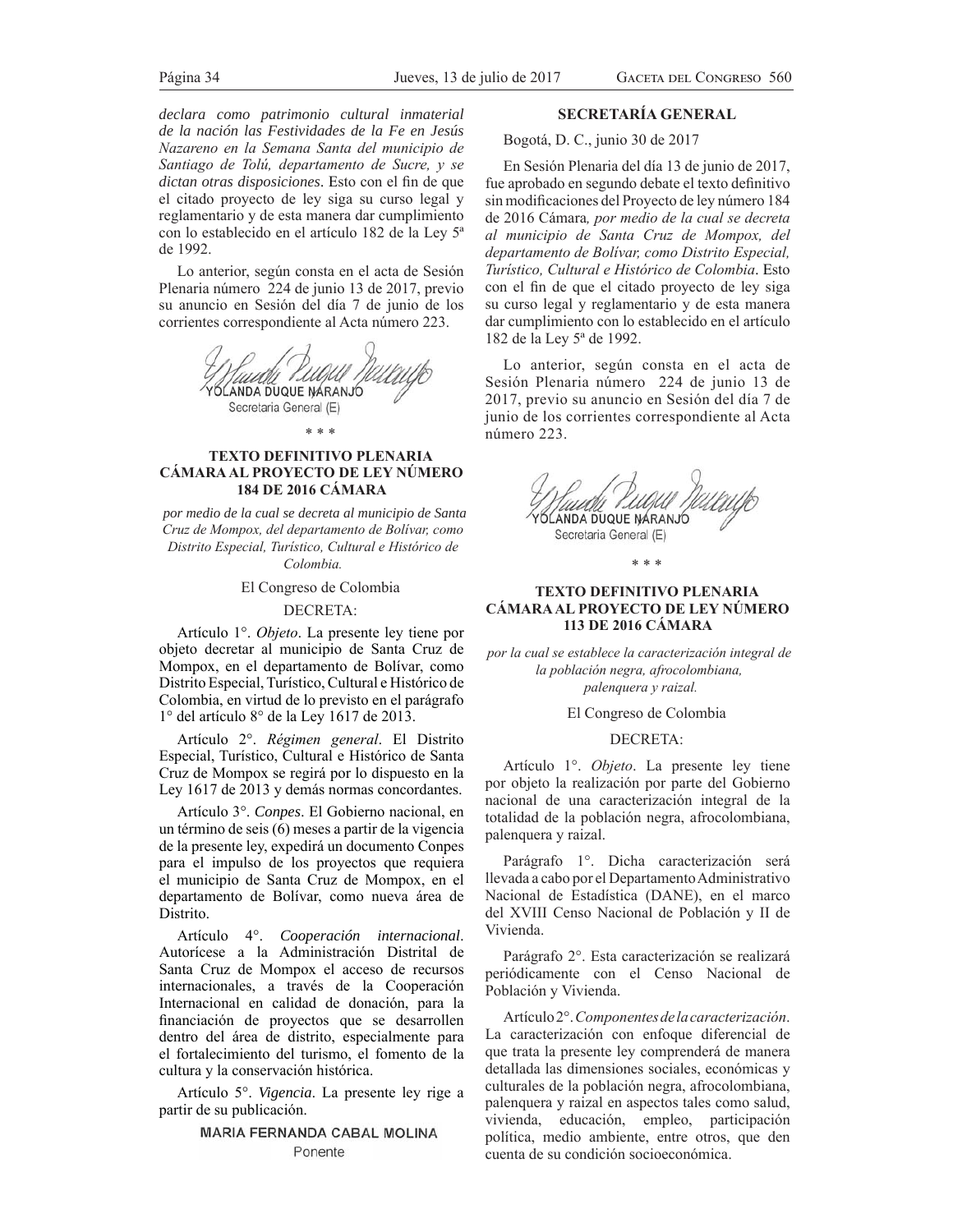Parágrafo. Para el diseño de los protocolos y de los indicadores sociales, económicos, ambientales y culturales, se hará convocatoria amplia, publicitada y abierta a las diferentes organizaciones de la sociedad civil que representen los intereses de la comunidad negra, afrocolombiana, palenquera y raizal para que participen en la construcción de los mismos.

Artículo 3<sup>°</sup>. El resultado de dicha caracterización, objetiva y con criterio científico, será el insumo fundamental y obligatorio para el diseño e implementación de políticas públicas para la población negra, afrocolombiana, palenquera y raizal en el orden nacional, departamental y municipal.

Parágrafo. El Gobierno nacional, en concurso con las organizaciones de la sociedad civil que representen los intereses de la población negra, afrocolombiana, palenquera y raizal, establecerá el Plan Decenal de Política Pública para la Población Negra, Afrocolombiana, Palenquera y Raizal.

En este Plan Decenal se incluirán estrategias puntuales de carácter educativo para combatir y enfrentar toda forma de discriminación racial o discriminación por pertenecer a determinada región del territorio nacional.

Artículo 4°. Como resultado de la caracterización ordenada en la presente ley, el Gobierno nacional y el Congreso de la República establecerán en un plazo no mayor a un (1) año los mecanismos legislativos y ejecutivos que garanticen y promuevan el acceso de la comunidad negra, afrocolombiana, palenquera y raizal a los espacios de elección popular y al empleo público en justa proporcionalidad, como estrategia de resarcimiento a la exclusión histórica a la que ha sido sometida esta población.

Artículo 5°. La presente ley rige a partir de su promulgación y deroga todas las disposiciones que le sean contrarias.

# **SANTIAGO VALENCIA GONZÁLEZ** Ponente

# **SECRETARÍA GENERAL**

Bogotá, D. C., junio 30 de 2017

En Sesión Plenaria del día 13 de junio de 2017 fue aprobado en segundo debate el texto definitivo sin modificaciones del Proyecto de ley número 113 de 2016 Cámara, *por la cual se establece la*  caracterización integral de la población negra, afrocolombiana, palenquera y raizal". Esto con el fin de que el citado proyecto de ley siga su curso legal y reglamentario y de esta manera dar cumplimiento con lo establecido en el artículo 182 de la Ley 5ª de 1992.

Lo anterior, según consta en el acta de Sesión Plenaria número 224 de junio 13 de 2017, previo su anuncio en Sesión del día 7 de junio de los corrientes correspondiente al Acta número 223.

ANDA DUQUE NÁRANJÓ Secretaria General (E)

# **TEXTO DEFINITIVO PLENARIA CÁMARA AL PROYECTO DE LEY NÚMERO 188 DE 2016 CÁMARA**

\* \* \*

*por medio de la cual la nación se asocia a la conmemoración de los doscientos (200) años de vida administrativa del municipio de Guarne, Antioquia,* rinde público homenaje a sus habitantes y se dictan *otras disposiciones.* 

El Congreso de Colombia

# DECRETA:

Artículo 1º. La nación se asocia a la conmemoración de los doscientos (200) años de vida administrativa del municipio de Guarne, Antioquia, los cuales se celebrarán el 24 de diciembre de dos mil diecisiete (2017), y rinde público homenaje a sus habitantes, exaltando la memoria de todos aquellos que intervinieron en su creación.

Artículo 2º. El Gobierno nacional y el Congreso de la República rendirán honores al municipio de Guarne, Antioquia, en la fecha que las autoridades locales señalen para el efecto, y se presentarán con comisiones integradas por miembros del Gobierno nacional y el Congreso de la República.

Artículo 3º. Autorícese al Gobierno nacional para que en cumplimiento y de conformidad con los artículos 150, 334, 341, 345 y 366 de la Constitución Política, de los criterios de concurrencia, complementariedad y subsidiaridad establecidos en la Ley 152 de 1994 y las competencias ordenadas en el Decreto número 111 de 1996 y la Ley 715 de 2001, asigne en el Presupuesto General de la Nación y/o impulse a través del Sistema de Cofinanciación las partidas presupuestales necesarias a fin de adelantar las siguientes obras y actividades de interés público y social, promotoras del desarrollo regional, que beneficiarán a la comunidad del municipio de Guarne, Antioquia, así como efectuar los traslados, créditos, contracréditos y convenios interadministrativos entre la nación y el departamento de Antioquia para vincularse a los 200 años.

Dichos proyectos y obras planteados por las comisiones temáticas del municipio son los siguientes: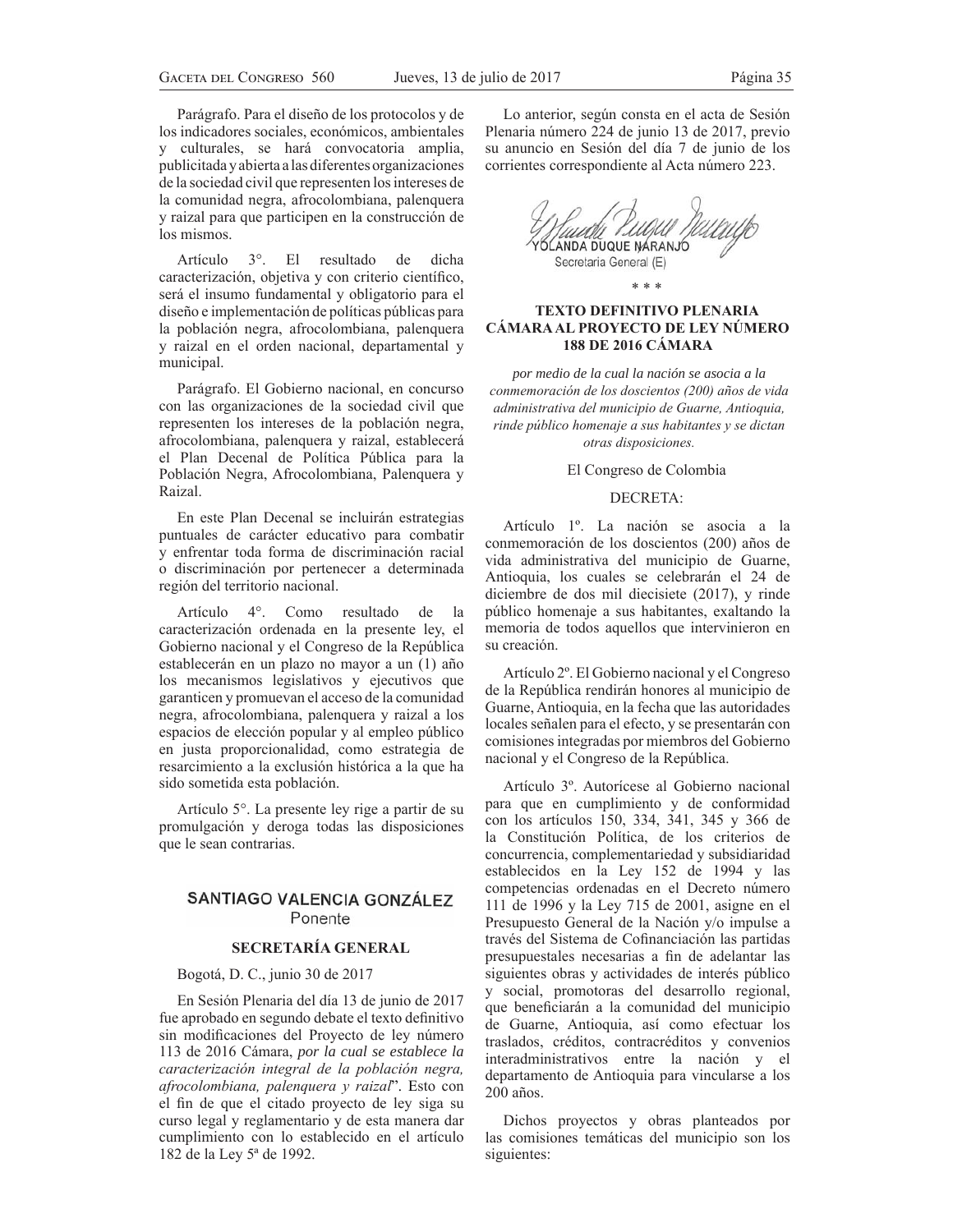| Dimensión                    | Acciones mencionadas                                                                                                                            |  |
|------------------------------|-------------------------------------------------------------------------------------------------------------------------------------------------|--|
|                              | · Alianzas Público-Privadas para la Gestión<br>Laboral.                                                                                         |  |
|                              | · Acompañamiento y fortalecimiento inte-<br>gral a unidades productivas.                                                                        |  |
| Económica                    | • Estimular emprendimientos sostenibles y<br>de valor agregado.                                                                                 |  |
|                              | • Potencializar las condiciones territoria-<br>les en funciones del desarrollo económico:<br>turismo, agropecuario, ecoturismo, entre<br>otros. |  |
|                              | • Acompañamiento a la comercialización de<br>productos agrícolas.                                                                               |  |
|                              | · Plan maestro de movilidad y transporte en<br>el municipio.                                                                                    |  |
|                              | · Articulación con subsidios de Vivienda<br>Nacionales y Departamentales (correspon-<br>sabilidad).                                             |  |
|                              | · Pavimentación de vías urbanas y rurales<br>como soporte a la movilidad.                                                                       |  |
| Físico<br>espacial/am-       | · Desarrollo y Recuperación de los anillos<br>viales.                                                                                           |  |
| biental                      | · Sistemas Alternativos de transporte.                                                                                                          |  |
|                              | · Plan maestro de saneamiento básico.                                                                                                           |  |
|                              | · Estudios que permitan identificar las de-<br>mandas actuales y futuras de microcuencas.                                                       |  |
|                              | · Protección y mantenimiento de micro-<br>cuencas.                                                                                              |  |
|                              | · Fortalecimiento a organizaciones sociales<br>y comunales.                                                                                     |  |
|                              | · Programas para la movilización y partici-<br>pación ciudadana.                                                                                |  |
|                              | · Gestión para aumentar pie de seguridad en<br>el municipio.                                                                                    |  |
| Político-ad-<br>ministrativa | · Plan Prospectivo para el municipio de<br>guarne.                                                                                              |  |
|                              | • Mecanismos para las rendiciones de cuen-<br>tas y seguimiento a la gestión pública.                                                           |  |
|                              | · Comunicación para el desarrollo                                                                                                               |  |
| Social                       | • Consejos de gobierno descentralizados.<br>· Descentralización de la Salud, deporte y<br>cultura.                                              |  |
|                              | • Mejoramiento integral de la infraestructu-<br>ra Educativa.                                                                                   |  |
|                              | • Mejoramiento integral de la infraestructu-<br>ra en Salud.                                                                                    |  |
|                              | • Gestión interadministrativa para mejorar<br>la calidad del servicio en salud.                                                                 |  |
|                              | • Equipamientos deportivos y culturales en<br>la ruralidad.                                                                                     |  |
|                              | · Promoción de estímulos para la educación<br>Superior.                                                                                         |  |
|                              | • Programas de acompañamiento y fortale-<br>cimiento a grupos poblacionales.                                                                    |  |
|                              | • Acompañamiento familiar.                                                                                                                      |  |

Parágrafo. Las obras más representativas que deben estar enmarcadas en el bicentenario de Guarne Antioquia son:

- Construcción y dotación de la E.S.E. Hospital Nuestra Señora de la Candelaria por un valor de trece mil millones de pesos  $($13.000.000.000)$  moneda corriente.
- Proyecto de Espacialidad; el cual consta de la remodelación del parque, peatonalización de las calles  $49 \times 50$ , construcción parque lineal con ciclorruta y construcción de redes de alcantarillado y separación de redes de aguas lluvias; con un valor de once mil doscientos millones de pesos (\$11.200.000.000) moneda corriente.
- Pavimentación de mínimo 28 kilómetros de vías terciarias por un valor de veintiocho mil millones de pesos  $(\$28.000.000.000)$ moneda corriente.
- Construcción complejo acuático del municipio de Guarne por cinco mil millones de pesos (\$5.000.000.000) moneda corriente.

### Artículo 4°. **Eliminado**.

Artículo 5°. La presente ley rige a partir de la fecha de su promulgación.

# JOSE IGNACIO MESA BETANCUR Ponente

## **SECRETARÍA GENERAL**

Bogotá, D. C., junio 30 de 2017

En Sesión Plenaria del 13 de junio de 2017, fue aprobado en segundo debate el texto definitivo con modificaciones del Proyecto de ley número 188 de 2016 Cámara, *por medio de la cual la Nación se asocia a la conmemoración de los doscientos*  (200) años de vida administrativa del municipio  $de$  Guarne, Antioquia, rinde público homenaje *a sus habitantes y se dictan otras disposiciones*. Esto con el fin de que el citado proyecto de ley siga su curso legal y reglamentario y de esta manera dar cumplimiento con lo establecido en el artículo 182 de la Ley 5ª de 1992.

Lo anterior, según consta en el acta de Sesión Plenaria número 224 de junio 13 de 2017, previo su anuncio en Sesión del día 7 de junio de los corrientes correspondiente al Acta número 223.

| ' I D.U<br>ANDA DUQUE NARANJO<br>Secretaria General (E) |  |
|---------------------------------------------------------|--|
|---------------------------------------------------------|--|

# \* \* \*

# **TEXTO DEFINITIVO PLENARIA CÁMARA AL PROYECTO DE LEY NÚMERO 104 DE 2016 CÁMARA**

*por medio de la cual la Nación se asocia a la conmemoración de los 400 años de la fundación del municipio de San Jerónimo en el departamento de Antioquia y se dictan otras disposiciones.* 

El Congreso de Colombia

# DECRETA:

Artículo 1°. La Nación se vincula a la celebración de los 400 años de la fundación del Municipio de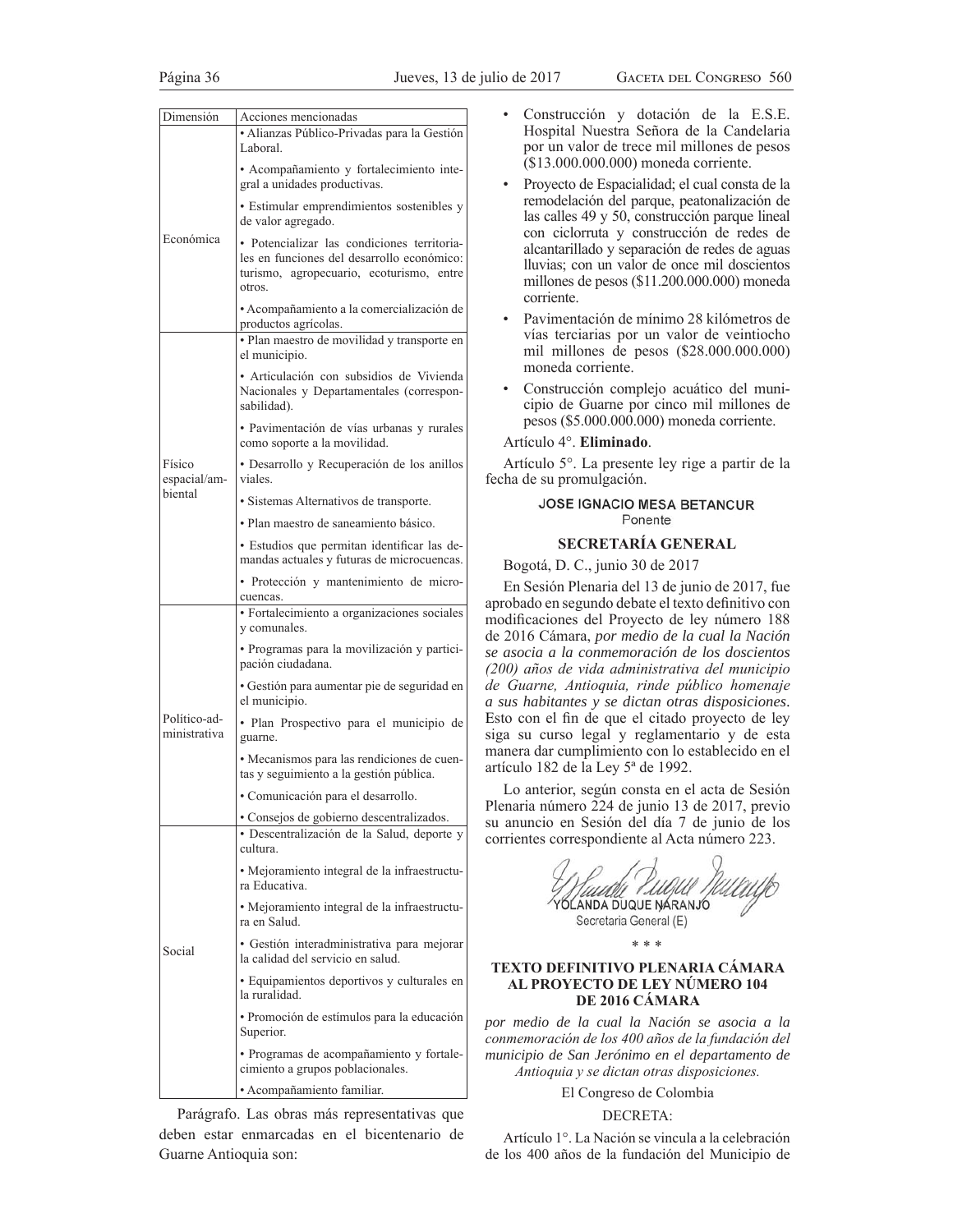San Jerónimo, en el departamento de Antioquia, a celebrarse el 22 de febrero de 2016, y rinde un sentido homenaje a los hombres y mujeres sanjeronimitas que han hecho de este municipio una tierra próspera y pujante.

Artículo 2°. A partir de la promulgación de la presente ley conforme a lo establecido en los artículos 288, 334, 339 y 341 de la Constitución Política, las competencias establecidas en la Ley 715 de 2001 y sus Decretos Reglamentarios y la Ley 819 de 2002, autorícese al Gobierno nacional para incorporar dentro del Presupuesto General de la Nación las apropiaciones presupuestales necesarias, que a través del Sistema Nacional de Cofinanciación, permitan ejecutar y entregar al servicio de la comunidad sanjeronimeña las siguientes obras de infraestructura de interés público:

1. Ampliación y mejoramiento de la Casa de La Cultura "Gustavo Vásquez".

2. Ampliación, dotación y mejoramiento del Hospital "San Luis Beltrán".

3. Mejoramiento de 400 viviendas en el área urbana y rural del municipio de San Jerónimo.

4. Terminación de la Unidad Deportiva San Jerónimo.

Artículo 3º. Para dar cumplimiento a lo dispuesto en la presente Ley, podrán celebrarse convenios interadministrativos, entre la Nación, el Municipio de San Jerónimo y/o el Departamento de Antioquia.

Artículo 4°. Las autorizaciones de gastos otorgadas al Gobierno nacional en virtud de esta ley, se incorporarán en los presupuestos Generales de la Nación, de acuerdo con las normas orgánicas en materia presupuestal, reasignando los recursos hoy existentes en cada órgano ejecutor, sin que ello implique un aumento del presupuesto, de acuerdo con las disposiciones que se produzcan en cada vigencia fiscal.

Artículo 5º. Para efectuar las apropiaciones presupuestales necesarias en cumplimiento de la presente ley, se deberá realizar la inscripción previa de los proyectos en el Banco de Proyectos de Inversión Pública del Departamento Nacional de Planeación.

Artículo 6°. La presente ley rige a partir de la fecha de su promulgación.

# JOHN JAIRO ROLDAN AVENDAÑO Ponente

# **SECRETARÍA GENERAL**

Bogotá, D. C., junio 30 de 2017

En Sesión Plenaria del día 13 de junio de 2017, fue aprobado en Segundo Debate el Texto Definitivo sin modificaciones del Proyecto de ley número 104 **de 2016 Cámara,** *"por medio de la cual la Nación*  se asocia a la conmemoración de los 400 años de la fundación del municipio de San Jerónimo, en

*el departamento de Antioquia y se dictan otras disposiciones*". Esto con el fin de que el citado proyecto de ley siga su curso legal y reglamentario y de esta manera dar cumplimiento con lo establecido en el artículo 182 de la Ley 5ª de 1992.

Lo anterior, según consta en el acta de Sesión Plenaria número 224 de junio 13 de 2017, previo su anuncio en Sesión del día 7 de junio de los corrientes correspondiente al Acta número 223.



# **TEXTO DEFINITIVO PLENARIA CÁMARA AL PROYECTO DE LEY NÚMERO 148 DE 2016 CÁMARA**

**\* \* \***

*por medio de la cual se reconoce como patrimonio cultural inmaterial de la Nación el*   $F$ estival Nacional del Son Francisco "Pacho" *Rada, del municipio de Ariguaní, departamento del Magdalena y se dictan otras disposiciones.* 

El Congreso de Colombia

### DECRETA:

Artículo 1º. La presente Ley tiene como objetivo, reconocer como Patrimonio Cultural Inmaterial de la Nación el Festival Nacional del Son Francisco "Pacho" Rada, del municipio de Ariguaní, departamento del Magdalena.

Artículo 2º. Facúltese al Gobierno nacional a través del Ministerio de Cultura, para que Incluya en la Lista Representativa de Patrimonio Cultural Inmaterial (LRPCI), del ámbito nacional, el Festival Nacional del Son Francisco "Pacho" Rada, del municipio de Ariguaní, departamento del Magdalena.

Artículo 3º. Autorícese al Gobierno nacional, a través del Ministerio de Cultura, incluir en el Banco de Proyectos del Ministerio de Cultura, el Festival Nacional del Son Francisco "Pacho" Rada, del municipio de Ariguaní, departamento del Magdalena.

Artículo 4º. Autorícese al Gobierno nacional, a través del Ministerio de Cultura, para que se declare Bien de Interés Cultural de la Nación la Pla za Rubero Castilla Díaz, lugar donde se desarrolla el Festival Nacional del son Francisco "Pacho" Rada, del municipio de Ariguaní, departamento del Magdalena.

Artículo 5º. Declárese a la Fundación Festival Nacional del Son como la creadora, gestora y promotora del Festival Nacional del son Francisco "Pacho" Rada, del municipio de Ariguaní, departamento del Magdalena.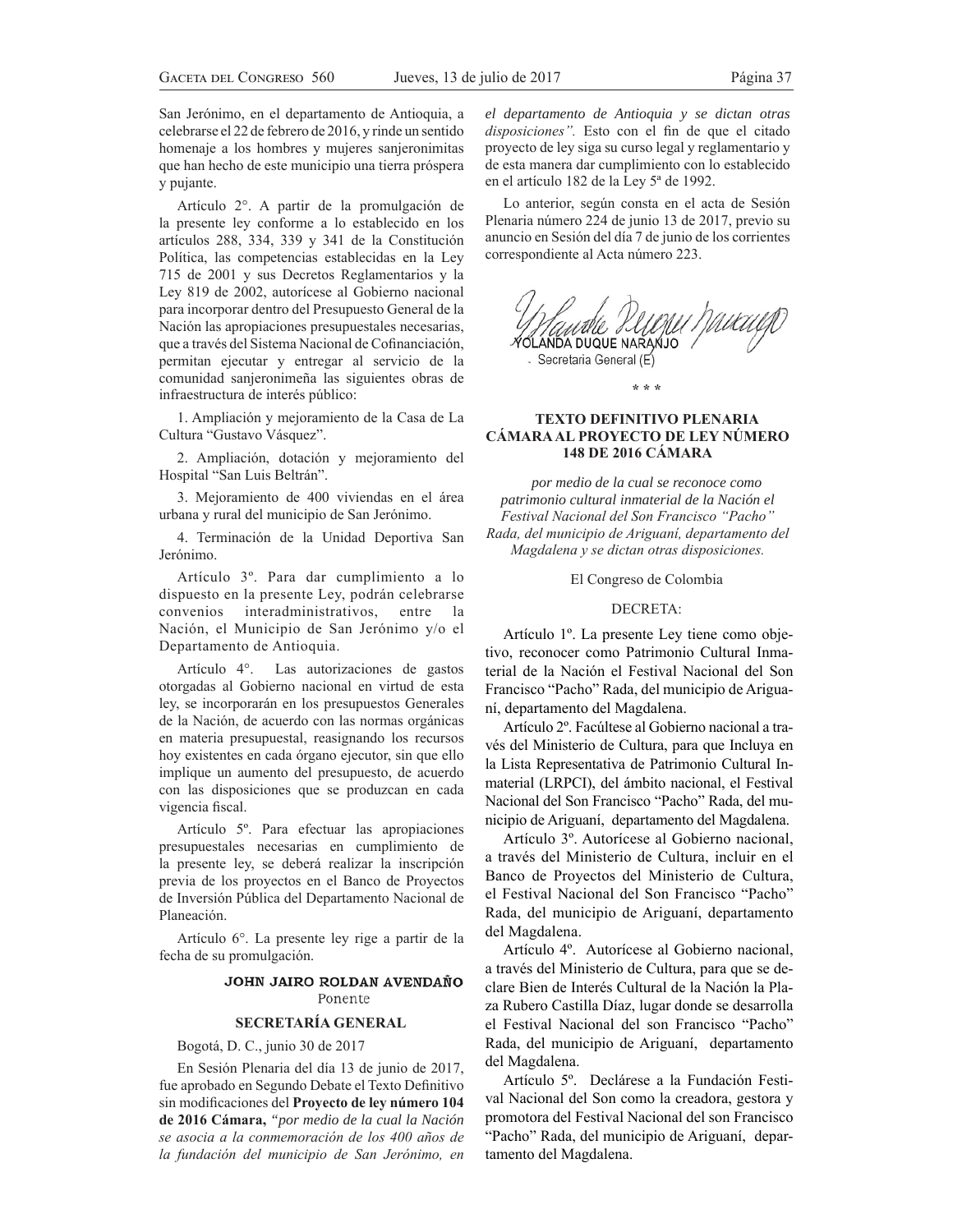Artículo 6<sup>o</sup>. El municipio de Ariguaní y/o Fundaci**ó**n Festival Nacional del Son y el departamento del Magdalena, elaborarán el Plan Especial de Salvaguardia del Festival Nacional del Son Francisco "Pacho" Rada, del municipio de Ariguaní, departamento del Magdalena en los términos previstos en el artículo 8º de la Ley 1185 de 2008. Así mismo, adelantarán la postulación a la Lista Indicativa de Candidatos a Bienes de Interés Cultural (Licbic) y el respectivo Plan Especial de Manejo y Protección de las actividades y escenarios que se utilizan para la realización del Festival Nacional del son Francisco "Pacho" Rada, del municipio de Ariguaní, departamento del Magdalena en los términos previstos en el artículo 5º de la Ley 1185 de 2008.

Artículo 7º. La Nación a través del Ministerio de Cultura, contribuirá al fomento, promoción, difusión, conservación, protección y desarrollo del Patrimonio Cultural Inmaterial del Festival Nacional del son Francisco "Pacho" Rada, del municipio de Ariguaní, departamento del Magdalena, así como de las actividades y escenarios que se utilizan para la realización del mismo.

Artículo 8º. A partir de la vigencia de la presente ley, la administración municipal de Ariguaní y la administración departamental del Magdalena estarán autorizadas para asignar partidas de su respectivo presupuesto anual de gastos, para el cumplimiento de las disposiciones consagradas en la presente ley.

Artículo 9º. La presente ley rige a partir de la fecha de su promulgación.

# ALFREDO RAFAEL DELUQE ZULETA Ponente

## **SECRETARÍA GENERAL**

Bogotá, D. C., junio 30 de 2017

En sesión Plenaria del día 13 de junio de 2017, fue aprobado en Segundo Debate el Texto Definitivo sin modificaciones del Proyecto de ley número 148 **de 2016 Cámara,** *por medio de la cual se reconoce como patrimonio cultural inmaterial de la Nación*   $el$  Festival Nacional del Son Francisco "Pacho" *Rada, del municipio de Ariguaní, departamento del Magdalena y se dictan otras disposiciones*. Esto con el fin de que el citado proyecto de ley siga su curso legal y reglamentario y de esta manera dar cumplimiento con lo establecido en el artículo 182 de la Ley 5ª de 1992.

Lo anterior, según consta en el acta de Sesión Plenaria número 224 de junio 13 de 2017, previo su anuncio en Sesión del día 7 de junio de los corrientes correspondiente al Acta número 223.

Mante DUMU Muruy

# **TEXTO DEFINITIVO PLENARIA CÁMARA AL PROYECTO DE LEY NÚMERO 066 DE 2016 CÁMARA**

*por medio de la cual se reforma y adiciona el Código Civil*.

El Congreso de Colombia

### DECRETA:

Artículo 1°. El artículo 1045 del Código Civil quedará así:

³**Artículo 1045.** Los descendientes de grado más próximo excluyen a todos los otros herederos y recibirán entre ellos iguales cuotas, sin perjuicio de la porción conyugal".

Artículo 2º. El artículo 1226 del Código Civil quedará así:

"Artículo 1226. Asignaciones forzosas son las que el testador está obligado a hacer, y que se suplen cuando no las ha hecho, aún con perjuicio de sus disposiciones testamentarias expresas.

Asignaciones forzosas son:

- 1. Los alimentos que se deben por la ley a ciertas personas.
- 2. La porción conyugal.
- 3. Las legítimas".

Artículo 3º. El artículo 1240 del Código Civil quedará así:

³**Artículo 1240.** Son legitimarios:

- 1. Los descendientes personalmente o representados.
- 2. Los ascendientes".

Artículo 4º. El artículo 1242 del Código Civil quedará así:

³**Artículo 1242.** Habiendo legitimarios, la mitad de los bienes, previas las deducciones de que habla el artículo 1016 y las agregaciones indicadas en los artículos 1243 a 1245, se dividen por cabezas o estirpes entre los respectivos legitimarios, según las reglas de la sucesión intestada; lo que cupiere a cada uno de esta división es su legítima rigurosa.

La mitad de la masa de bienes restantes constituyen la porción de bienes de que el testador ha podido disponer a su arbitrio".

Artículo 5º. El artículo 1244 del Código Civil, quedará así:

"Artículo 1244. Si el que tenía, a la sazón, legitimarios, hubiere hecho donaciones entre vivos a extraños, y el valor de todas ellas juntas excediere a las tres cuartas partes de la suma formada por este valor y al del acervo imaginario, tendrán derecho los legitimarios para que este exceso se agregue también imaginariamente al acervo, para la computación de las legítimas".

Artículo 6º. El artículo 1245 del Código Civil quedará así: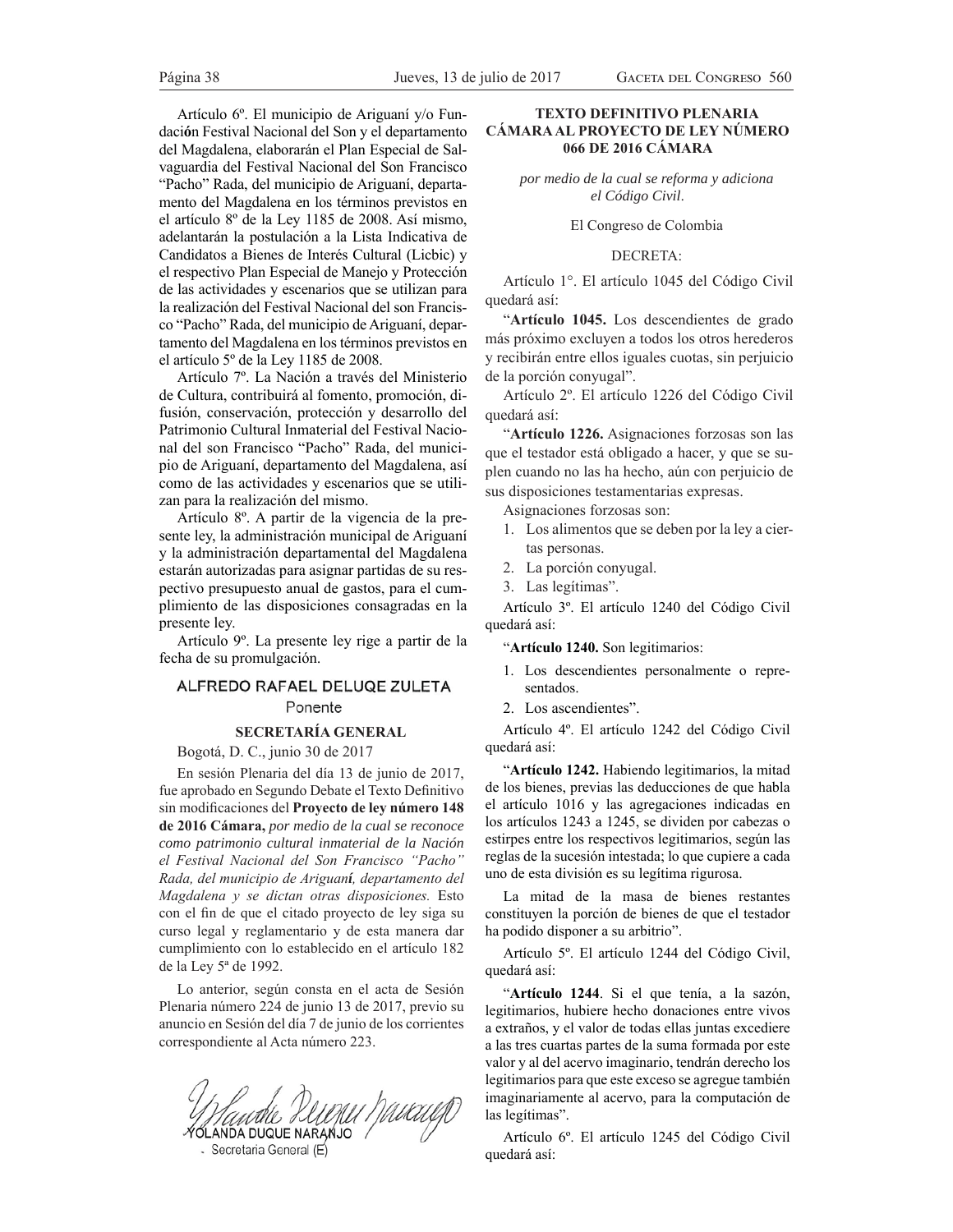"Artículo 1245. Si fuere tal el exceso, que no sólo absorba la parte de los bienes de que el difunto ha podido disponer a su arbitrio, sino que menoscabe las legítimas rigurosas, tendrán derecho los legitimarios para la restitución de lo excesivamente donado, procediendo contra los donatarios, en un orden inverso al de las fechas de las donaciones, esto es, comenzando por las más recientes.

La insolvencia de un donatario no gravará a los otros".

Artículo 7º. El artículo 1247 del Código Civil quedará así:

"Artículo 1247. Si la suma de lo que se ha dado en razón de legítima no alcanzare la mitad del acervo imaginario, el déficit se sacará de los bienes, con preferencia a toda otra inversión".

Artículo 8º. El artículo 1248 del Código Civil quedará así:

³**Artículo 1248**. Si un legitimario no lleva el todo o parte de su legítima, por incapacidad, indignidad o desheredamiento, o porque la ha repudiado, y no tiene descendencia con derecho a representarlo, dicho todo o parte se agregará a la mitad de legítimas, y contribuirá a formar las legítimas rigurosas de los otros, y la porción conyugal en el caso del artículo 1236, inciso 2º.

Volverán de la misma manera la mitad de legítimas las deducciones que según el artículo 1234 se hagan a la porción conyugal, en el caso antedicho".

Artículo 9º. El artículo 1249 del Código Civil quedará así:

³**Artículo 1249.** Acrece a las legítimas rigurosas toda aquella porción de los bienes de que el testador ha podido disponer con absoluta libertad, y no ha dispuesto, y si lo ha hecho ha quedado sin efecto la disposición.

Aumentadas así las legítimas rigurosas, se llaman legítimas efectivas.

Este acrecimiento no aprovecha al cónyuge sobreviviente, en el caso del artículo 1236 inciso 2".

Artículo 10. El artículo 1251 del Código Civil quedará así:

"Artículo 1251. Si lo que se ha dado o se da en razón de legítimas, excediere a la mitad del acervo imaginario, el exceso se imputará a la mitad de libre disposición, con exclusión del cónyuge sobreviviente, en el caso del artículo 1236, inciso 2°, todo ello sin perjuicio de cualquier otro objeto de libre disposición, a que el difunto las haya destinado".

Artículo 11. El artículo 1254 del Código Civil quedará así:

"Artículo 1254. Sinohubiere cómo complementar las legítimas calculadas de conformidad con los artículos precedentes, se rebajarán a prorrata".

Artículo 12. El artículo 1256 del Código Civil quedará así:

**"Artículo 1256.** Todos los legados y todas las donaciones, sean revocables o irrevocables, hechas a un legitimario que tenía entonces la calidad de tal, se imputarán a su legítima, a menos que en el testamento o en la respectiva escritura o en acto posterior auténtico, aparezca que el legado o la donación se ha hecho para imputarse a la mitad de libre disposición.

Sin embargo, los gastos hechos para la educación de un descendiente no se tomarán en cuenta para la computación de legítimas ni de la mitad de libre disposición, aunque se hayan hecho con calidad de imputables. Tampoco se tomarán en cuenta para dichas imputaciones, los presentes hechos a un descendiente con ocasión de su matrimonio, ni otros regalos de costumbre".

Artículo 13. El artículo 1257 del Código Civil quedará así:

"Artículo 1257. La acumulación de lo que se ha donado irrevocablemente en razón de legítimas, para el cómputo prevenido por el artículo 1242 y siguientes, no aprovecha a los acreedores hereditarios ni a los asignatarios que lo sean a otro título que al de legítima".

Artículo 14. El artículo 1261 del Código Civil quedará así:

"Artículo 1261. Los desembolsos hechos para el pago de deudas de un legitimario, descendiente, se imputarán a su legítima, pero sólo en cuanto hayan sido útiles para el pago de dichas deudas".

Artículo 15. El artículo 1263 del Código Civil quedará así:

³**Artículo 1263.** Los frutos de las cosas donadas revocable o irrevocablemente, a título de legítima, durante la vida del donante, pertenecerán al donatario, desde la entrega de ellas, y no figurarán en el acervo; y si las cosas donadas no se han entregado al donatario, no le pertenecerán los frutos sino desde la muerte del donante, a menos que este le haya donado irrevocablemente, y de un modo auténtico, no solo la propiedad sino el usufructo de las cosas donadas".

Artículo 16. El artículo 1264 del Código Civil quedará así:

³**Artículo 1264**. Si al donatario de especies, que deban imputarse a su legítima, le cupiere definitivamente una cantidad no inferior a la que valgan las mismas especies, tendrá derecho a conservarlas y exigir el saldo, y no podrá obligar a los demás asignatarios a que le cambien las especies, o le den su valor en dinero.

Y si le cupiere definitivamente una cantidad inferior al valor de las mismas especies, y estuviere obligado a pagar un saldo, podrá, a su arbitrio, hacer este pago en dinero, o restituir una o más de dichas especies, y exigir la debida compensación pecuniaria, por lo que el valor actual de las especies que restituya excediere el saldo que debe".

Artículo 17. El artículo 1275 del Código Civil quedará así: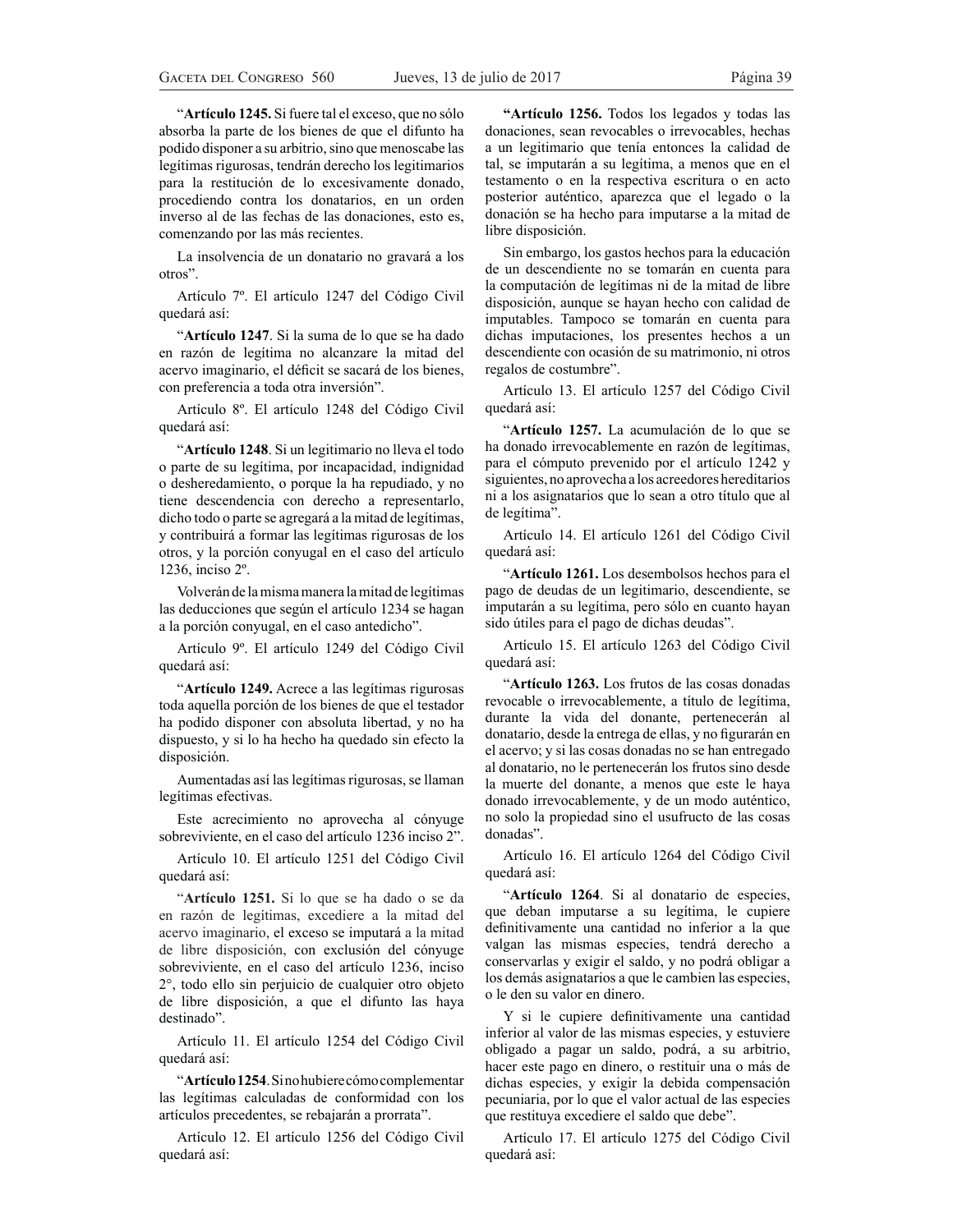"Artículo 1275. En general, lo que por ley  $corresponde$  a los legitimarios, y lo que tienen derecho a reclamar por la acción de reforma, es su legítima rigurosa.

El legitimario que ha sido indebidamente desheredado tendrá, además, derecho para que subsistan las donaciones entre vivos y comprendidas en la desheredación".

Artículo 18. El artículo 1277 del Código Civil quedará así:

³**Artículo 1277.** Contribuirán a formar o integrar lo que en razón de su legítima se debe al demandante, los legitimarios del mismo orden y grado".

Artículo 19. El artículo 1520 del Código Civil quedará así:

"Artículo 1520. Por regla general, el derecho de suceder por causa de muerte a una persona viva no puede ser objeto de una donación o contrato, aun cuando intervenga el consentimiento de la misma persona.

Sin embargo, las convenciones entre la persona que debe una legítima y el legitimario, relativas a la misma legítima, están sujetas a las reglas especiales contenidas en el título de las asignaciones forzosas.

La prohibición general del inciso 1º de este artículo, tampoco obsta para lo dispuesto en el artículo 1375 del Código Civil".

Artículo 20. Deróguense las siguientes disposiciones del Código Civil: los artículos 1243, 1252, 1253, 1259 y 1262.

Artículo 21. Cuando vaya a disponerse testamentariamente de predios rurales de extensión

inferior a cuatro (4) Unidades Agrícolas Familiares (UAF), no será aplicable el régimen de legítimas.

Artículo 22. Esta ley entrará a regir a partir del lº de enero del año siguiente de su expedición y no será aplicable a los testamentos que hayan sido depositados en notaría antes de la vigencia de la presente ley, los cuales seguirán regulados por la legislación anterior.

RODRIGO LARA RESTREPO

ELBERT DÍAZ LOZANO

SAMUEL ALEJANDRO HOYOS MEJÍA

### **SECRETARÍA GENERAL**

Bogotá, D. C., junio 30 de 2017

En sesión Plenaria del día 20 de junio de 2017, fue aprobado en Segundo Debate el Texto Definitivo sin modificaciones del Proyecto de ley número **066 de 2016 Cámara,** *por medio de la cual se reforma y adiciona el Código Civil.* Esto con el fin de que el citado proyecto de ley siga su curso legal y reglamentario y de esta manera dar cumplimiento con lo establecido en el artículo 182 de la Ley 5ª de 1992.

Lo anterior, según consta en el acta de Sesión Plenaria número 228 de junio 20 de 2017, previo su anuncio en Sesión del día 16 de junio de los corrientes correspondiente al Acta número 227.

Handle PUMU MUCULT Secretaria General (E)

# CARTAS DE COMENTARIOS

# **CARTA DE COMENTARIOS DEL MINISTERIO DE HACIENDA Y CRÉDITO PÚBLICO AL INFORME DE PONENCIA PARA CUARTO DEBATE AL PROYECTO DE LEY NÚMERO 270 DE 2016 CÁMARA, 147 DE 2016 SENADO**

*por medio de la cual se expiden normas para*  garantizar beneficios sociales focalizados a los pescadores de subsistencia, comercial artesanal  $o$  de pequeña escala.

1.1. Oficina Asesora de Jurídica

Bogotá, D. C.

Honorable Representante

MIGUEL ÁNGEL PINTO HERNÁNDEZ

Cámara de Representantes

Congreso de la República

Ciudad

**Asunto: Comentarios del Ministerio de Hacienda y Crédito Público frente al Informe** 

**de Ponencia para Cuarto Debate al Proyecto de ley número 270 de 2016 Cámara, 147 de 2016 Senado,** *por medio de la cual se expiden normas*  para garantizar beneficios sociales focalizados a los pescadores de subsistencia, comercial artesanal  $o$  de pequeña escala.

Respetado Presidente:

De manera atenta me permito presentar las consideraciones del Ministerio de Hacienda y Crédito Público frente a la ponencia para cuarto debate al Proyecto de ley relacionado en el asunto, en los siguientes términos:

El objeto de la iniciativa es establecer "(...)  $m$ edidas tendientes a proteger la integridad, el  $m$ inimo vital y la sostenibilidad socioeconómica del pescador de subsistencia, comercial artesanal o de pequeña escala"<sup>1</sup>.

Sea lo primero mencionar que de acuerdo con la Ley 607 de 2000<sup>2</sup> existen dos clases de pescador

<sup>1</sup> *Gaceta del Congreso* número 1081 de 2016.

<sup>2</sup> Por medio de la cual se modifica la creación, funciona-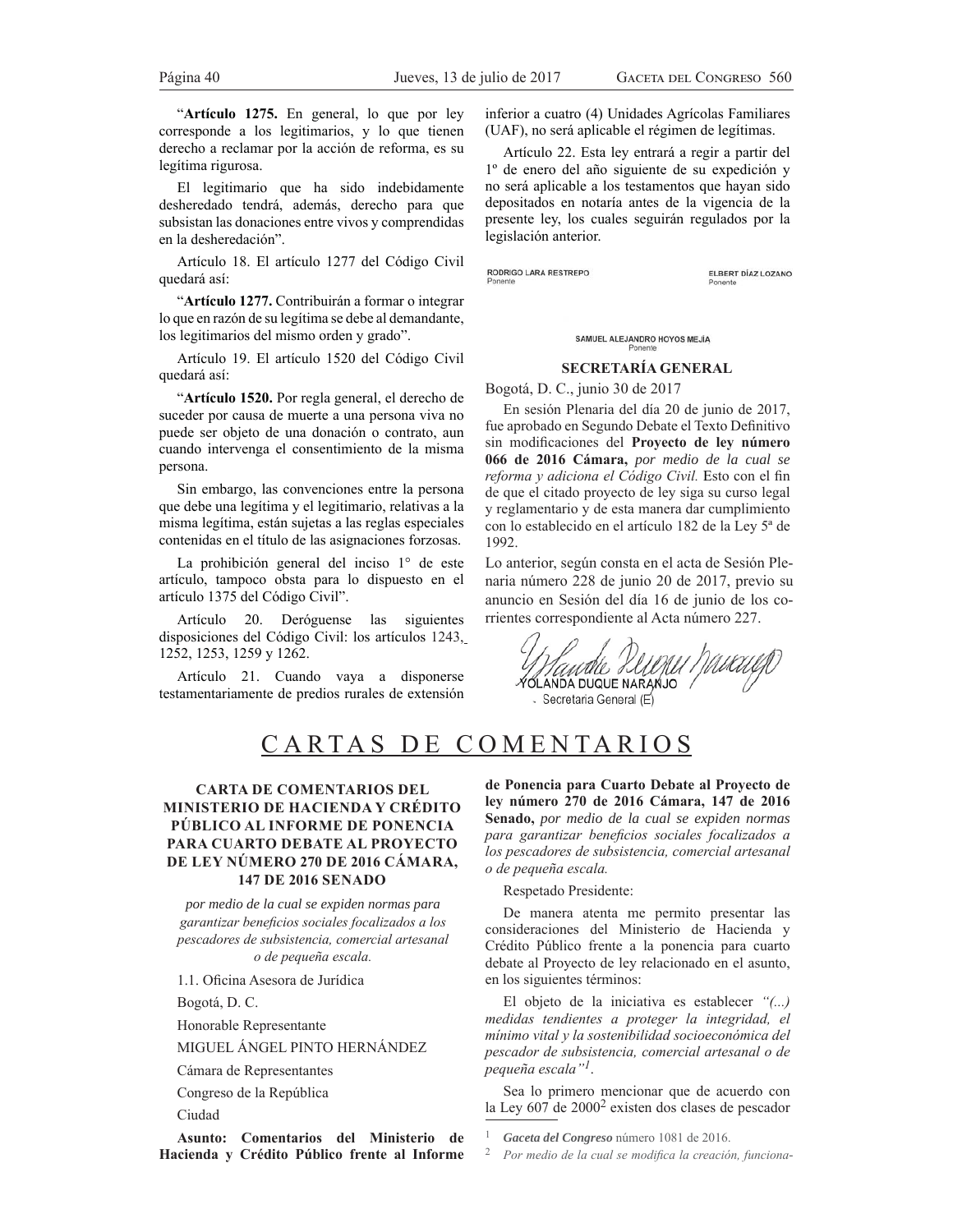artesanal, a saber: "(...) el pescador artesanal *<i>Parítimo o sea aquel cuva embarcación es de menos* de cinco (5) toneladas de registro neto, no posee equipo de ubicación y unas dimensiones máximas de tres (3) metros de manga y quince (15) metros  $de$  eslora; y el pescador artesanal continental, cuyo *registro de embarcación individual indica no poseer motor* (...)". En este contexto, la misma norma incluyó a los dos tipos de pescadores como sujetos beneficiarios de la Asistencia Técnica Directa Rural, consistente en:

"(...) la selección del tipo de actividad *a* desarrollar y en la planificación de las  $explotaciones$ ; en la aplicación y uso de tecnologías  $$ *productiva; en las posibilidades y procedimientos*  para acceder al financiamiento de la inversión; en *el mercadeo apropiado de los bienes producidos y*  en la promoción de las formas de organización de *los productores. (...)*".

En este sentido, la Ley traída a colación dejó en cabeza de los municipios la responsabilidad de garantizar la prestación de dicho servicio a través de diversas fuentes de financiación, provenientes, entre otras, de los ingresos que destinan los Concejos Municipales, los que el municipio gestione ante otros entes del orden nacional, departamental, regional, distrital o municipal o internacional, los ingresos que se generen como producto de los pagos realizados por los medianos productores beneficiarios y del resultado de las apropiaciones obligatorias de cada vigencia fiscal de acuerdo con lo establecido en los artículos  $70<sup>3</sup>$  y  $72<sup>4</sup>$  de la Ley 101 de 1993<sup>5</sup>. Así mismo, la Ley 607 de 2000 facultó a los municipios para "(...) constituir un Fondo Municipal de Asistencia Técnica Directa Rural, destinado a la financiación de programas *y proyectos de asistencia técnica contemplados en el Programa Agropecuario Municipal (PAM)*" y, *brindar a sus beneficiarios los "(...) mecanismos* financiados con apodes fiscales de la Nación, los *departamentos, los municipios (...)".* 

 El gasto público social en el sector rural se establecerá teniendo en cuenta el número de personas con necesidades básicas insatisfechas que residan en zonas rurales, según lo establezca la ley orgánica respectiva.

4 Artículo 72. Los organismos, dependencias y entidades oficiales nacionales competentes en el respectivo sector de inversión, podrán participar tanto técnica como financieramente en la ejecución de los programas y proyectos de las entidades territoriales que sean objeto de cofinanciación, cuando estos hagan parte de una función municipal o departamental.

<sup>5</sup> Ley General de Desarrollo Agropecuario y Pesquero.

Por otro lado, el artículo 10 de la iniciativa prescribe la implementación de un Seguro de Desempleo Estacional por Veda para los pescadores artesanales. Esta medida no es novedosa en el ordenamiento jurídico colombiano, la Ley 1636 de 20136, creó mecanismos de protección al trabajador en caso de desempleo, manteniendo el acceso a los servicios de salud, pensiones, subsidio familiar (por el término de seis meses); beneficios que se materializan gracias a los aportes a la segundad social que ingresan al Fondo de Solidaridad de Fomento al Empleo y Protección al Cesante (Fosfec), de acuerdo con los requisitos establecidos para tal fin.

Así las cosas, el Legislador no ha sido ajeno al asunto, pues tal como se ha mostrado existe en el ordenamiento jurídico legislación que busca beneficiar a los pescadores artesanales o de pequeña escala. En este sentido, de insistirse en el trámite legislativo del proyecto, se corre el riesgo de generar duplicidad normativa e inseguridad jurídica sobre la materia, además, no se puede perder de vista la estructura, organización y financiación existente para atender las necesidades de esta población.

De otra parte, el artículo 10 del proyecto establece:

"(...) Seguro de desempleo estacional por veda (Sedeveda), para los pescadores de subsistencia, comercial artesanal o de pequeña escala. Dentro del año siguiente a la expedición de la presente ley, el Ministerio del Trabajo, con base en las *recomendaciones técnicas de la Autoridad Nacional*  de Acuicultura y Pesca (Aunap), diseñará un  $mecanismo$  especial de protección al cesante, dirigido a los pescadores de subsistencia, comercial artesanal o de pequeña escala durante los períodos de veda con el objeto de diseñar esquemas focalizados, *que mitiguen las condiciones de vulnerabilidad socioeconómica durante los periodos de veda.* 

 $E1$  valor cubierto por el Sedeveda será de hasta *un salario mínimo legal mensual vigente, como compensación de las actividades económicas que deja de realizar. Por su parte los pescadores* beneficiados durante la veda realizarán actividades en beneficio del mejoramiento o recuperación de hábitats esenciales de las especies pesqueras  $v$ edadas, como por ejemplo: limpieza de caños o  $\emph{áreas}$  de pesca, asistencia a procesos de capacitación *en normatividad pesquera o en las actividades productivas alternas que hayan sido identificadas. ´*

Con el fin de calcular el impacto fiscal que podría generar la implementación de un seguro de desempleo estacional por veda para los pescadores de subsistencia, comercial artesanal o de pequeña escala, según información suministrada por la Autoridad Nacional de Acuicultura y Pesca (Aunap), el número de pescadores es de 180.000, aproximadamente. A partir este dato se crearon tres

*PRIENTO V* Operación de las Unidades Municipales de Asistencia Técnica Agropecuaria (Umata), y se reglamenta *la asistencia técnica directa rural en consonancia con el Sistema Nacional de Ciencia y Tecnología"*.

<sup>&</sup>lt;sup>3</sup> Artículo 70. *Gasto público social*. Las erogaciones que la Nación realice para el cumplimiento de las finalidades establecidas en el artículo 1° de esta ley constituyen gasto de inversión pública social en los términos del artículo 350 de la Constitución Política.

<sup>&</sup>lt;sup>6</sup> "Por medio de la cual se crea el mecanismo de protec-*".*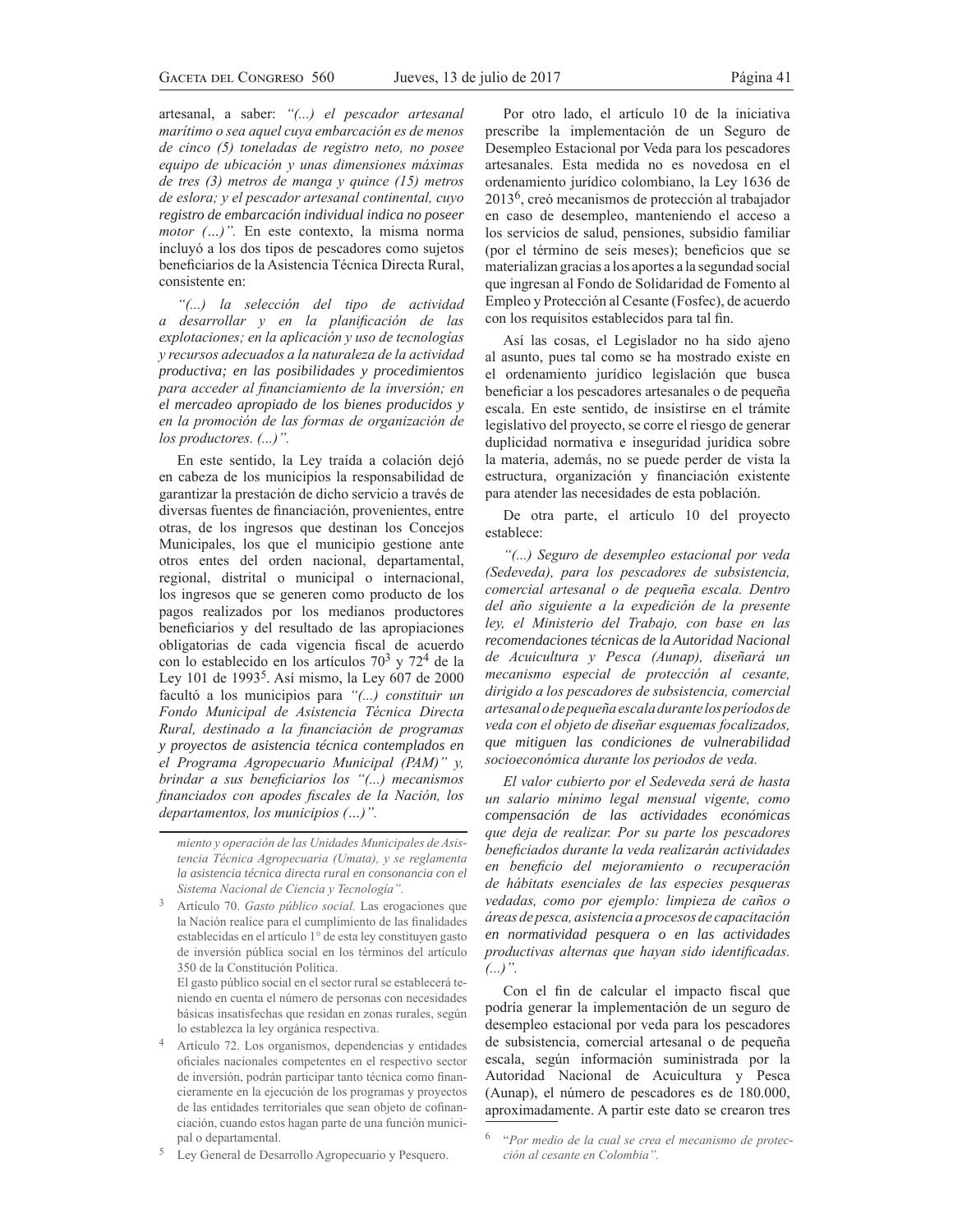posibles escenarios tomando como base un salario mínimo legal vigente para el año  $2017<sup>7</sup>$ , a saber:

|                          | PERIODO DE VEDA   |                   |                   |
|--------------------------|-------------------|-------------------|-------------------|
| Número de Pescadores     | Valor 1 mes       | Valor 3 meses     | Valor 6 meses     |
| $180.000(100\%)*$ x smlv | \$132,789,060,000 | \$398,367,180,000 | \$796.734.360.000 |
| 90.000 $(50\%)$ * x smlv | \$66,394,530,000  | \$199.183.590.000 | \$398,367,180,000 |
| 36.000 (20%)* x smlv     | \$26,557,812,000  | \$79,673,436,000  | \$159,346,872,000 |

Fuente: Cálculos realizados por la Dirección Nacional de Presupuesto Público Nacional.

\*Salario Mínimo Legal Vigente 2017: \$737.717.

El costo más alto de la medida (100%) podría llegar a generar costos por un valor de \$797 mil millones; inclusive, en su proyección más austera  $(20\%)$  los gastos podrían ascender a \$159 mil millones, recursos que no están incluidos en el Marco Fiscal de Mediano Plazo y el Marco de Gasto del Sector.

Por otro lado, el artículo 12 de la iniciativa propone para los pescadores de subsistencia, comercial artesanal o de pequeña escala un régimen subsidiado de seguridad social especial con el propósito de "(...) financiar la atención en salud a los pescadores artesanales pobres y vulnerables y sus grupos familiares que no tienen capacidad de cotizar  $(\ldots)$ ". Al respecto, es importante mencionar que, a través del régimen contributivo, las personas vinculadas a través de contrato de trabajo, los servidores públicos, los pensionados y jubilados y los trabajadores independientes con capacidad de pago, subsidian a las personas sin capacidad de pago. Bajo esta fundamentación, la Corte Constitucional expresó la necesidad de contribuir "(...) Para el desarrollo de *las tareas públicas el Estado debe acopiar ingentes recursos económicos que encuentran una buena*  respuesta en la tributación, razón por la cual, en *principio todos los individuos de la sociedad política* están llamados a servir financieramente las cargas *públicas en forma proporcional a su capacidad*  económica, lo que de suyo encuentra justificación *en la reciprocidad que debe presidir las relaciones entre el Gobierno y la comunidad.* (...)<sup>38</sup>.

Así pues, en el régimen subsidiado están, precisamente, todas aquellas personas que no cuentan con la capacidad para cubrir la cotización del régimen contributivo, al cual le es posible acceder a la población de pescadores artesanales y sus grupos familiares, siempre y cuando cumplan los requisitos exigidos para tal fin, es decir, según la capacidad económica de las personas, medida en función de sus ingresos, nivel educativo, tamaño de la familia y la situación sanitaria y geográfica de su vivienda<sup>9</sup>.

A partir de estos parámetros, a ninguna entidad territorial le es dable realizar una afiliación al Régimen Subsidiado de Salud sin haber verificado, previamente en cada uno de los casos, que se trata de una persona sin capacidad de pago en los términos establecidos en las normas vigentes, toda

vez que todo individuo con ingresos mensuales iguales o superiores a 1 smlmv deberá estar afiliado en calidad de cotizante al Sistema de Salud, razón por la cual la validación respecto de las condiciones económicas de cada individuo determinará la procedencia de su inclusión en el Régimen Subsidiado de Salud. De esa forma, los municipios, distritos y departamentos tienen funciones específicas frente a la identificación y afiliación de la población que pretenda acceder a dicho régimen, así como sobre la inversión, contratación y seguimiento de la ejecución de los recursos que financian el mismo.

De esta manera, este Ministerio encuentra que la propuesta de la iniciativa no está regida por el criterio preponderante y fundante del Sistema General en Salud, esto es, la capacidad de pago de las personas, por lo que resulta violatoria del principio de igualdad y, por tanto, inconstitucional.

De acuerdo con la jurisprudencia de la Corte Constitucional, la capacidad de pago es el criterio predominante entre los dos regímenes existentes en el SGSSS, contributivo y subsidiado. Así lo confirma lo expuesto en Sentencia C-130 de 2002:

*afflung Filtene claro, que en el Sistema General* de Seguridad Social en Salud, sólo existen dos (2) regimenes: a) Contributivo, y b) Subsidiado, basados en un criterio predominante, mas no único, *como lo es la capacidad de pago. En efecto, en el régimen contributivo la persona afiliada cuenta con capacidad de pago y por ello se le exige el pago de XQDFRWL]DFLyQRDSRUWHHQHOUpJLPHQsubsidiado la*  persona afiliada carece de esa capacidad de pago, *por pertenecer a la franja de población que por su condición económica y social corresponde a la más* pobre y vulnerable del país y, por consiguiente, no *está obligada a realizar dichos aportes.* 

*Distinción que también incide en las distintas*  fuentes de financiación en uno y otro régimen, *pues mientras que el contributivo se alimenta de*  las cotizaciones obligatorias de los afiliados y los *aportes del presupuesto nacional; el subsidiado se sostiene con recursos estatales y la solidaridad de las personas que pertenecen al régimen contributivo*  quienes deben aportar un porcentaje de sus ingresos *FRQ EXP propósito, y de los recursos que recibe del* Fondo de Solidaridad y Garantía...". (negrilla fuera de texto).

Conforme a lo anterior, la capacidad de pago no solamente es criterio definidor de los regímenes del SGSSS sino que a su turno es criterio diferenciador en la financiación de ambos. La incidencia de la capacidad de pago en el régimen contributivo es crucial, pues el sistema en su conjunto parte de la base de que quienes tienen capacidad de pago hacen aportes, mientras que quienes no cuentan con capacidad de pago deberán acceder al servicio de salud por intermedio de una obligación emanada del principio de solidaridad, que cobija tanto al Estado como a los afiliados al régimen contributivo. Así, se concluye con toda claridad que el régimen

 $7$  \$737.717.

<sup>8</sup> Sentencia C-572 de 2003.

<sup>9</sup> Ley 100 de 1993, artículo 213.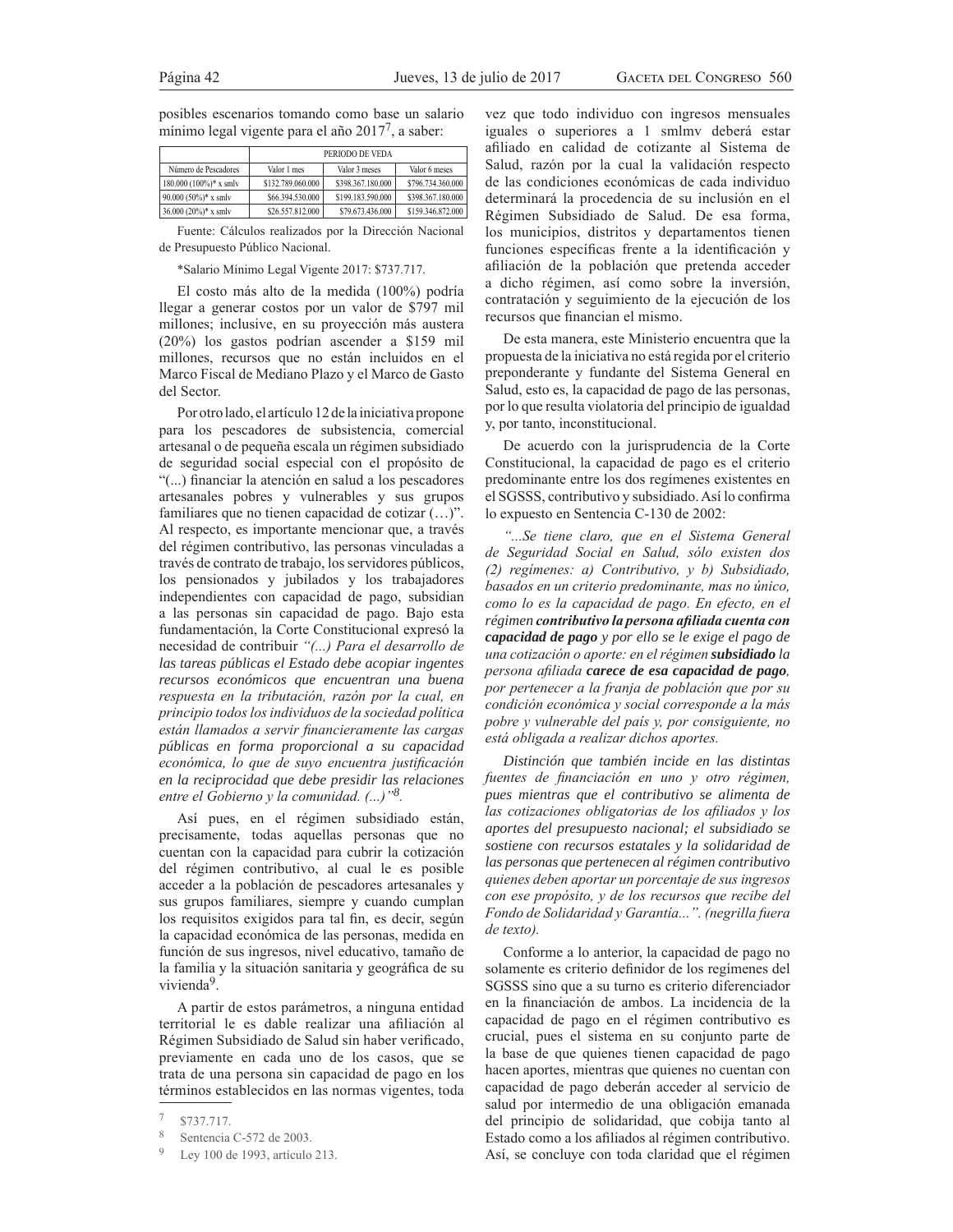subsidiado está reservado para garantizar el servicio de salud de la población pobre y vulnerable del país10, fundado principalmente en el principio de la solidaridad del fuerte con el más débil<sup>11</sup>.

La creación de un régimen particular para los pescadores artesanales vulnera el principio constitucional de igualdad, de cara a otros sectores de la sociedad colombiana que desarrollan importantes avances en la economía o que por su situación particular se enmarquen en una condición de pobreza o vulnerabilidad, que aspiren eventualmente a un reconocimiento similar. La Corte ha señalado que un tratamiento diferenciado *"(...)* será posible solamente cuando se observen *los siguientes parámetros: (i) los hechos o grupos comparados sean distintos o no se hallen en*  situaciones comparables, o (ii) pese a la existencia *de importantes similitudes entre los grupos o*  situaciones objeto de comparación, la decisión *de tratarlos de manera diferente esté fundada en razones constitucionales* (...)<sup>"12</sup>, circunstancias que no son aplicables al caso en concreto, dado que a la comunidad de pesqueros artesanales le son aplicables los requisitos exigidos para acceder a los beneficios del régimen subsidiado.

En consecuencia, el actual régimen subsidiado en salud está concebido para amparar a la población más pobre y vulnerable del territorio nacional que no tiene la capacidad de cotizar, para lo cual se valió de una serie de mecanismos jurídicos y constitucionales para su realización y cubrimiento, de suerte que crear reglas particulares para cubrir un determinado grupo social deviene en inconstitucional, habida cuenta las razones de desigualdad que significaría crear un régimen subsidiado de seguridad social especial para los pescadores artesanales.

Finalmente, el artículo 15 del proyecto señala: "(...) Facúltese al Ministerio de Hacienda en *coordinación con el Ministerio de Agricultura para revisar el régimen aduanero de las lanchas y <i>PROPINGB PRICIOS POS pescadores de subsistencia*, *comercial artesanal y de pequeña escala para sus faenas, con el fin de facilitar el acceso a los mismos".* 

El texto citado faculta a los Ministerios de Hacienda y Agricultura para revisar el régimen aduanero, circunstancia que desconoce abiertamente el literal c) del numeral 19 del artículo 150 de la Constitución Política, mediante el cual se establece que los aranceles, tarifas y demás disposiciones concernientes al régimen de aduanas deben ser objeto de una ley marco dictada por el Congreso de la República, que fije de manera general los objetivos y criterios a los cuales se debe ceñir el Gobierno nacional en caso de que este requiera modificar normas sobre la materia.

Para el efecto, el numeral 25 del artículo 189 de la Constitución Política atribuyó al Presidente de la República la facultad de "(...) modificar

12 Sentencia C-613 de 2013.

*los aranceles, tarifas y demás disposiciones concernientes al régimen de aduanas (...) de acuerdo con la ley*". Sobre el particular, el artículo 1° de la Ley 1609 de 2013 $13$ , estableció:

"Sujeción a la ley. El Gobierno nacional, al modificar los aranceles, tarifas y demás disposiciones concernientes al régimen de adunas, no podrá exceder los términos establecidos en la *ley, sin entrar a regular aspectos o materias que correspondan privativamente al Congreso de la*   $Rep'ublica$ , ni este hacer desarrollos normativos que *son propios del Ejecutivo.* 

De la misma forma el Congreso de la República *al ejercer la facultad legislativa en estos aspectos,* deberá tener en cuenta la responsabilidad social en procura de mantener la estabilidad jurídica *nacional, sin asumir competencias, que frente a estas <i>Phaterias, correspondan al Gobierno nacional*". (Subraya fuera de texto).

En este orden de ideas cabe resaltar que mediante una ley ordinaria el Congreso de la República no puede disponer pautas o instrucciones específicas para modificar el régimen de los aranceles. Tampoco es dable otorgar facultades a los Ministerios para introducir modificaciones sobre la materia, cuando la propia Constitución le concede esta atribución al Presidente de la República, quien debe ejercer esta facultad dentro del marco que le fija la ley en esta materia y por razones de política comercial $1^14$ . En consecuencia, esta Cartera no comparte la inclusión del artículo 15 en el proyecto de ley, por cuanto se configura una extralimitación de funciones por parte del Congreso de la República y, por ende, una causal de inconstitucionalidad.

En virtud de lo expuesto, el Ministerio de Hacienda y Crédito Público se abstiene de emitir concepto favorable a la presente iniciativa, no sin antes reiterar la voluntad de colaborar con la actividad legislativa en términos de responsabilidad fiscal vigente.

Cordialmente,

MARÍA XIMENA CADENA ORDONEZ Viceministr<del>a</del> General

### Con copia a:

Honorable Senadora María del Rosario Guerra de la Espriella – Autora

Honorable Representante Karen Violette Cure Corcione – Ponente

<sup>10</sup> Artículos 211 y 212 de la Ley 100 de 1993.

<sup>11</sup> Artículo 2° de la Ley 100 de 1993.

<sup>13</sup> Por la cual se dictan normas generales a las cuales deben sujetarse el gobierno para modificar los aranceles, tarifas y demás disposiciones concernientes el régimen *de aduanas*.

<sup>14</sup> Constitución Política, literal c) numeral 19 del artículo 150.